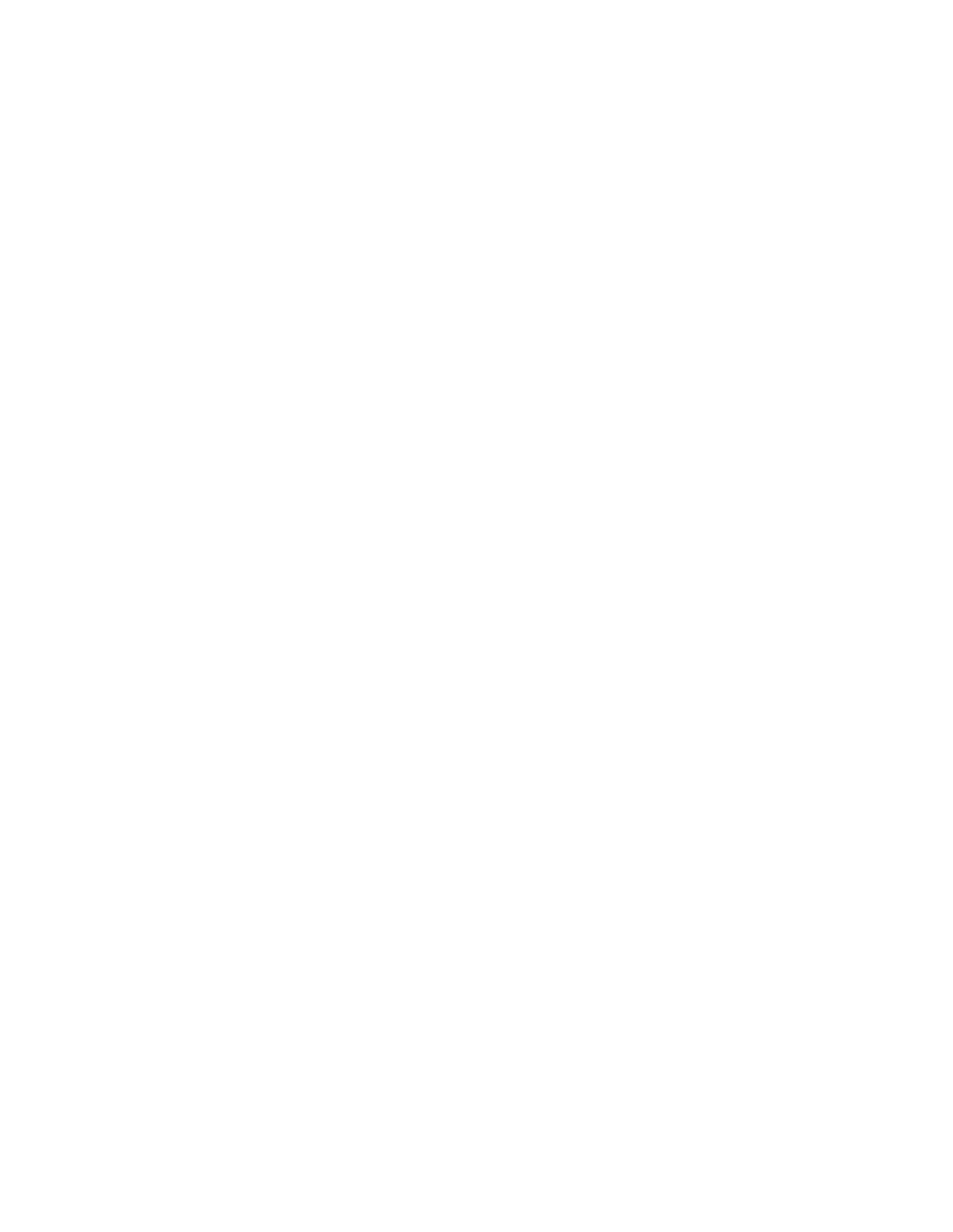# **Table of Contents**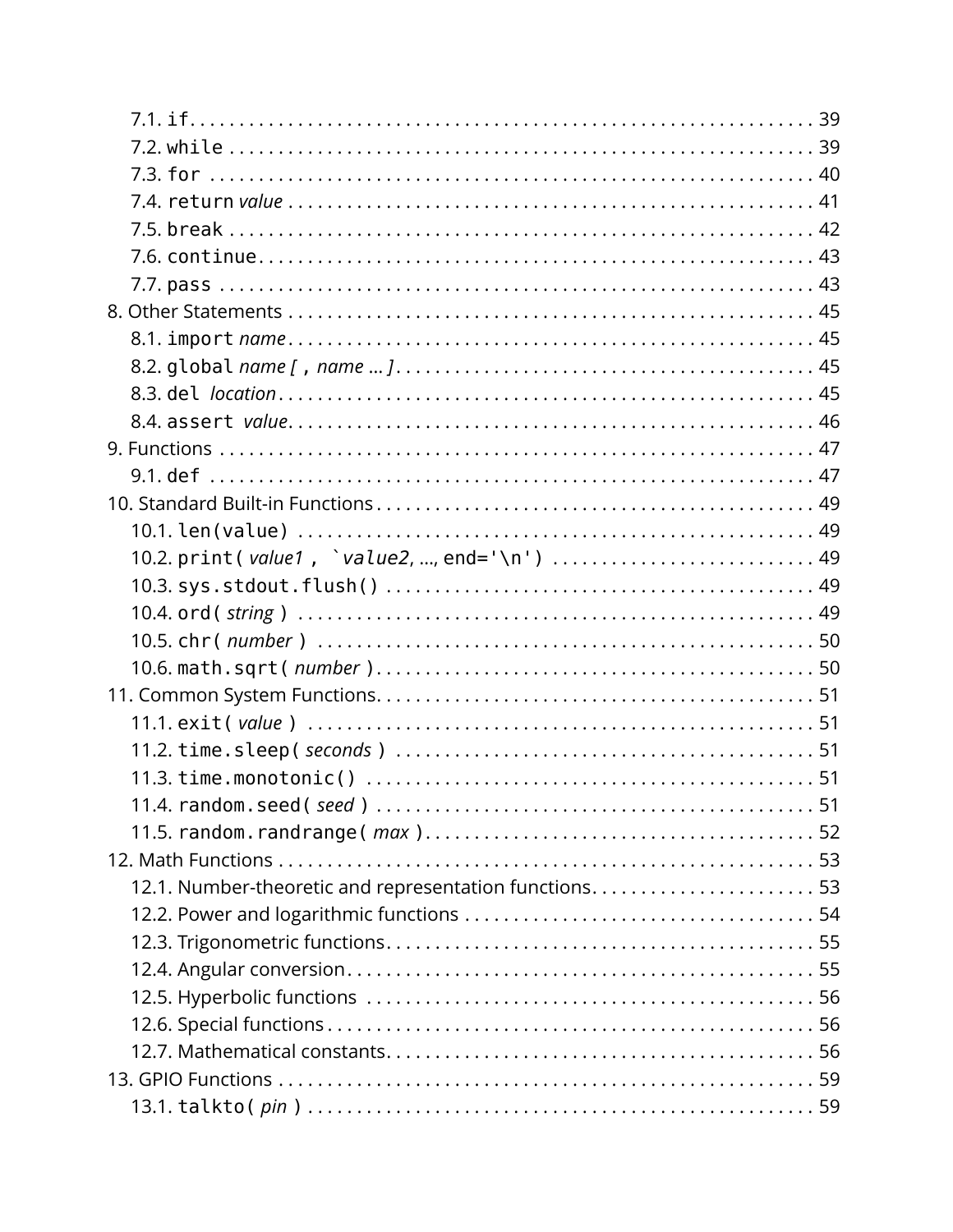| 16.3. curses.noecho(), curses.echo(), curses.cbreak(), | 67 |
|--------------------------------------------------------|----|
| curses.nocbreak()                                      |    |
|                                                        |    |
|                                                        |    |
|                                                        |    |
|                                                        |    |
|                                                        |    |
|                                                        |    |
|                                                        |    |
|                                                        |    |
|                                                        |    |
|                                                        |    |
|                                                        |    |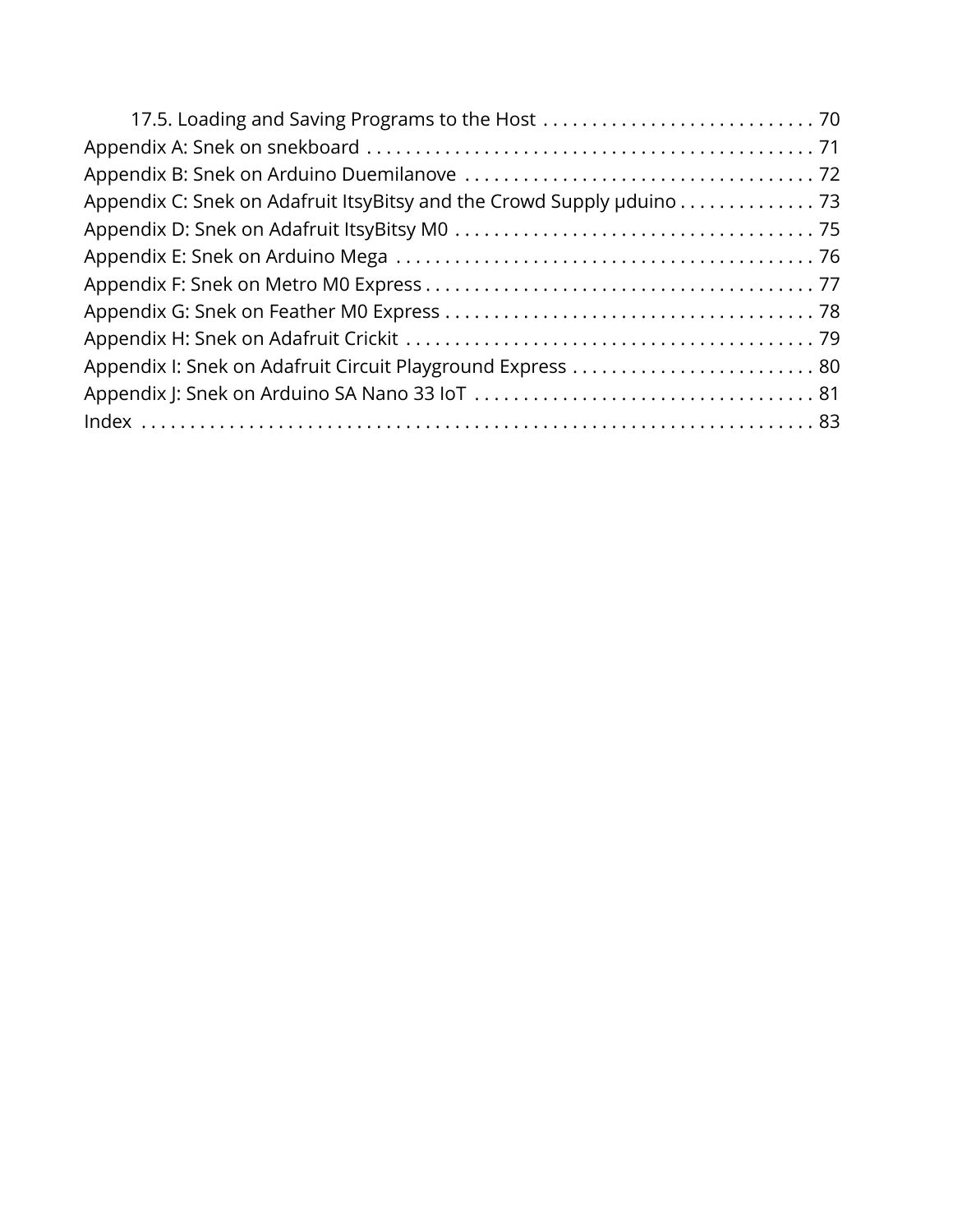## <span id="page-6-0"></span>**License**

Copyright © 2019 Keith Packard

This document is released under the terms of the [GNU General Public License, Version](https://www.gnu.org/licenses/gpl-3.0.en.html) [3 or later](https://www.gnu.org/licenses/gpl-3.0.en.html) [https://www.gnu.org/licenses/gpl-3.0.en.html]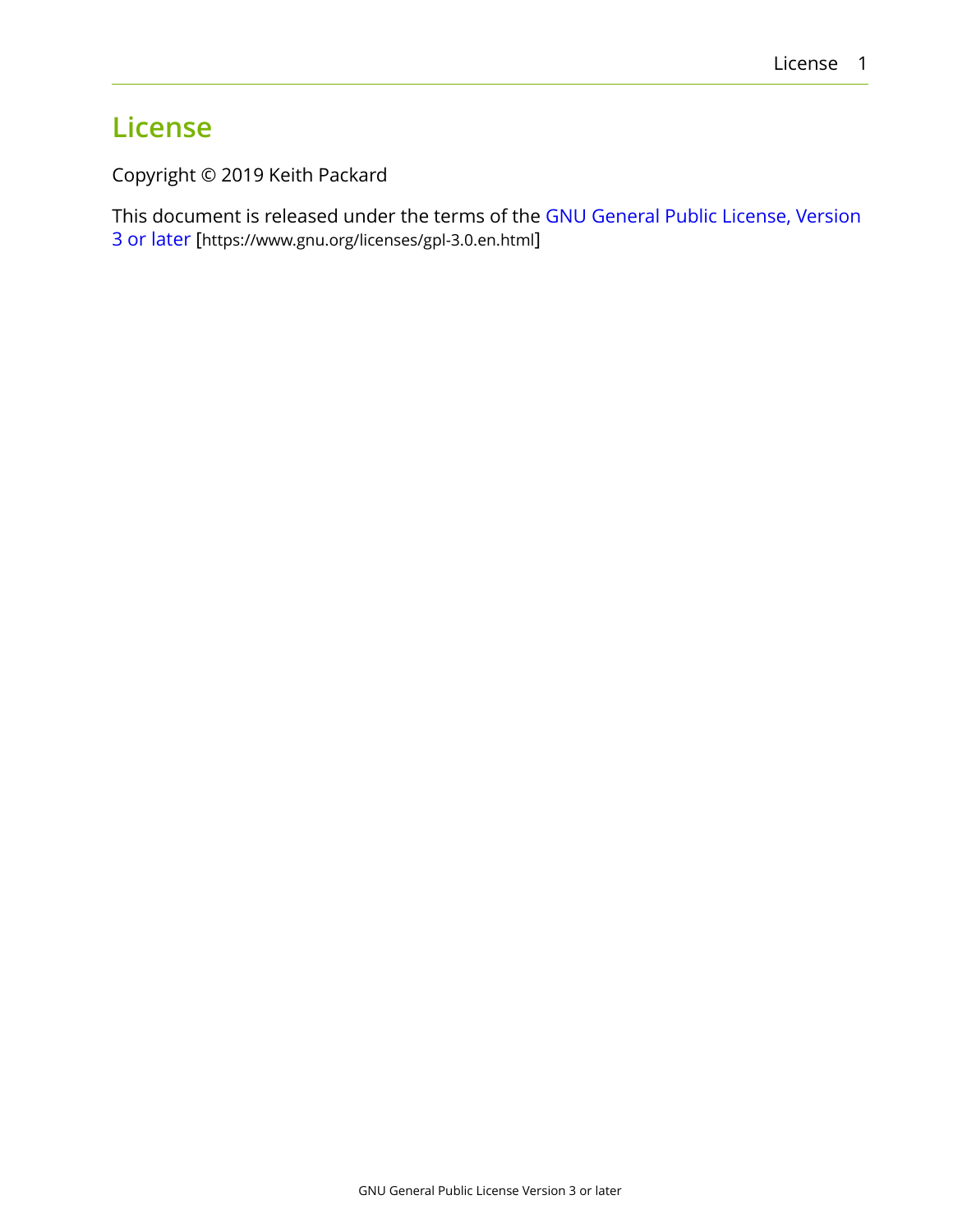## <span id="page-7-0"></span>**Acknowledgments**

Thanks to Jane Kenney-Norberg for building a science and technology education program using Lego. Jane taught my kids science in elementary school and Lego after school, and let me come and play too. I'm still there helping and teaching, even though my kids are nearly done with their undergraduate degrees.

Thanks to Christopher Reekie and Henry Gillespie who are both students and studentteacher in Jane's program and who have helped teach Arduino programming using Lego robots. Christopher has also been helping design and test Snek.

Keith Packard [keithp@keithp.com](mailto:keithp@keithp.com) [mailto:keithp@keithp.com] <https://keithp.com>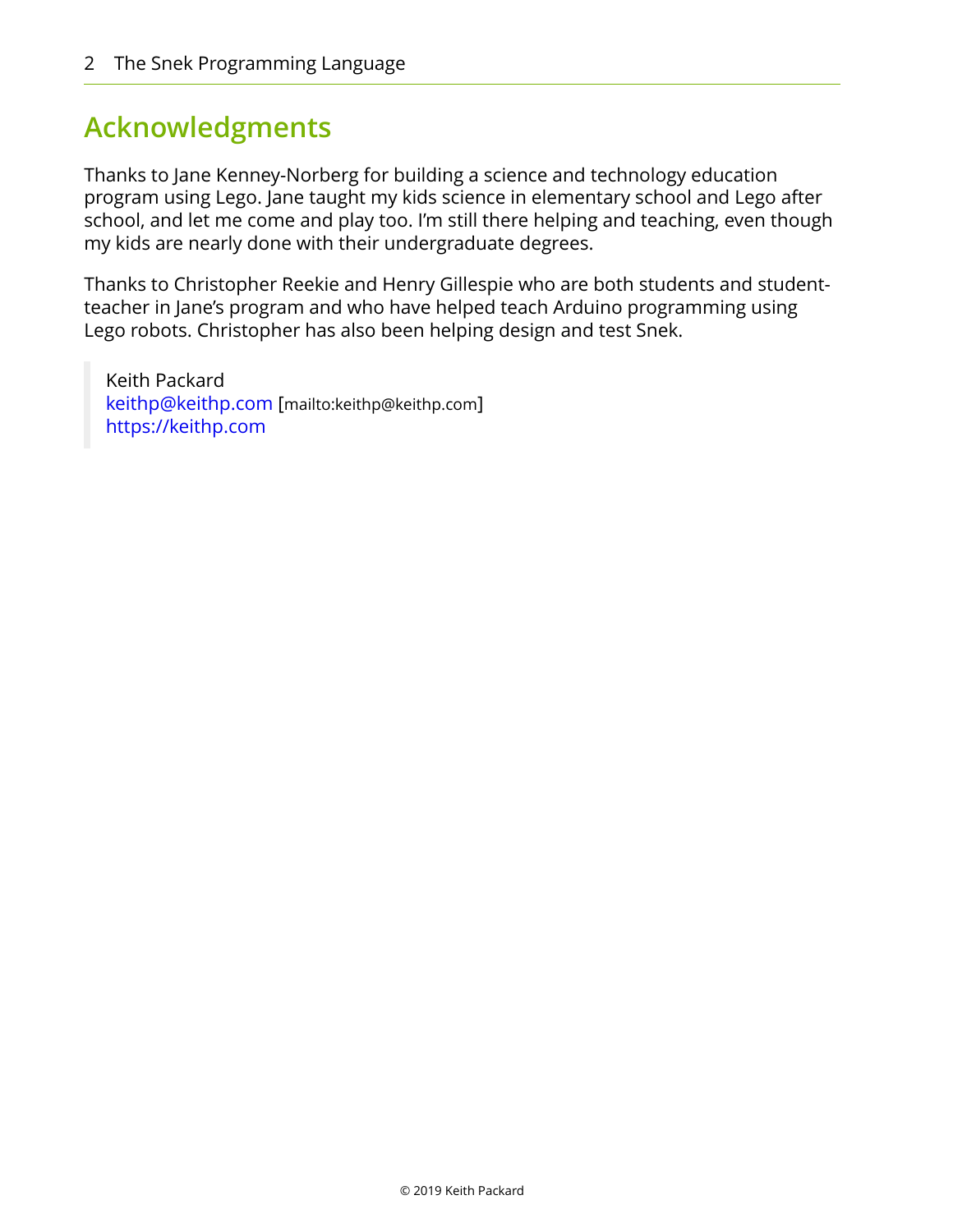## <span id="page-8-0"></span>**Chapter 1. History and Motivations**

Teaching computer programming to students in the 10-14 age range offers some interesting challenges. Graphical languages that construct programs from elements dragged with a mouse or touch-pad can be frustratingly slow. Users of these languages don't develop portable skills necessary for more advanced languages. Sophisticated languages like C, Java and even Python are so large as to overwhelm the novice with rich semantics like "objects" and other higher level programming constructs.

In days long past, beginning programmers were usually presented with microcomputers running very small languages: BASIC, Forth, Logo or the like. These languages were not restricted to aid the student, but because the hosts they ran on were small.

Introductory programming is taught today in a huge range of environments, from embedded systems to cloud-based systems. Many of these are technological deadends — closed systems that offer no way even to extract source code, much less to reuse it in another environment.

Some systems, such as Raspberry PI and Arduino, are open — they use standard languages so that skills learned with them are useful elsewhere. While the smallest of these machines are similar in memory and CPU size to those early microcomputers, these smaller machines are programmed as embedded computers using a full C++ compiler running on a separate desktop or laptop system.

## <span id="page-8-1"></span>**1.1. Arduino in the Lego Program**

I brought Arduino systems into the classroom about five years ago. The hardware was fabulous and we built a number of fun robots. After a couple of years, I built some custom Arduino hardware for our needs. Our hardware has screw terminals for the inputs and outputs, a battery pack on the back and high-current motor controllers to animate the robots. Because these platforms are Arduino (with an ATmega 328P processor and a FTDI USB to serial converter) we can use the stock Arduino development tools.

Students struggled with the complex syntax of Arduino C: they found it especially hard to type the obscure punctuation marks and to remember to insert semicolons. I often heard comments like "this takes too much typing" and "why is it so picky about semicolons?" The lack of an interactive mode made experimenting a bit slower than on our Logo systems. In spite of the difficulties, there have been students who have done interesting projects in Arduino robotics:

• Chris Reekie, an 11th-grade student-teacher in the program, took the line follower robot design and re-wrote the Arduino firmware to include a PID controller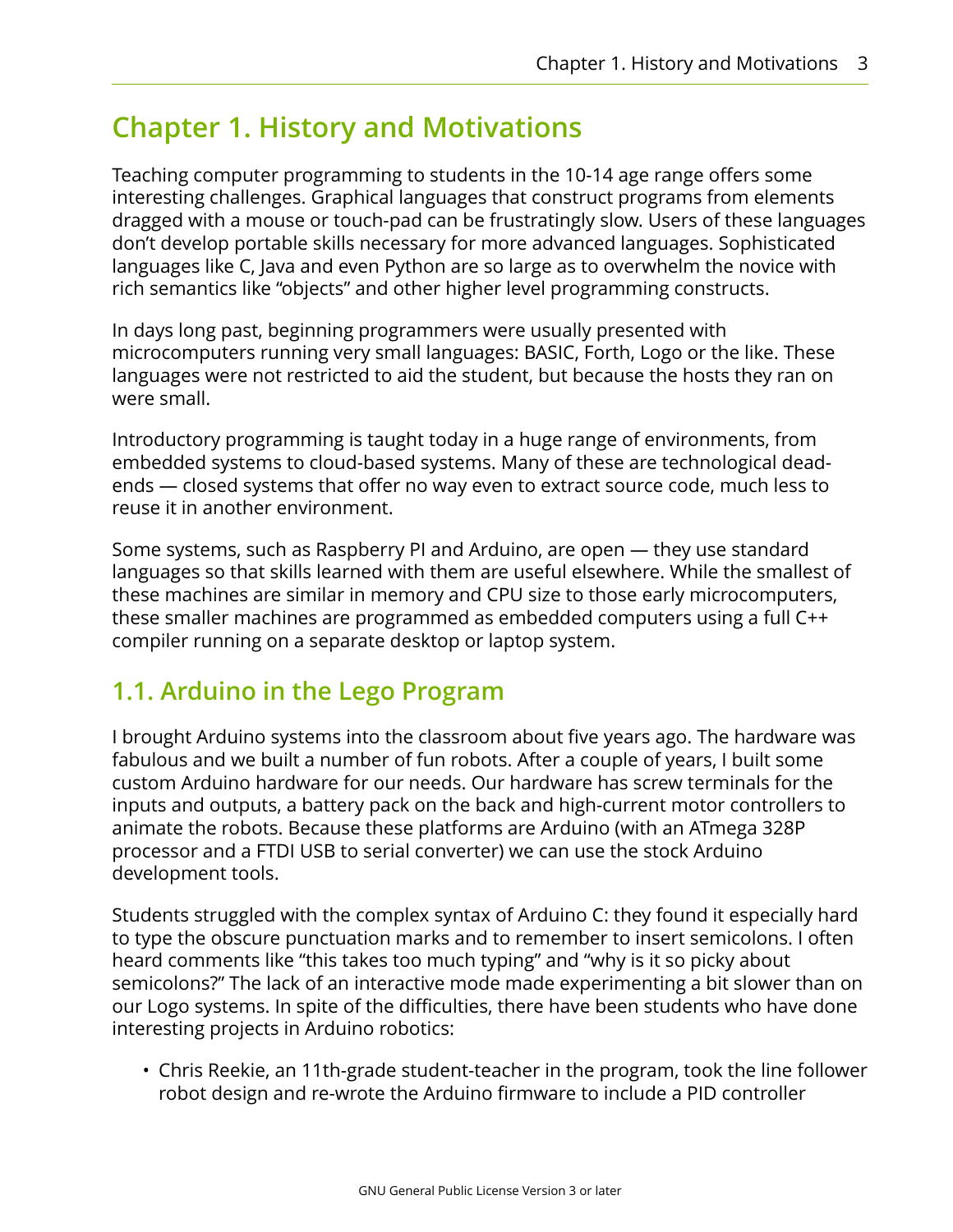algorithm. The results were spectacular, with the robot capable of smoothly following a line at high speed.

- Henry Gillespie, another 11th-grade student-teacher, created a robot that automatically measured a person's height. This used an optical sensor to monitor movement of a beam as it lowered onto the person's head and showed measurements on an attached 7-segment display. We've shown this device at numerous local Lego shows.
- Mark Fernandez, an eighth-grade student, built a solar energy system that automatically tracked the sun. Mark is now a mechanical engineering student at Washington University in St Louis.

The hardware was just what we wanted, and a few students used skills learned in the program later on. However, the software was not aimed at young students just starting to write code. Instead of throwing out our existing systems and starting over, I wondered if we couldn't keep using the same (hand-made) hardware but improve the programming environment.

## <span id="page-9-0"></span>**1.2. A New Language**

I searched for a tiny programming language that could run on Arduino and offer an experience more like Lego Logo. I wanted something that students could use as a foundation for further computer education and exploration, something very much like Python.

There is a smaller version of Python, called MicroPython: it is still a fairly large language which takes a few hundred kB of ROM and a significant amount of RAM. The language is also large enough that we couldn't cover it in any detail in our class time.

I finally decided to just try and write a small Python-inspired language that could fit on our existing Arduino Duemilanove compatible hardware. This machine has:

- 32kB of Flash
- 2kB of RAM
- 1kB of EEPROM
- 1 serial port hooked to a USB/serial converter
- 1 SPI port
- 6 Analog inputs
- 14 Digital input/output pins

I believe that shrinking the language to a small Python subset will let the language run on this hardware while also being simple enough to expose students to the whole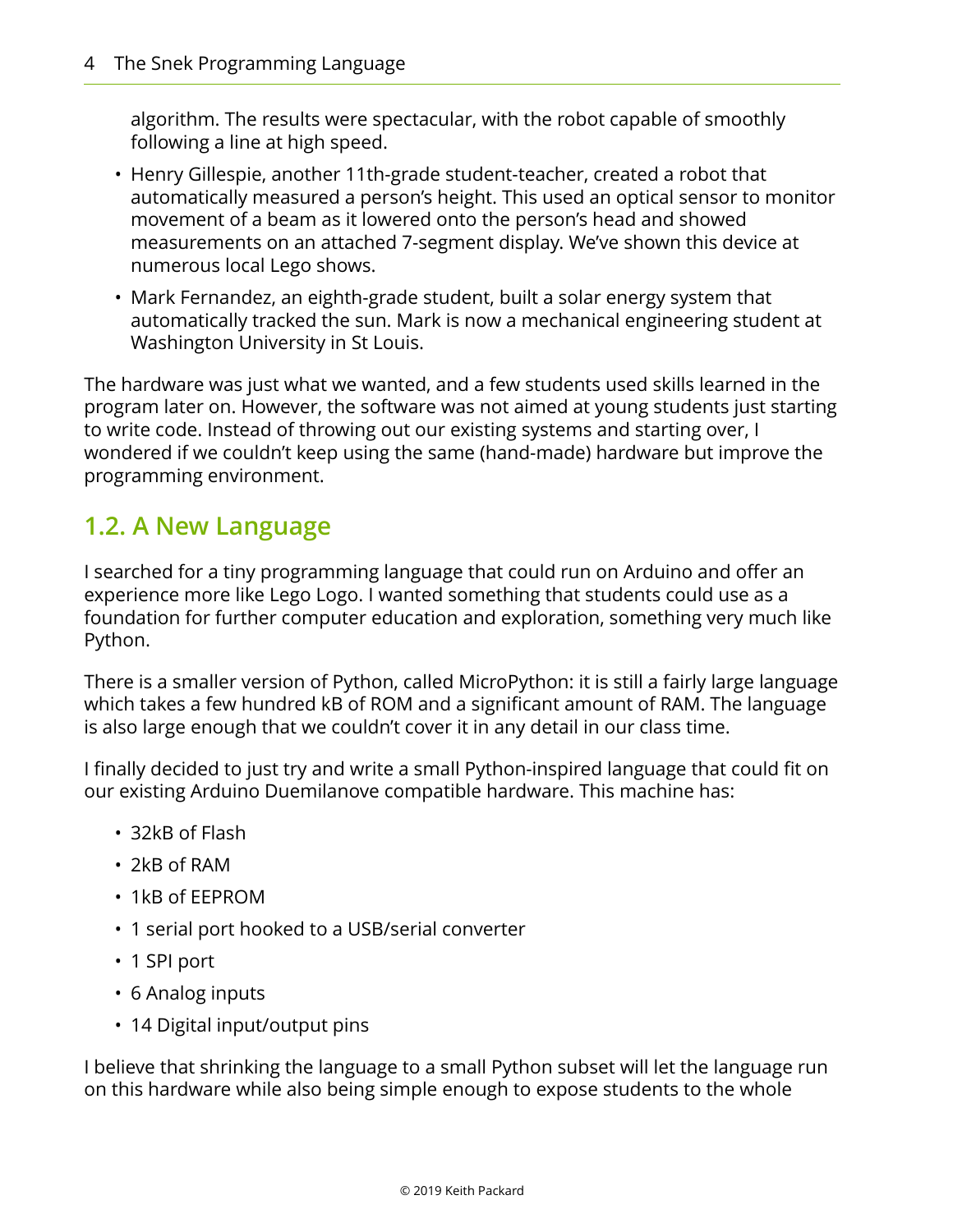language in a small amount of class time.

## <span id="page-10-0"></span>**1.3. Introducing Snek**

The goals of the Snek language are:

- **Text-based.** A text-based language offers a richer environment for people comfortable with using a keyboard. It is more representative of real-world programming than building software using icons and a mouse.
- **Forward-looking.** Skills developed while learning Snek should be transferable to other development environments.
- **Small.** This is not just to fit in smaller devices: the Snek language should be small enough to teach in a few hours to people with limited exposure to software.

Snek is Python-inspired, but it is not Python. It is possible to write Snek programs that run under a full Python system, but most Python programs will not run under Snek.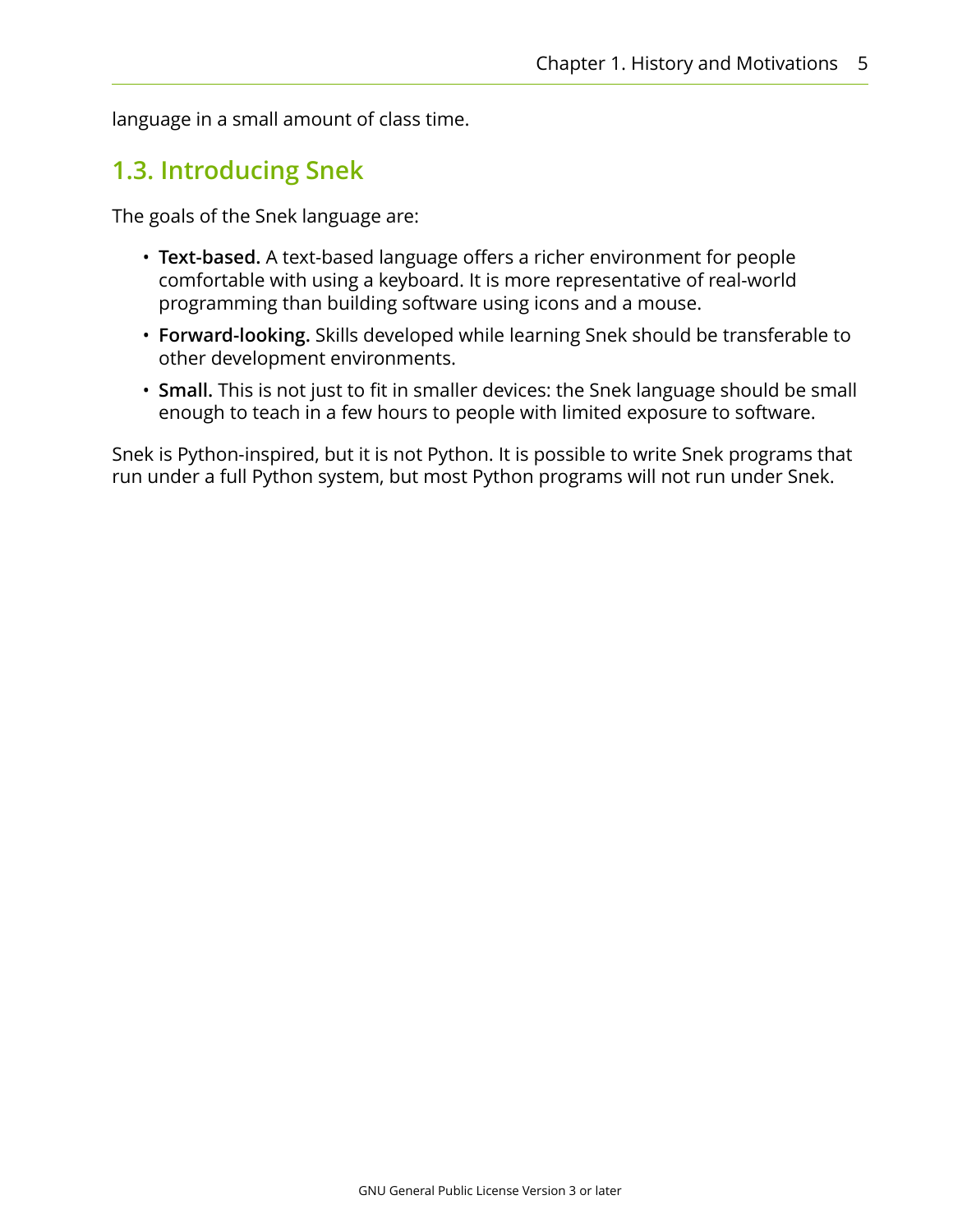### 6 The Snek Programming Language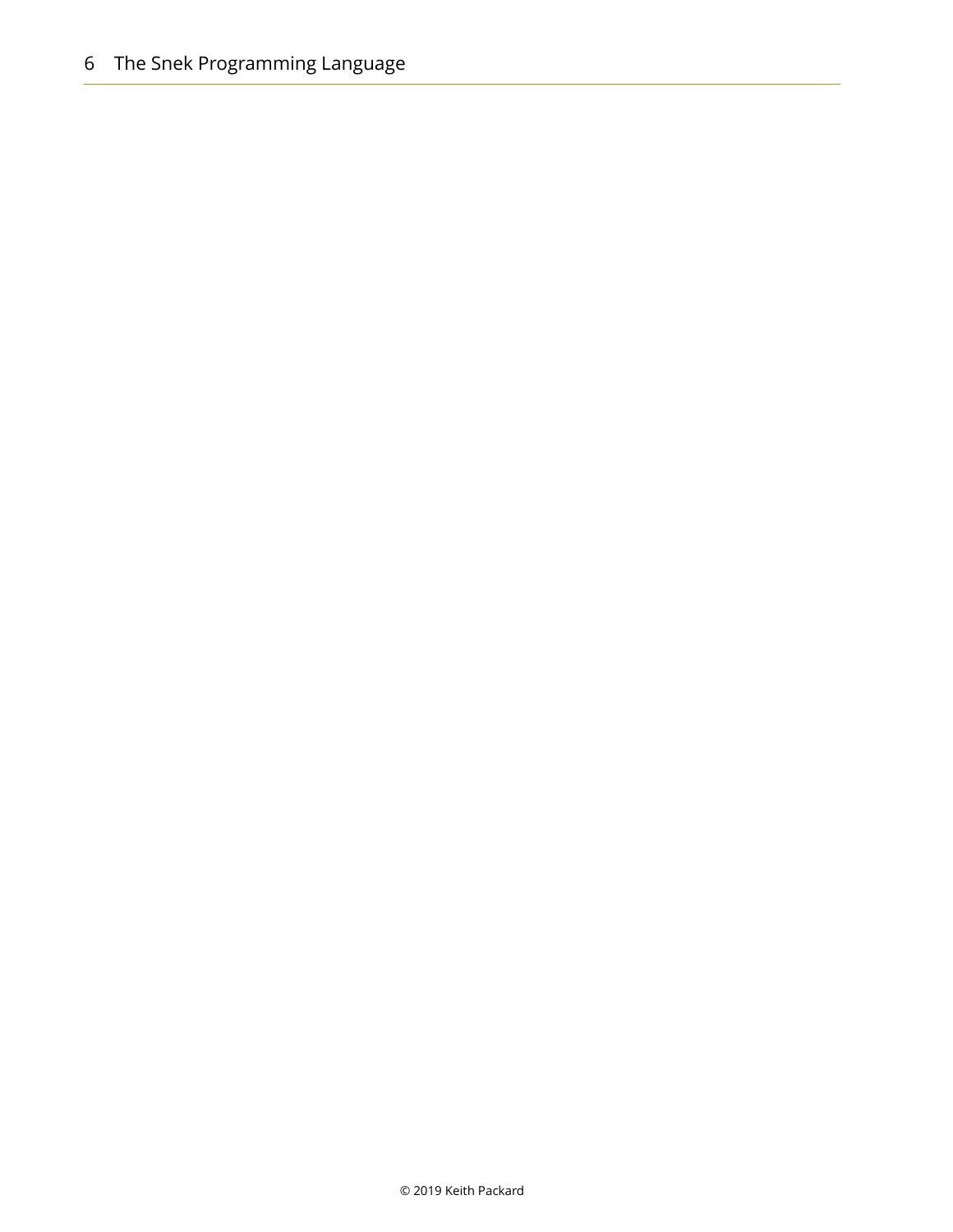## <span id="page-12-0"></span>**Chapter 2. A Gentle Snek Tutorial**

Before we get into the details of the language, let's pause and just explore the language a bit to get a flavor of how it works. We won't be covering anything in detail, nor will all the subtleties be explored. The hope is to provide a framework for those details.

This tutorial shows what appears on the screen — both what the user types and what Snek displays. User input is shown **in bold face, like this** on the lines which start with > or +. Snek output is shown in a lighter face, like this on other lines.

## <span id="page-12-1"></span>**2.1. Hello World**

A traditional exercise in any new language is to get it to print the words hello, world to the console. Because Snek offers an interactive command line, we can actually do this in several ways.

The first way is to use Snek to echo back what you type at it. Start up Snek on your computer (perhaps by finding Snek in your system menu or by typing snek at the usual command prompt). When it first starts, Snek will introduce itself and then wait for you to type something.

```
Welcome to Snek version v1.3
>
```
At this `> ` prompt, Snek will print anything you type to it:

```
> 'hello, world'
'hello, world'
```
Here we see that Snek strings can be enclosed in single quotes. Strings can also be enclosed in double quotes, which can be useful if you want to include single quote marks in them. Snek always prints strings using single quotes, so the output here is the same as before.

```
> "hello, world"
'hello, world'
```
Snek is actually doing something a bit more complicated than echoing what you type.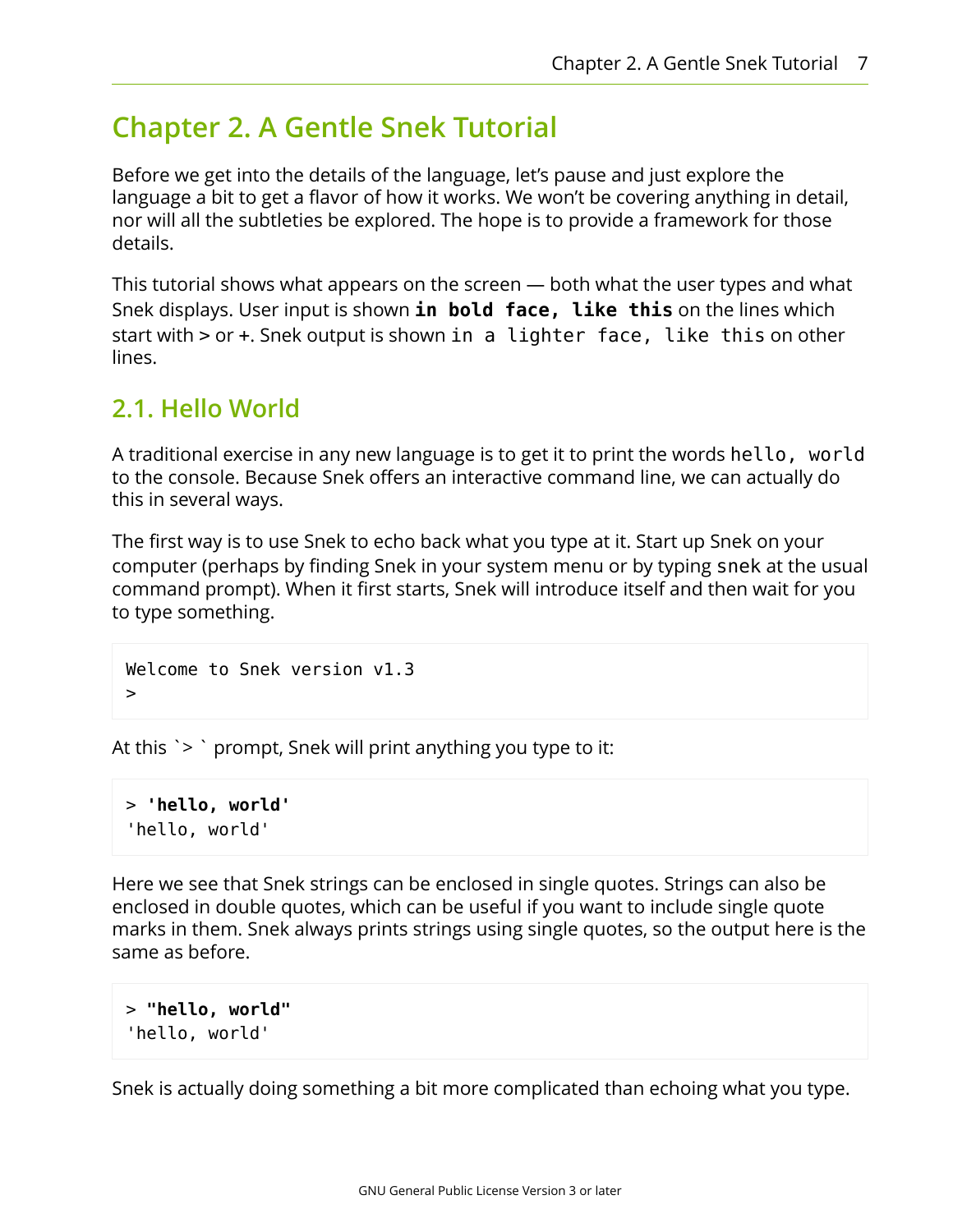What you are typing is called an "expression", and Snek takes the expression, computes the value that it represents and prints that out. In this case, the value of either **'hello, world'** or **"hello, world"** is 'hello, world'.

Stepping up a notch, instead of inputting **'hello, world'** directly, we can write a more complicated expression which computes it:

```
> 'hello,' + ' world'
'hello, world'
```
At this point, we're using the feature of the interactive environment which prints out the value of expressions entered. Let's try using the print function instead:

```
> print('hello, world')
hello, world
```
This time, Snek printed the string without quote marks. That's because the print function displays exactly what it was given without quote marks while the command processor prints values in the same format as they would appear in a program (where you'd need the quote marks).

You might wonder where the value from evaluating the expression **print('hello, world')** is printed. After all, Snek printed the value of other expressions. The answer is that the print function evaluates to "no value", and when Snek sees "no value", it doesn't print anything. We'll see this happen several more times during the tutorial.

### <span id="page-13-0"></span>**2.2. Variables**

Variables are Snek's way of remembering things. Each variable has a name, like moss or tree, and each variable can hold one. You set (or "assign") the value of a variable using the = operator, and you get the value by using the name elsewhere:

```
> moss = 'hello, world'
> moss
'hello, world'
```
Snek creates a variable whenever you assign a value to it for the first time.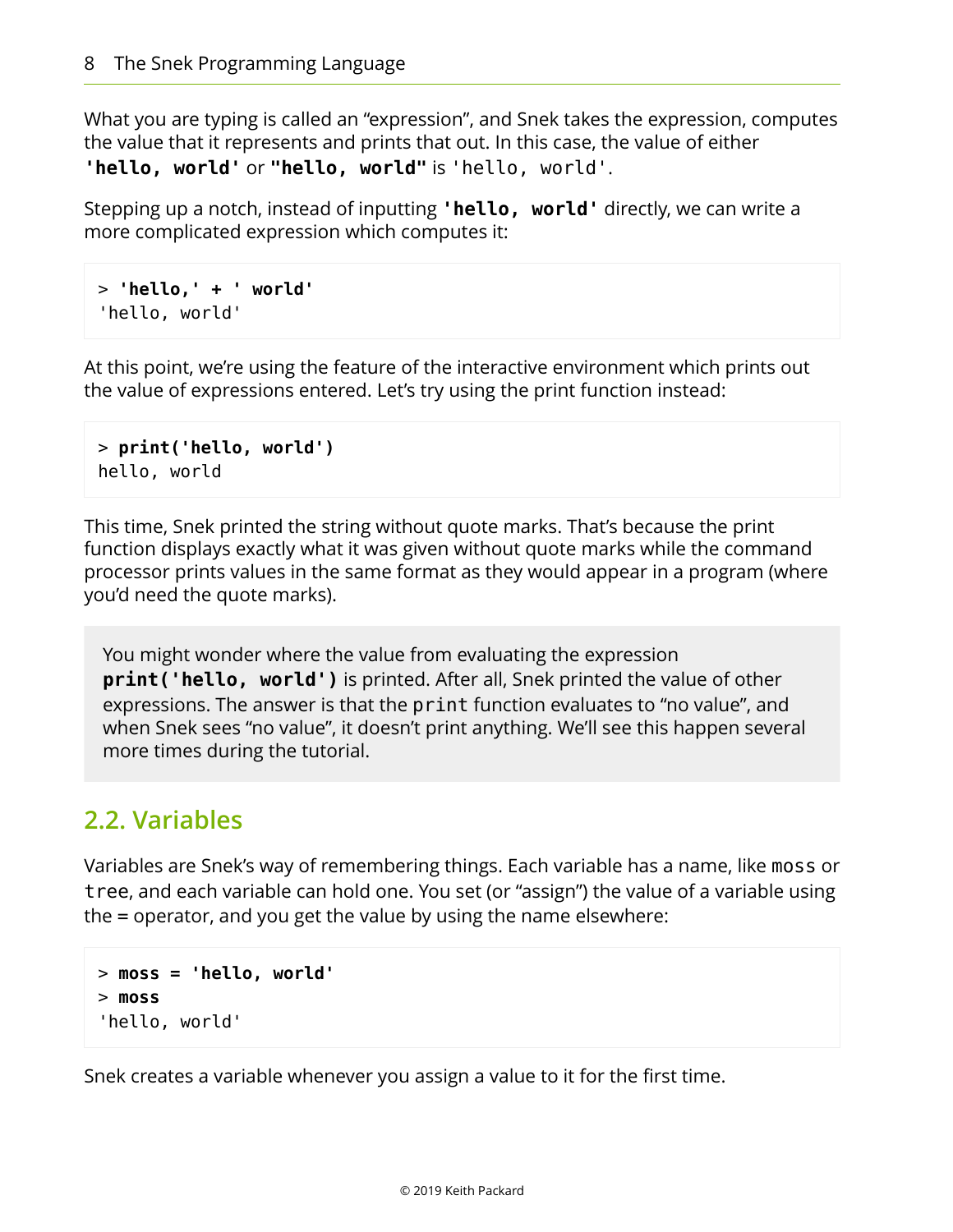### <span id="page-14-0"></span>**2.3. Functions**

Let's define a function which uses print to print hello world and call it. To define a new function in Snek, we use the def keyword like this:

```
> def hello():
+ print('hello, world')
+
> hello()
hello, world
```
There's lots of stuff going on here. First, we see how to declare a function by using the def keyword, followed by the name of the function, followed by the "arguments" in parentheses. We'll talk about arguments in the next section, [Simple Arithmetic.](#page-15-0) For now just type (). After the arguments there's a colon.

Colons appear in several places in Snek and (outside of dictionaries) are used in the same way. After a colon, Snek expects to see a list of statements. The usual way of including a list of statements is to type them, one per line, indented from the line containing the colon by a few spaces. The number of spaces doesn't matter, but each line has to use the same indentation. When you're done with the list of statements, you enter a line with the old indentation level.

While entering a list of statements, the command processor will prompt with + instead of > to let you know that it's still waiting for more input before it does anything. A blank line ends the list of statements for the hello function and gets you back to the regular command prompt.

Finally, we call the new hello function and see the results.

Snek normally ends each print operation by moving to the next line. That's because the print function has a named parameter called end which is set to a newline ( $\lceil \ln \rceil$ ) by default. You can change it to whatever you like, as in:

```
> def hello():
+ print('hello', end=',')
+ print(' world', end='\n')
+> hello()
hello, world
```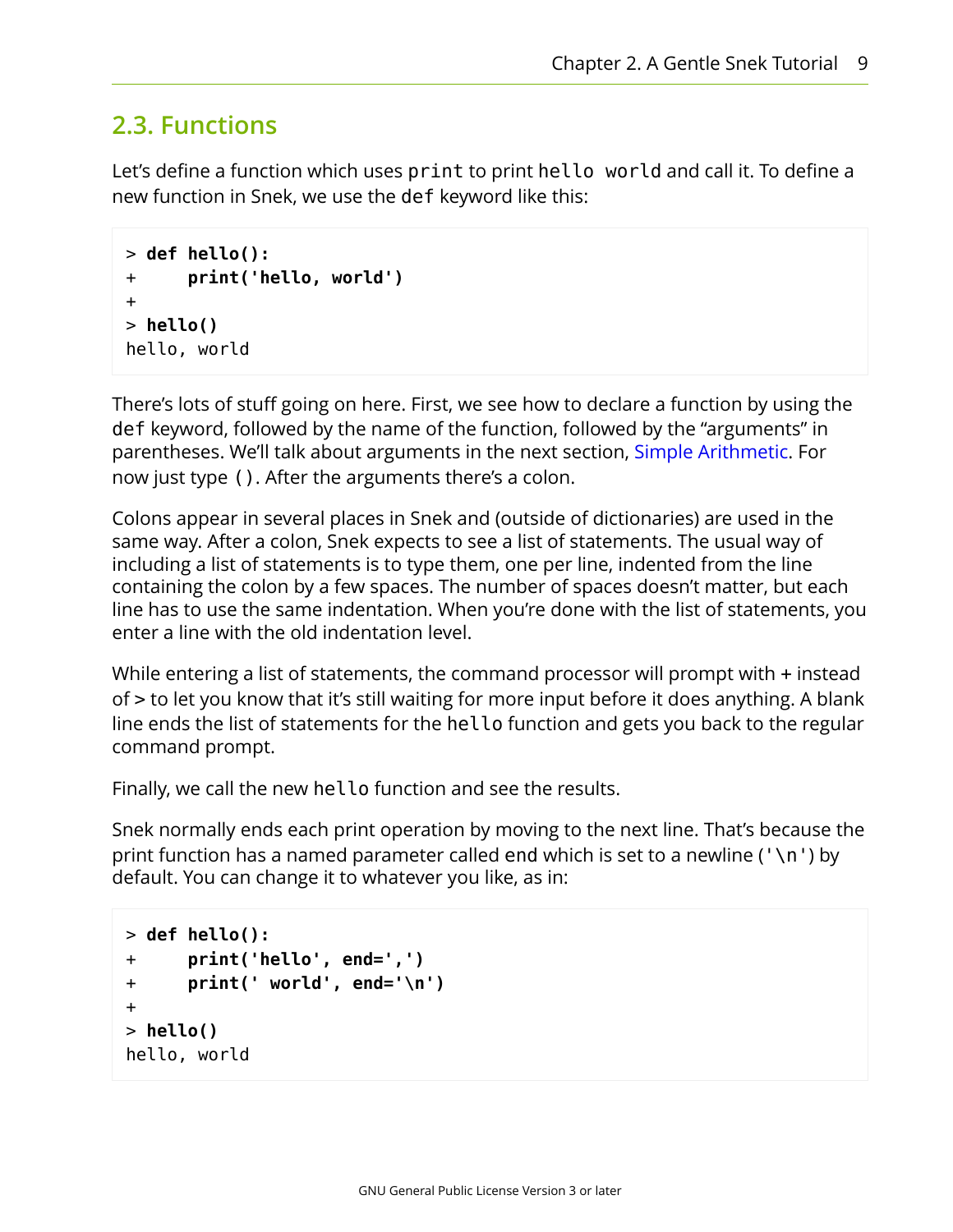The first call appends a , to the output, while the second call explicitly appends a newline character, causing the output to move to the next line. There are a few characters that use this backslash notation; those are described in the section on [String Constants.](#page-30-0)

## <span id="page-15-0"></span>**2.4. Simple Arithmetic**

Let's write a function to convert from Fahrenheit temperatures to Celsius. If you recall, that's:

 $^{\circ}$ C = (5/9)( $^{\circ}$ F - 32)

Snek can't use the ° sign in variable names, so we'll just use C and F:

```
> # Convert from Fahrenheit to Celsius
> def f to c(F):
+ return (5/9) * (F - 32)
+
> f_to_c(38)
3.333333
```
The # character introduces a comment, which extends to the end of the line. Anything within a comment is ignored by Snek.

The f to c function takes one "argument" called F. Inside the function, F is a variable which is set to the value you place inside the parentheses when you call f to c. In this example, we're calling f to c with the value 38. Snek gets the value 38 from F whenever Snek finds it in the function:

```
+ return (5/9) * (F - 32)
⇒
        return (5/9) * (38 - 32)
⇒
        return 3.333333
```
Snek requires an explicit multiplication operator, \*, as it doesn't understand the mathematical convention that adjacent values should be multiplied. The return statement is how we tell Snek that this function computes a value that should be given back to the caller.

Numbers in Snek may be written using \_ as a separator, which is especially useful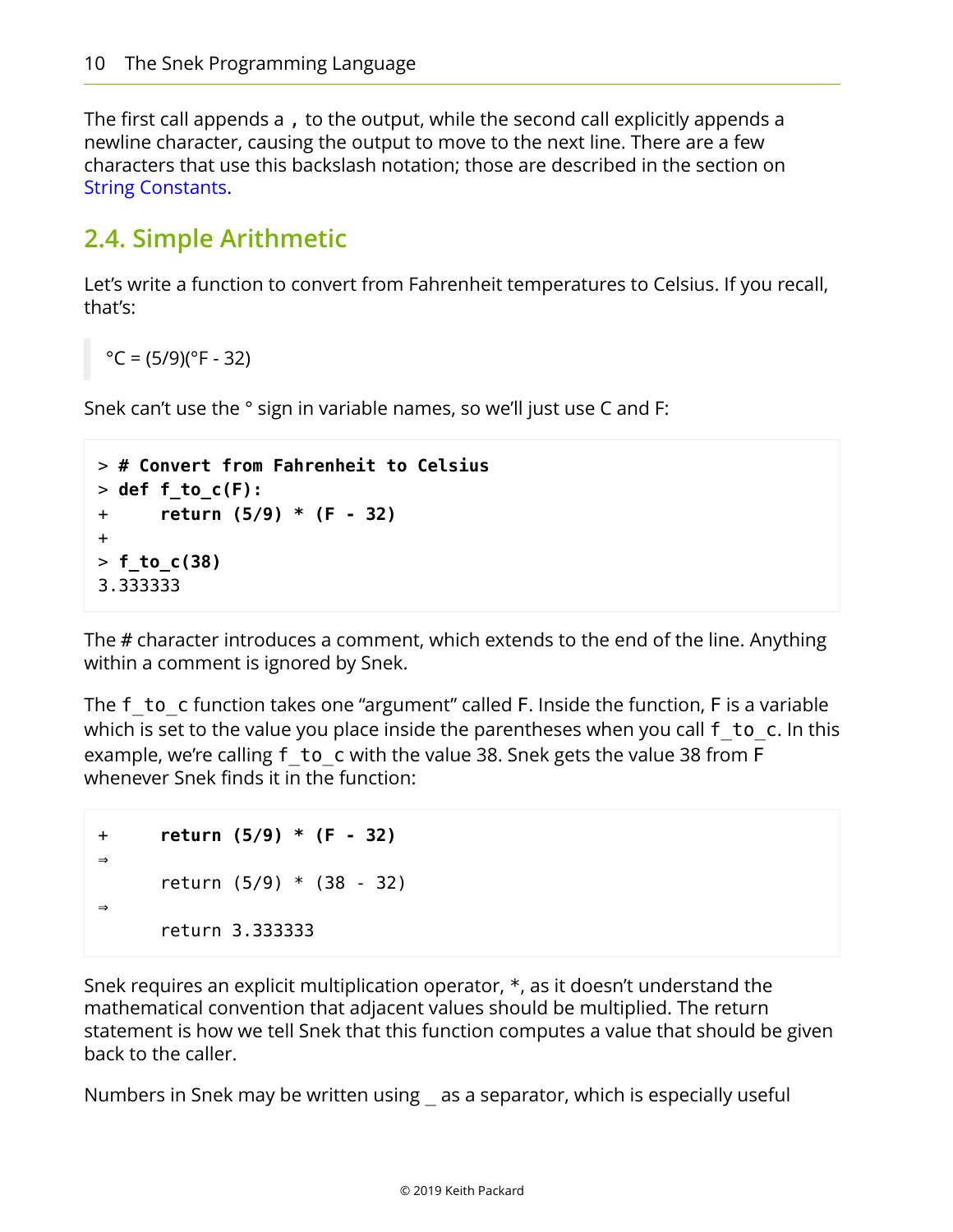when writing large numbers.

> # you can write  $> c = 299$  792 458 > # and Snek will interpret as  $> c = 299792458$ 

## <span id="page-16-0"></span>**2.5. Loops, Ranges and Printing Two Values**

Now that we have a function to do this conversion, we can print a handy reference table for offline use:

```
> # Print a handy conversion table
> def f_to_c_table():
+ for F in range(0, 100, 10):
+ C = f to c(F)+ print('%f F = %f C' % (F, C))
+> f to c table()
0.000000 F = -17.777779 C
10.000000 F = -12.222223 C
20.000000 F = -6.666667 C
30.000000 F = -1.111111 C
40.000000 F = 4.444445 C
50.000000 F = 10.000000 C
60.000000 F = 15.555556 C
70.000000 F = 21.111113 C
80.000000 F = 26.666668 C
90.000000 F = 32.222225 C
```
We see a new statement here: the for statement. This walks over a range of values, assigning the control variable (F, in this case) to each of the values in the range and then evaluating the list of statements within it. The range function creates the list of values for F by starting at the first value and stepping to just before the second value. If you give range only two arguments, Snek will step by 1. If you give range only one argument, Snek will use 0 as the starting point.

We need to insert the numeric values into the string shown by print. Many languages use a special formatted-printing function to accomplish this. In Snek, there's a more general-purpose mechanism called "string interpolation". String interpolation uses the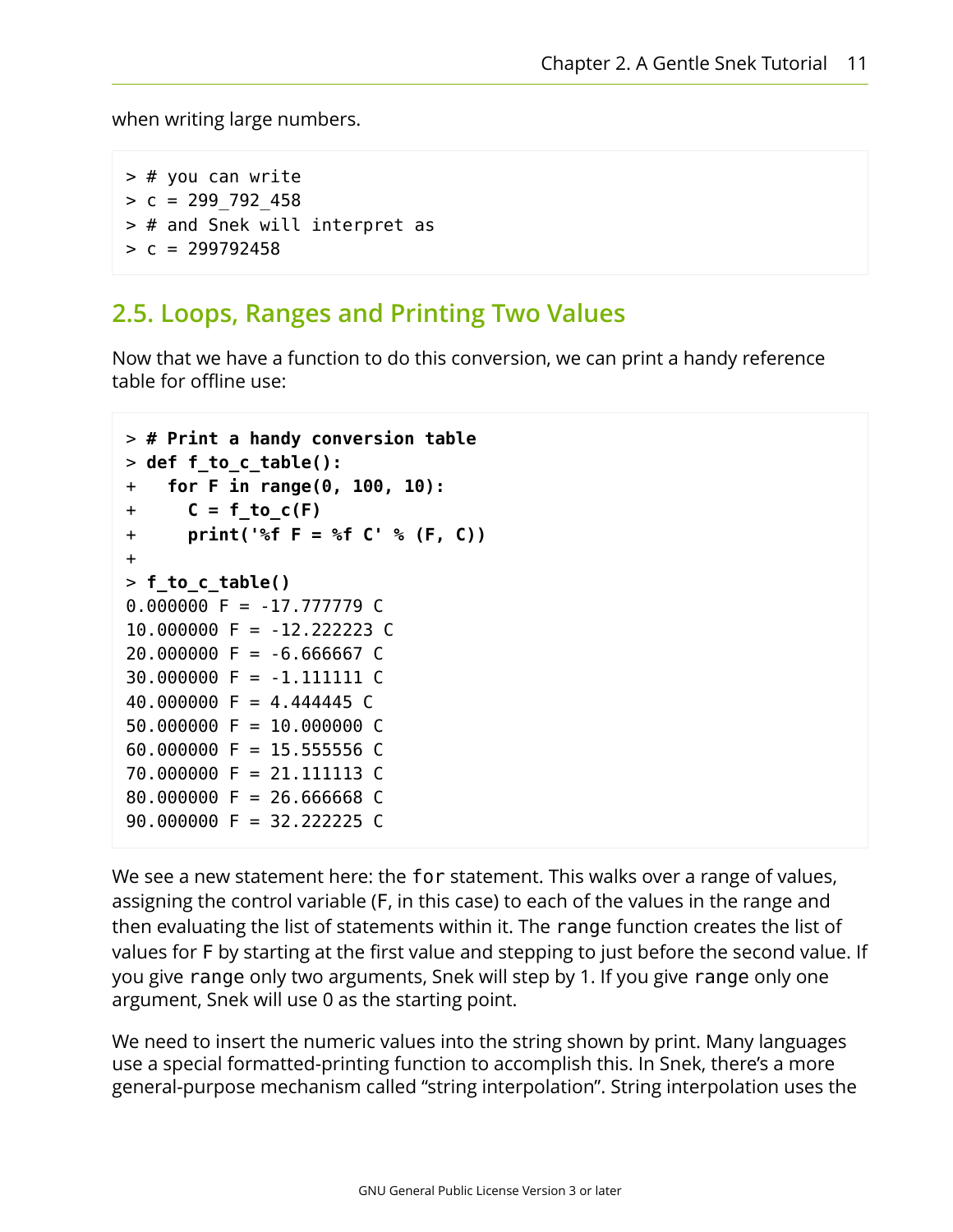% operator. Snek walks over the string on the left and inserts values from the list of values enclosed in parenthesis on the right wherever there is a % followed by a character. The result of string interpolation is another string which is then passed to print, which displays it.

How the values are formatted depends on the character following the % mark; that's discussed in the [String Interpolation](#page-39-0) section. How to make that set of values on the right is discussed in the next section, [Lists and Tuples](#page-17-0)

## <span id="page-17-0"></span>**2.6. Lists and Tuples**

Lists and Tuples in Snek are closely related data types. Both represent an ordered set of objects. The only difference is that Lists can be modified after creation while Tuples cannot. We call Lists "mutable" and Tuples "immutable". Lists are input as objects separated by commas and enclosed in square brackets, Tuples are input as objects separated by commas and enclosed in parentheses:

```
> [ 'hello,', ' world' ]
['hello,', ' world']
> ( 'hello,', ' world' )
('hello,', ' world')
```
Let's assign these to variables so we can explore them in more detail:

> **l = [ 'hello,', ' world' ]** > **t = ( 'hello,', ' world' )**

As mentioned earlier, [Lists and Tuples](#page-17-0) are ordered. That means that each element in a List or Tuple can be referenced by number. This number is called the index of the element, in Snek, indices start at 0:

> **l[0]** 'hello,' > **t[1]** ' world'

Lists can be modified, Tuples cannot: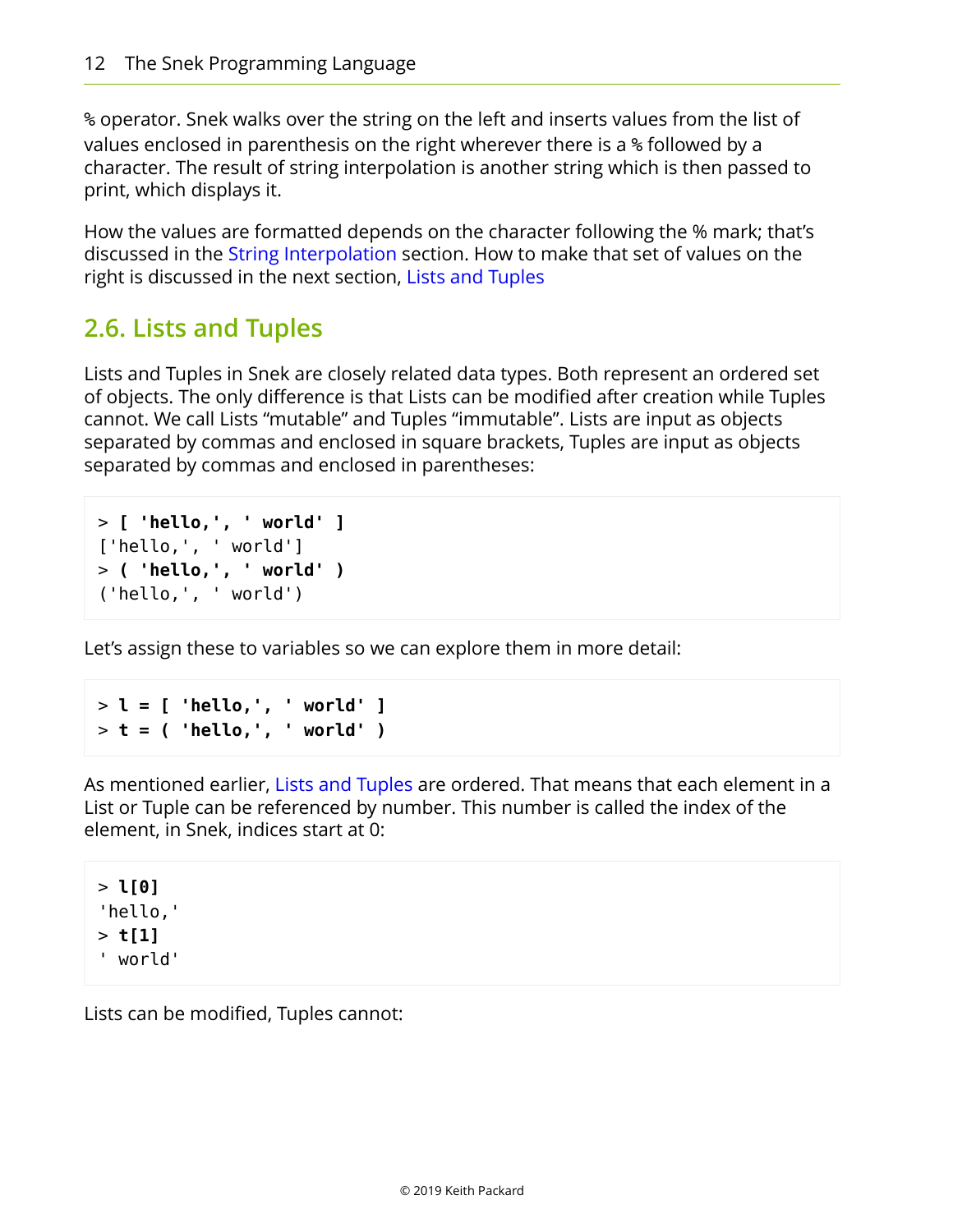```
> l[0] = 'goodbye,'
> l
['goodbye,', ' world']
> t[0] = 'beautiful'
<stdin>:5 invalid type: ('hello,', ' world')
```
That last output is Snek telling us that the value ('hello', ' world') cannot be modified.

<span id="page-18-0"></span>We can use another form of the for statement to iterate over the values in a List or Tuple:

```
> def print_list(list):
+ for e in list:
+ print(e)
+> print_list(l)
goodbye,
 world
> print list(t)
hello,
 world
```
Similar to the form described in the [Loops, Ranges and Printing Two Values](#page-16-0) section, this for statement assigns the control variable (e in this case) to each of the elements of the list in turn and evaluates the statements within it.

Lists and Tuples can be concatenated (joined into a single thing) with the + operator:

```
> ['hello,'] + [' world']
['hello,', ' world']
```
Tuples of one element have a slightly odd syntax, to distinguish them from expressions enclosed in parentheses: the value within the Tuple is followed by a comma:

```
> ( 'hello' , ) + ( 'world' , )
('hello', 'world')
```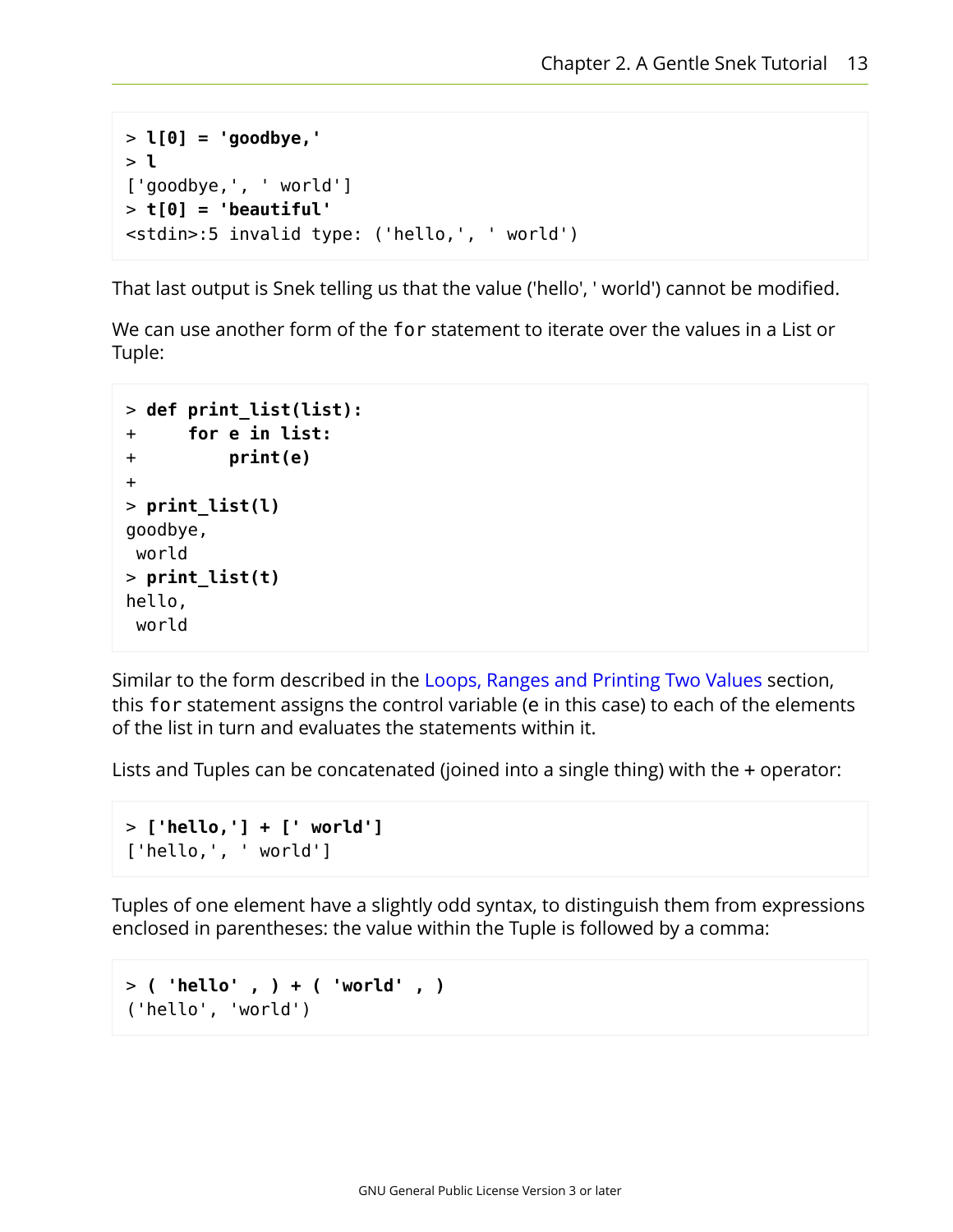## <span id="page-19-0"></span>**2.7. Dictionaries**

Dictionaries are the fanciest data structure in Snek. Like Lists and Tuples, Dictionaries hold multiple values. Unlike Lists and Tuples, Dictionaries are not indexed by numbers. Instead, Dictionaries are indexed by another Snek value. The only requirement is that the index value be immutable, so that it can never change. Lists and Dictionaries are the only mutable data structures in Snek: anything else can be used as a Dictionary index.

The indexing value in a Dictionary is called the "key", the indexed value is called the "value". Dictionaries are input by enclosing key/value pairs, separated by commas, inside curly braces:

```
> { 1:2, 'hello,' : ' world' }
{ 'hello,':' world', 1:2 }
```
Note that Snek re-ordered our dictionary. That's because Dictionaries are always stored in sorted order, and that sorting includes the type of the keys. Dictionaries can contain only one element with a given key: you're free to specify dictionaries with duplicate keys, but only the last value will occur in the resulting Dictionary.

Let's assign our Dictionary to a variable and play with it a bit:

```
> d = { 1:2, 'hello,' : ' world' }
> d[1]
2
> d['hello,']
' world'
> d[1] = 3
> d['goodnight'] = 'moon'
> d
{ 'goodnight':'moon', 'hello,':' world', 1:3 }
> d[56]
<stdin>:7 invalid value: 56
```
This example shows creating the Dictionary and assigning it to d, then fetching elements of the dictionary and assigning new values. You can add elements to a dictionary by using an index that is not already present. When you ask for an element which isn't present, you get an error message.

You can also iterate over the keys in a Dictionary using the same for [syntax used](#page-18-0) [above.](#page-18-0) Let's try our print list function on d: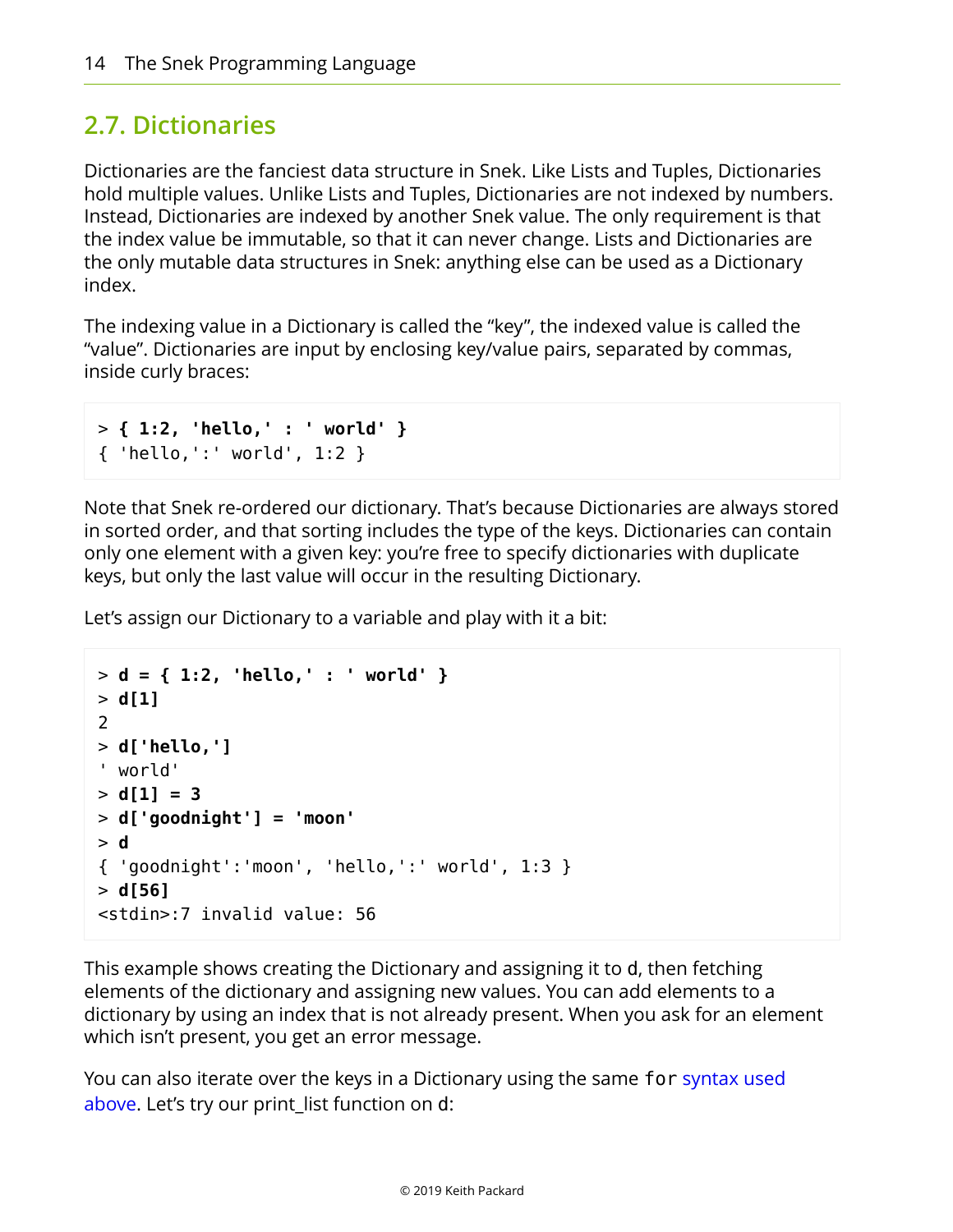```
> print_list(d)
goodnight
hello,
1
```
You can test to see if an element is in a Dictionary using the in operator:

```
> if 1 in d:
+ print('yup')
+ else:
+ print('nope')
+yup
> if 56 in d:
+ print('yup')
+ else:
+ print('nope')
+nope
```
## <span id="page-20-0"></span>**2.8. While**

The for statement is useful when iterating over a range of values. Sometimes we want to use more general control flow. We can rewrite our temperature conversion chart program using a while loop as follows: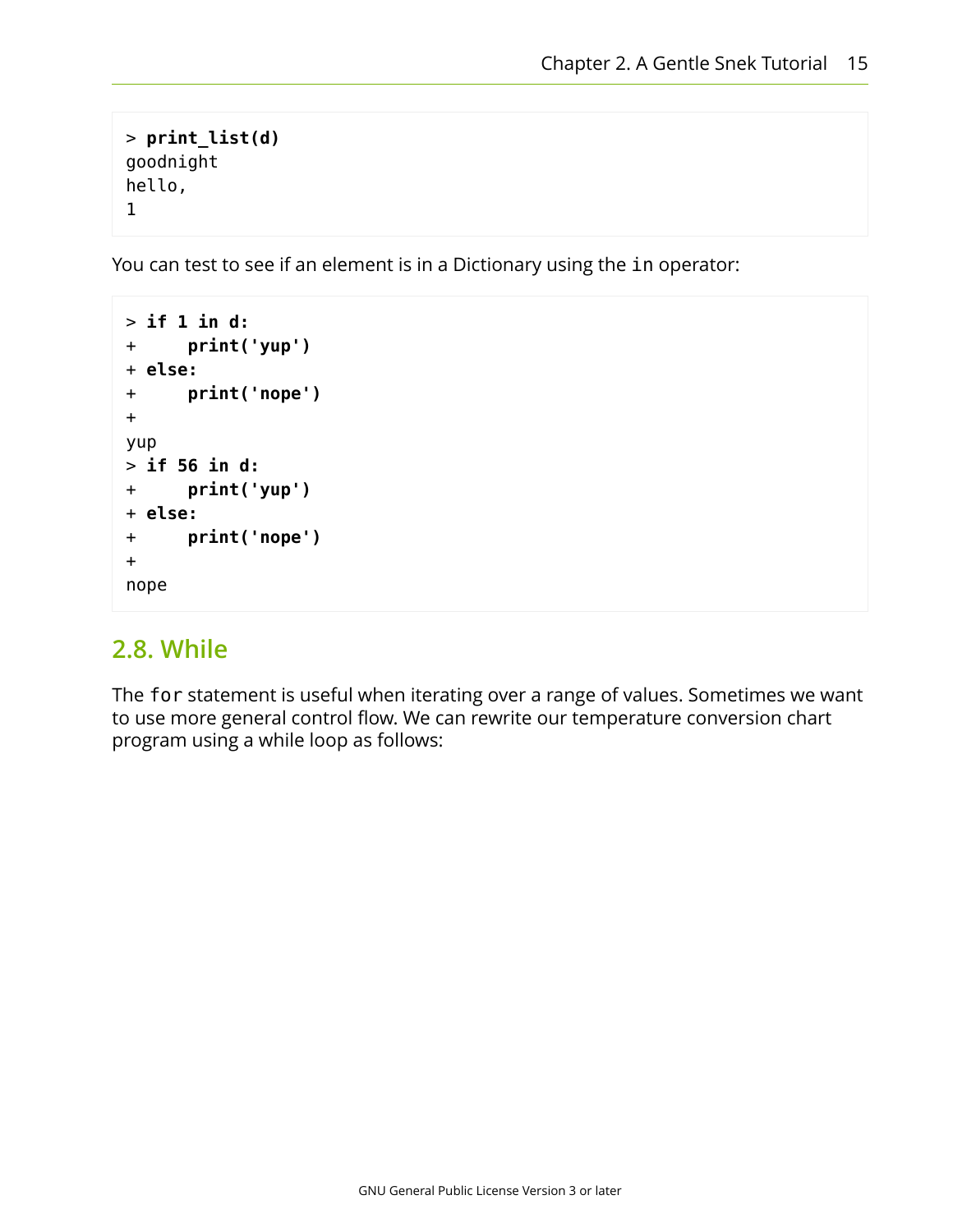```
> def f_to_c_table():
+ F = 0
+ while F < 100:
+ C = f to c(F)+ print('%f F = %f C' % (F, C))
+ F = F + 10
+
> f to c table()
0.000000 F = -17.777779 C
10.000000 F = -12.222223 C
20.000000 F = -6.666667 C
30.000000 F = -1.111111 C
40.000000 F = 4.444445 C
50.000000 F = 10.000000 C
60.000000 F = 15.555556 C
70.000000 F = 21.111113 C
80.000000 F = 26.666668 C
90.000000 F = 32.222225 C
```
This does exactly what the for loop did in the [Loops, Ranges and Printing Two Values](#page-16-0) section: it first assigns 0 to F, then iterates over the statements until F is no longer less than 100.

## <span id="page-21-0"></span>**2.9. If**

"If" statements provide a way of selecting one of many paths of execution. Each block of statements is preceded by an expression: if the expression evaluates to True, then the following statements are executed. Otherwise, the next test is tried until the end of the if is reached. Here's a function which measures how many upper case letters, lower case letters and digits are in a string: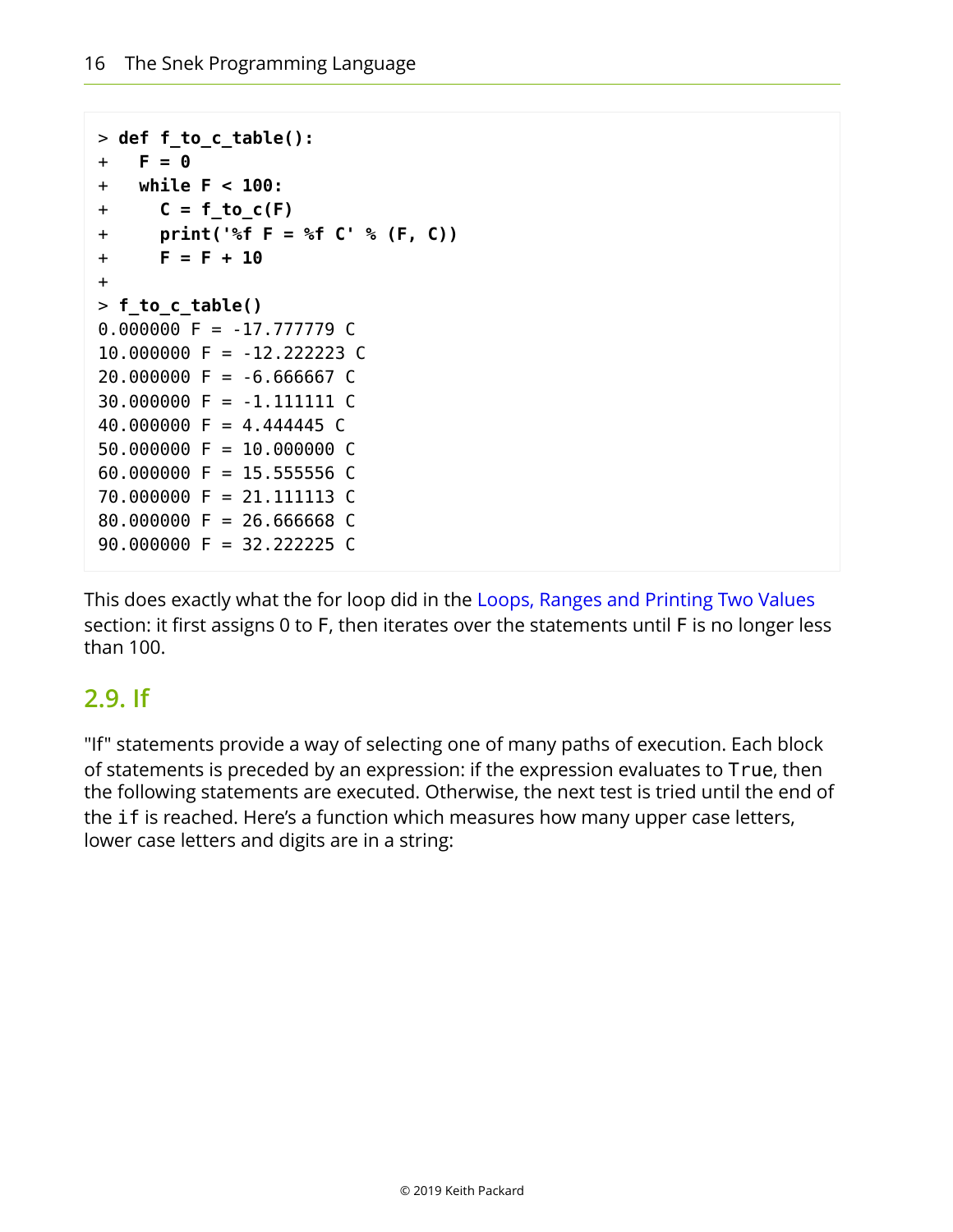```
> def count_chars(s):
+ d = 0
+ l = 0
+ u = 0
+ o = 0
+ for c in s:
+ if '0' <= c and c <= '9':
+ d += 1
+ elif 'a' <= c and c <= 'z':
+ l += 1
+ elif 'A' <= c and c <= 'Z':
+ u += 1
+ else:
+ o += 1
+ print('digits %d" % d)
+ print('lower %d" % l)
+ print('upper %d" % u)
+ print('other %d" % o)
+
> count_chars('4 Score and 7 Years Ago')
digits 2
lower 13
upper 3
other 5
```
The elif statements try other alternatives if previous if tests have not worked. The else statement is executed if all previous if and elif tests have not worked.

This example also introduces the less-than-or-equal comparison operator <= and demonstrates that for v in a also works on strings.

## <span id="page-22-0"></span>**2.10. Controlling GPIOs**

General-purpose IO pins, or "GPIOs", are pins on an embedded processor which can be controlled by a program running on that processor.

When Snek runs on embedded devices like the Duemilanove or the Metro M0 Express, it provides functions to directly manipulate these GPIO pins. You can use either of these, or any other device which uses the standard Arduino pin numbers, for these examples.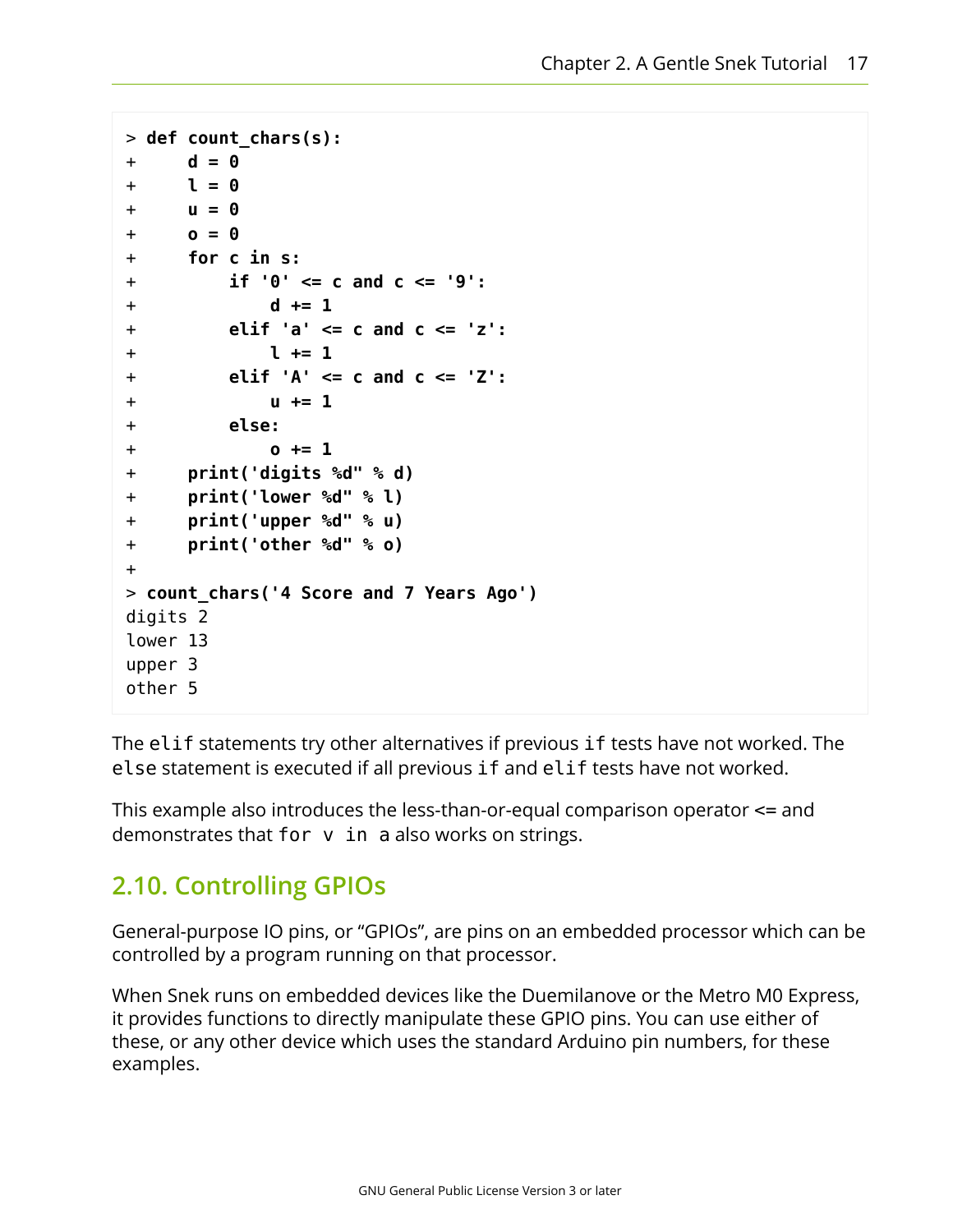### **2.10.1. Turning on the built-in LED**

Let's start by turning on the LED which is usually available on Digital pin 13:

```
> talkto(D13)
> on()
```
Let's get a bit fancier and blink it:

```
> talkto(D13)
> while True:
+ onfor(.5)
+ time.sleep(.5)
```
## **2.10.2. Hooking up a digital input**

Find a bit of wire to connect from Digital pin 1 to GND and let's control the LED with this primitive switch:

```
> talkto(D13)
> while True:
+ if read(D1):
+ on()
+ else:
+ off()
```
When the wire is connected, the LED turns **off**, and when the wire is not, the LED turns **on**. That's how simple switches work on Arduino.

Snek repeatedly reads the input and sets the LED as fast as it can. This happens thousands of times per second, giving the illusion that the LED changes the instant the switch changes.

### **2.10.3. Using an analog input**

If you've got a light sensor or potentiometer, you can hook that up to Analog pin 0 and make the LED track the sensor: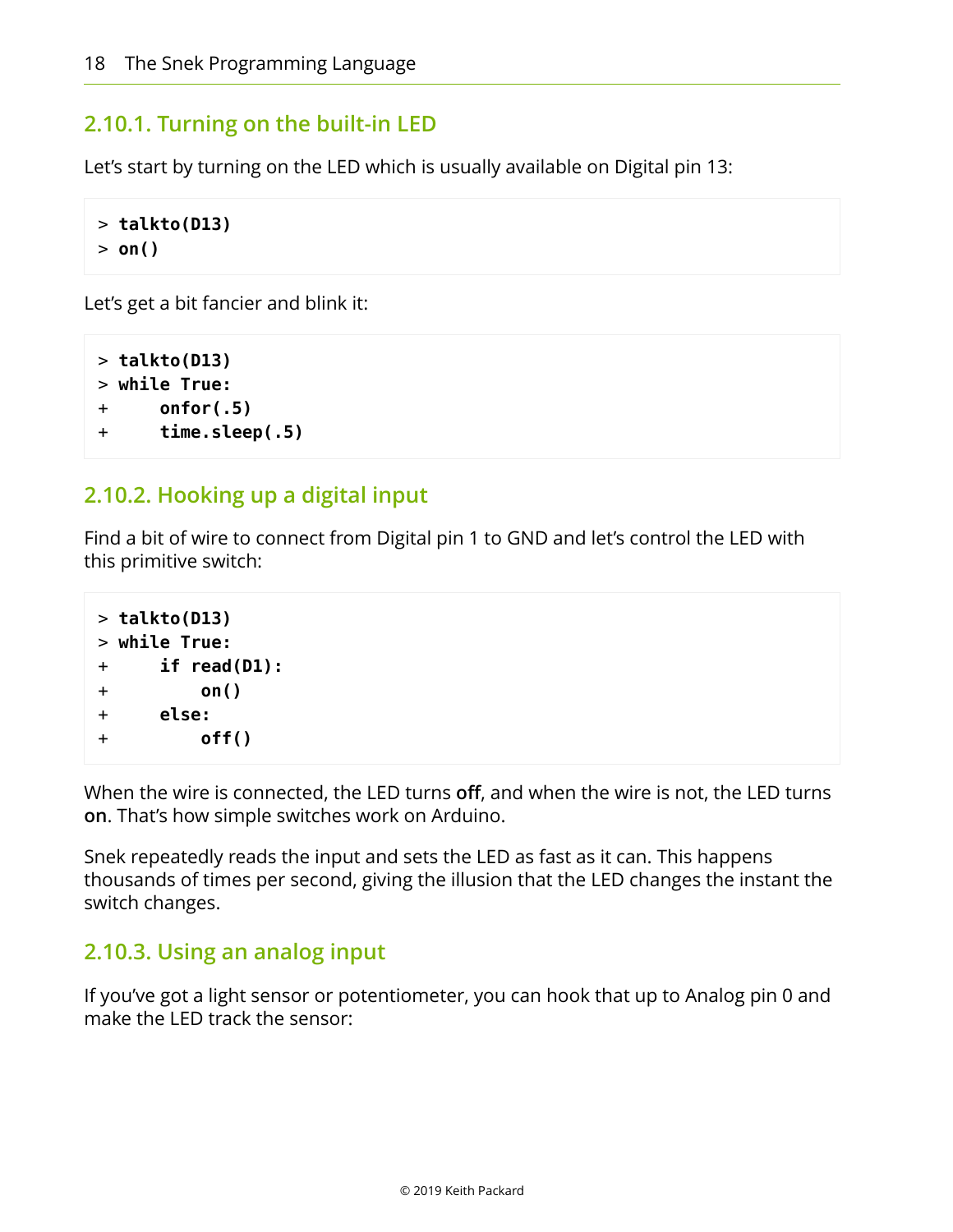```
> talkto(D13)
```

```
> while True:
```
- + **onfor(1-read(A0))**
- + **time.sleep(1-read(A0))**

### **2.10.4. Controlling motors**

So far we've only talked about using one pin at a time. Arduino motor controllers take two pins: one for power and one for direction. Snek lets you tell it both pins at the same time and then provides separate functions to set the power and direction. If you have a motor controller hooked to your board with pin 3 as power and pin 2 as direction you can run the motor at half power and have it alternate directions with:

```
> talkto((3,2))
> setpower(0.5)
> on()
> while True:
+ setleft()
+ time.sleep(1)
+ setright()
+ time.sleep(1)
```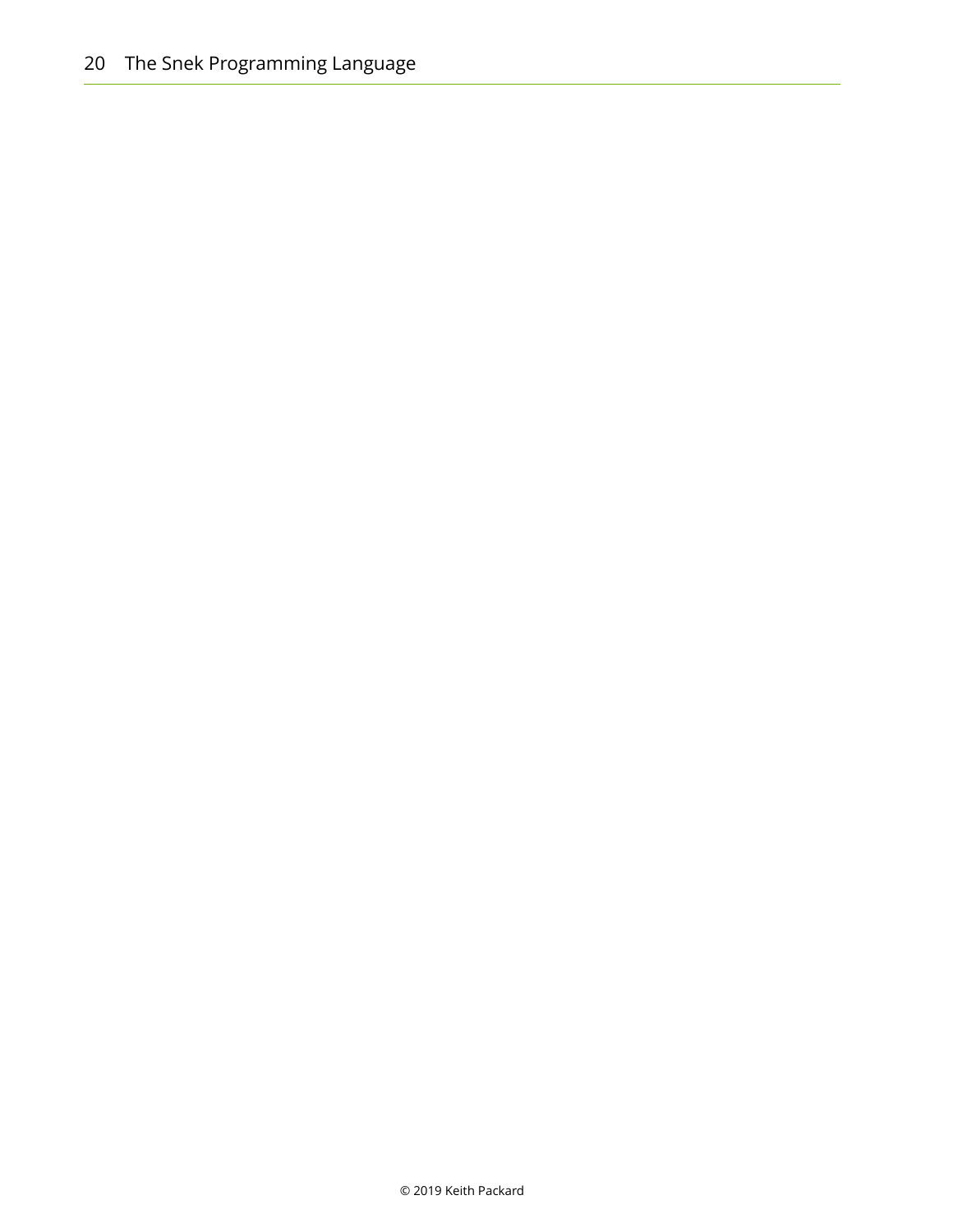# <span id="page-26-0"></span>**Snek Reference Manual**

The remainder of this book is a reference manual for the Snek language, including built-in functions and the Snek development environment.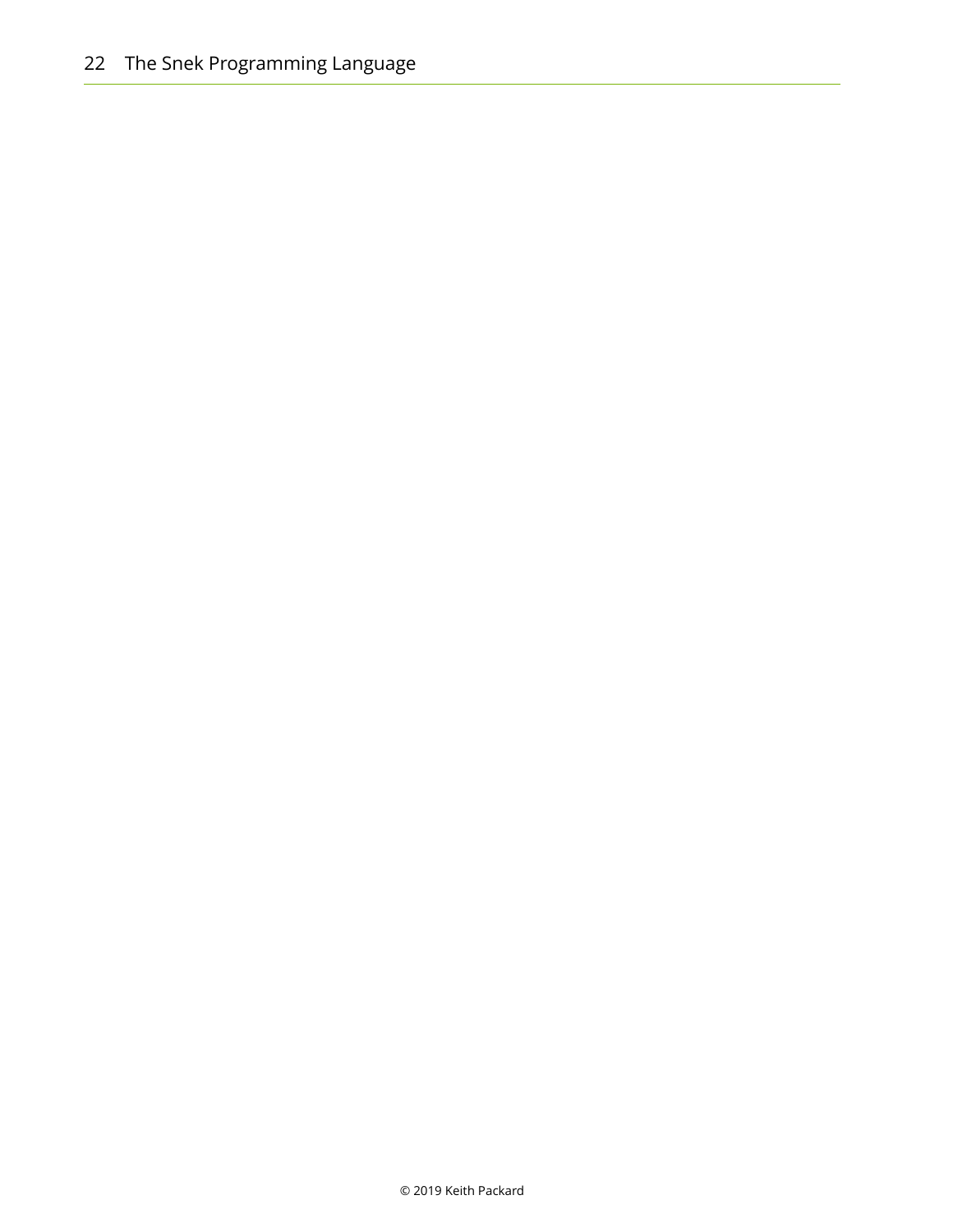## <span id="page-28-0"></span>**Chapter 3. Lexical Structure**

Snek programs are broken into a sequence of tokens by a lexer. The sequence of tokens is recognized by a parser.

## <span id="page-28-1"></span>**3.1. Numbers**

Snek supports 32-bit floating point numbers and understands the usual floating point number format:

<integer><fraction><exponent> 123.456e+12

#### **integer**

A non-empty sequence of decimal digits

#### **fraction**

A decimal point (period) followed by a possibly empty sequence of decimal digits

#### **exponent**

The letter 'e' or 'E' followed by an optional sign and a non-empty sequence of digits indicating the exponent magnitude.

All parts are optional, although the number must include at least one digit in either the integer part or the fraction.

Floating point values (represented internally in IEEE 854 32-bit format) range from approximately -1.70141e+38 to 1.70141e+38. There is 1 sign bit, 8 bits of exponent and 23 stored/24 effective bits of significand (often referred to as the mantissa). There are two values of infinity (positive and negative) and a "Not a Number" (NaN) value indicating a failed computation. Computations using integer values will generate an error for values which cannot be represented as a 24-bit integer. That includes values that are too large and values with fractional components.

### <span id="page-28-2"></span>**3.2. Names**

Names in Snek are used to refer to variables, both global and local to a particular function. Names consist of an initial letter or underscore, followed by a sequence of letters, digits, underscore and period. Here are some valid names: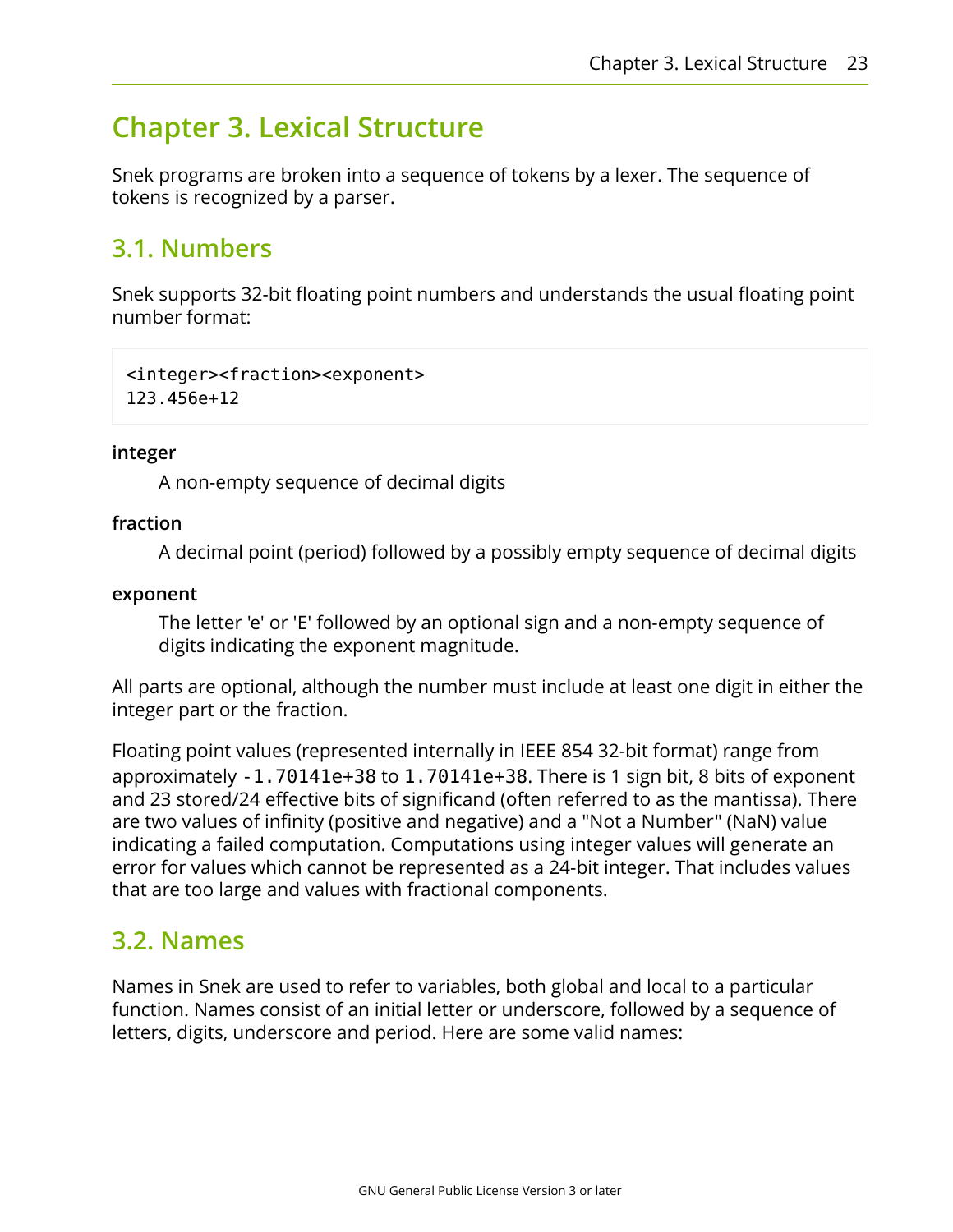hello \_hello  $-h4$ math.sqrt

And here are some invalid names:

.hello 4square

## <span id="page-29-0"></span>**3.3. Keywords**

Keywords look like regular Snek names, but they are handled specially by the language and thus cannot be used as names. Here is the list of Snek keywords:

## <span id="page-29-1"></span>**3.4. Punctuation**

Snek uses many special characters to make programs more readable; separating out names and keywords from operators and other syntax.

|           |       | $\vdots$ ; , ( ) [ ] {<br>} + - * * * / // % |  |    |  |
|-----------|-------|----------------------------------------------|--|----|--|
|           |       | &   ~   ^ << >>                              |  |    |  |
|           |       | += −= *= **= /= //=                          |  | %= |  |
| $\vert$ = |       |                                              |  |    |  |
|           | <= == | $>=$                                         |  |    |  |
|           |       |                                              |  |    |  |

## <span id="page-29-2"></span>**3.5. White Space (Spaces and Newlines)**

Snek uses indentation to identify program structure. Snek does not permit tabs to be used for indentation; tabs are invalid characters in Snek programs. Statements in the same block (list of statements) are indented the same amount; statements in deeper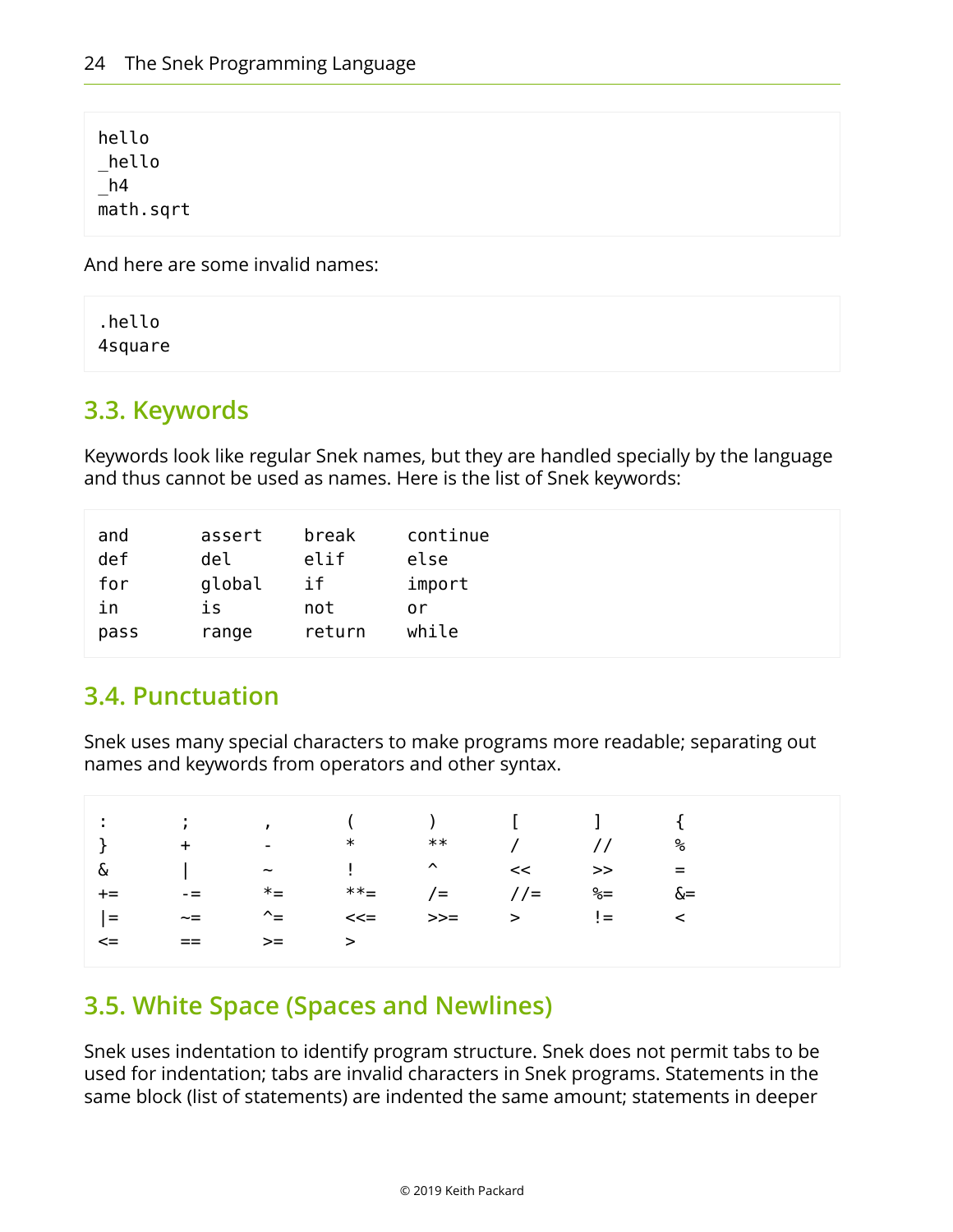blocks are indented more, statements in shallower blocks less.

When typing Snek directly at the Snek prompt blank lines become significant, as Snek cannot know what you will type next. You can see this in the Tutorial, where Snek finishes an indented block at the blank line.

When loading Snek from a file, blank lines (and lines which contain only a comment) are entirely ignored; indentation of those lines doesn't affect the block indentation level. Only lines with Snek tokens matter in this case.

Spaces in the middle of the line are only significant if they are necessary to separate tokens; you can insert as many or as few as you like in other places.

## <span id="page-30-0"></span>**3.6. String Constants**

String constants in Snek are enclosed in either single or double quotes. Use single quotes to easily include double quotes in the string, and vice-versa. Strings cannot span multiple lines, but you can input multiple strings adjacent to one another and they will be merged into a single string constant in the program.

**\n**

Newline. Advance to the first column of the next line.

**\r**

Carriage Return. Move to the first column on the current line.

**\t**

Tab. Advance to the next 'tab stop' in the output. This is usually the next multipleof-8 column in the current line.

### **\xdd**

Hex value. Use two hex digits to represent any character.

**\\**

Backslash. Use two backslashes in the input to get one backslash in the string constant.

Anything else following the backslash is just that character. In particular:

**\"**

Literal double-quote. Useful inside double-quoted strings.

**\'**

Literal single-quote. Useful inside single-quoted strings.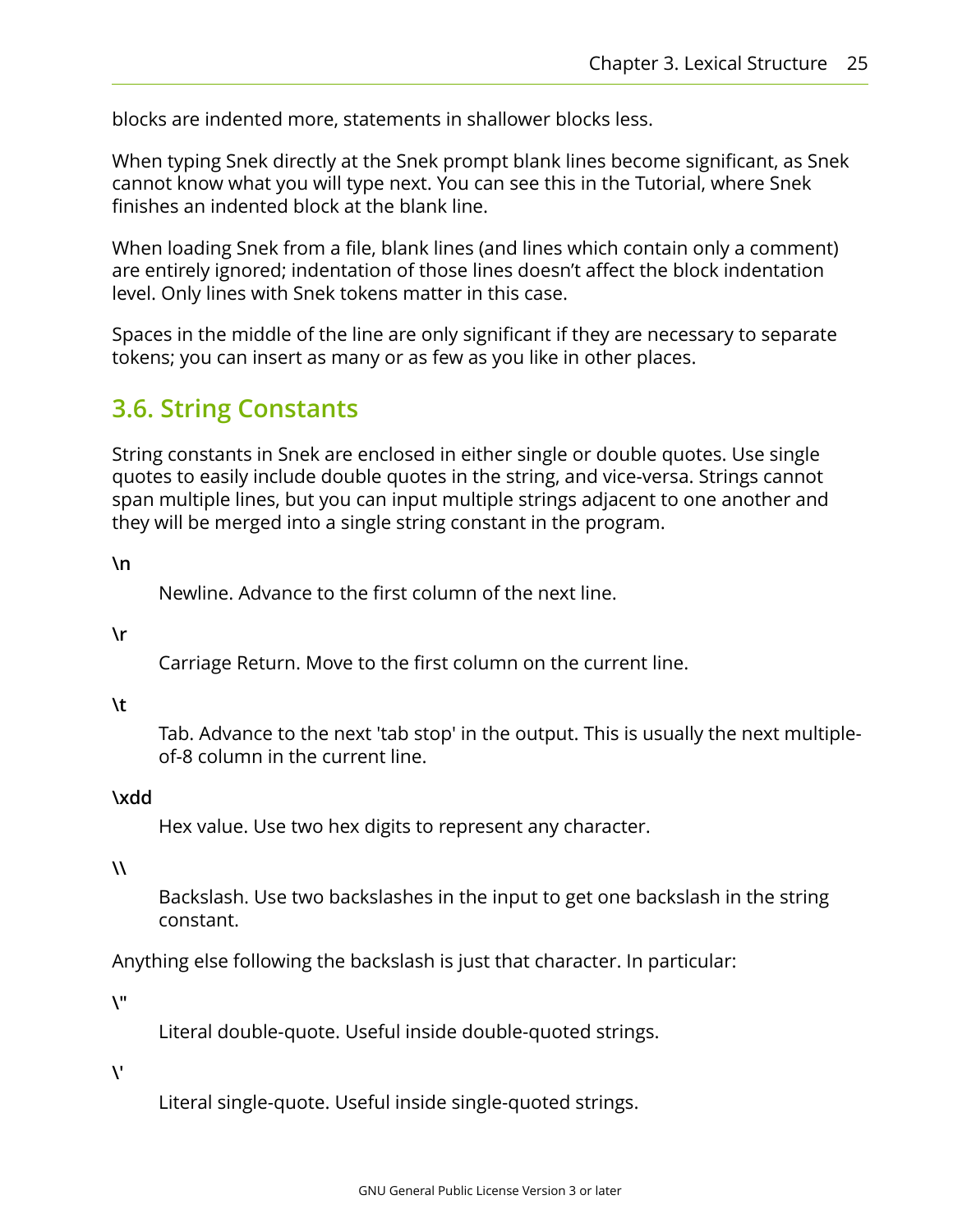## <span id="page-31-0"></span>**3.7. List and Tuple Constants**

List and Tuple constants in Snek are values separated by commas and enclosed in brackets: square brackets for Lists, parentheses for Tuples.

Here are some valid Lists:

[1, 2, 3] ['hello', 'world'] [12]

Here are some valid Tuples:

```
(1, 2, 3)
('hello', 'world')
(12,)
```
Note the last case — to distinguish between a value in parentheses and Tuple with one value, the Tuple needs to have a trailing comma. Only single-valued Tuples are represented with a trailing comma.

### <span id="page-31-1"></span>**3.8. Dictionary Constants**

Dictionaries in Snek are key/value pairs separated by commas and enclosed in curly braces. Keys are separated from values with a colon.

Here are some valid Dictionaries:

```
{ 1:2, 3:4 }
{ 'pi' : 3.14, 'e' : 2.72 }
{ 1: 'one' }
```
You can include entries with duplicate keys: the resulting Dictionary will contain only the last entry. The order of the entries does not matter otherwise: the resulting dictionary will always be the same:

> **{ 1:2, 3:4 } == { 3:4, 1:2 }** 1

When Snek prints dictionaries, they are always printed in the same order, so two equal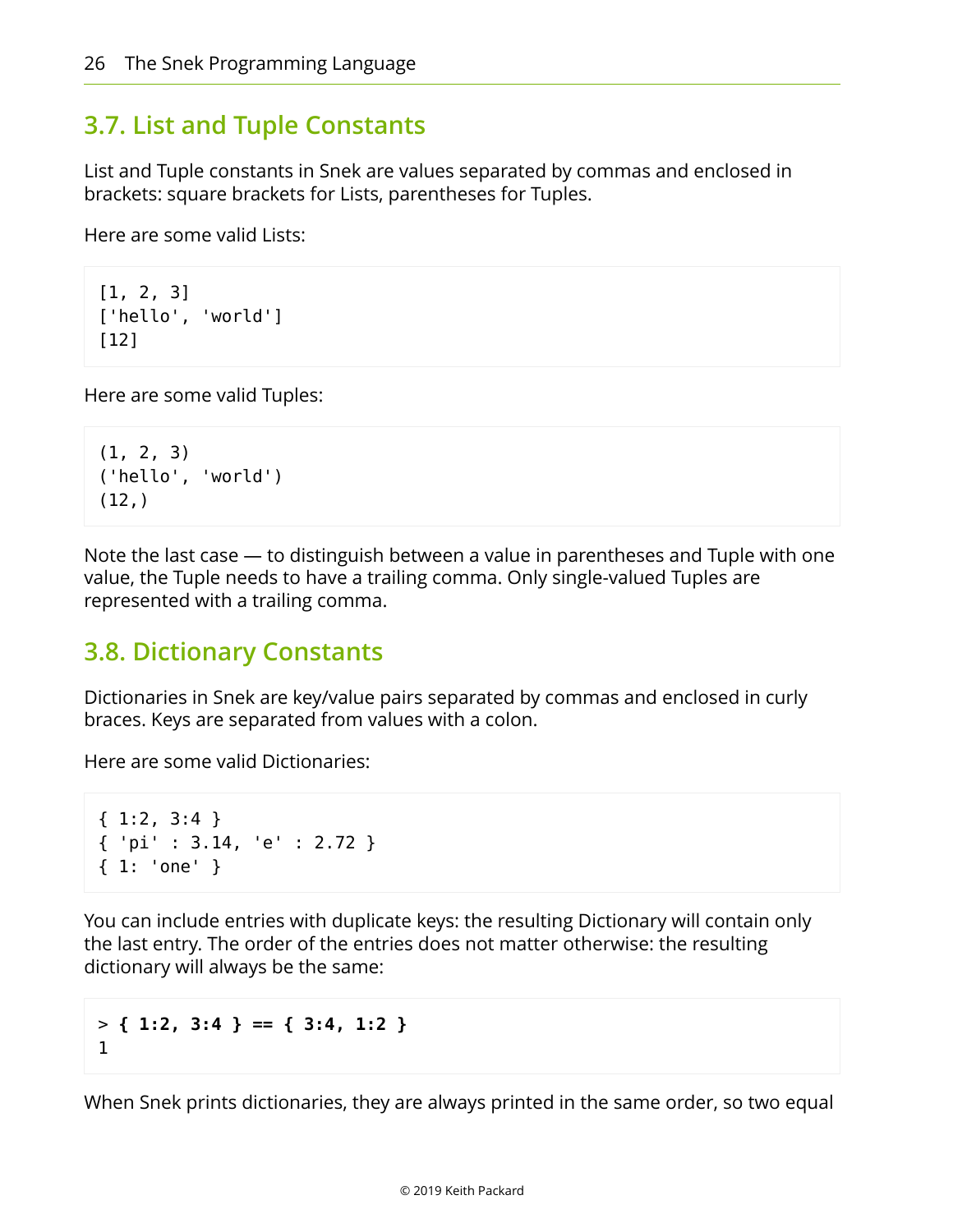dictionaries will have the same string representation.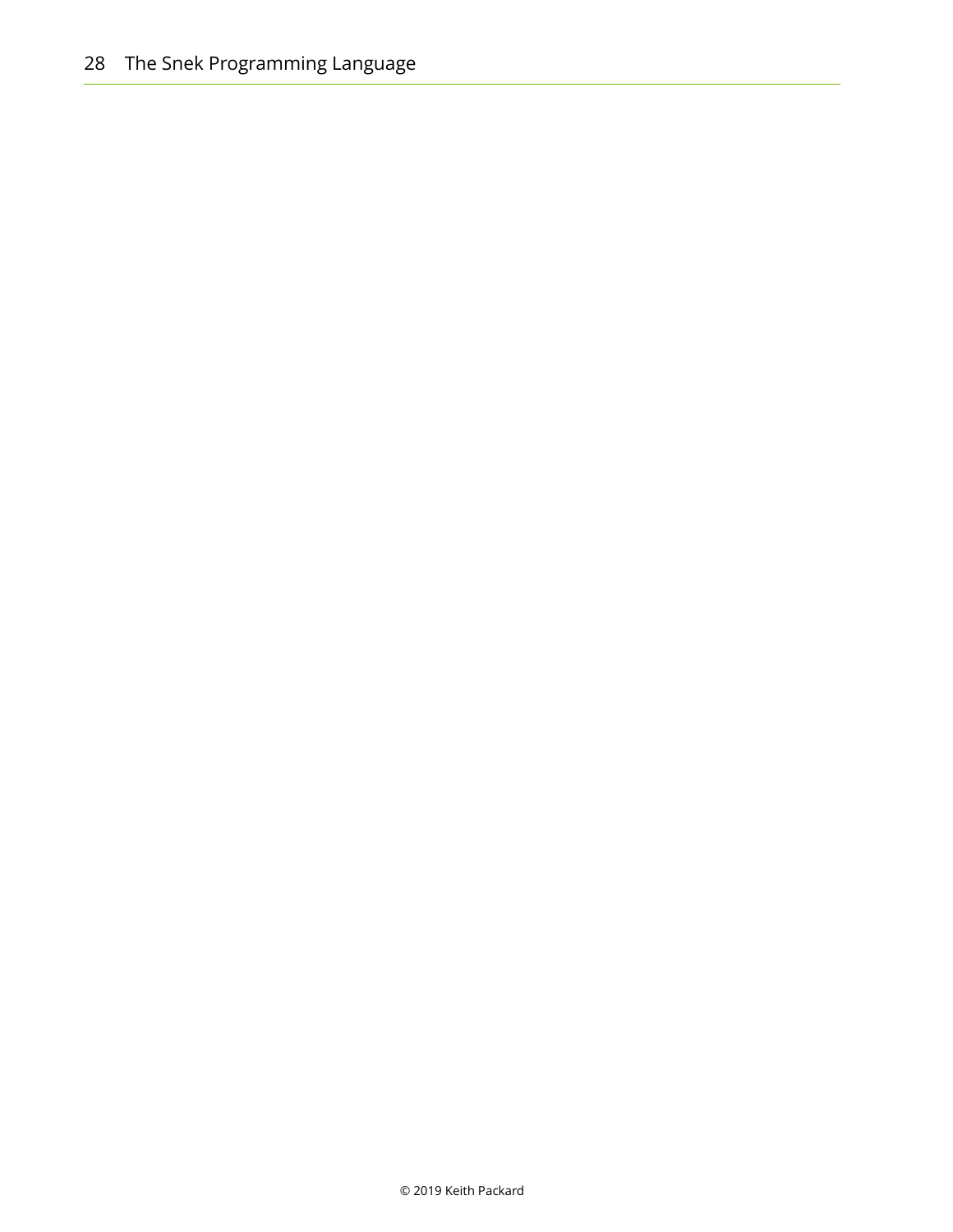## <span id="page-34-0"></span>**Chapter 4. Data Types**

Like Python, Snek does not have type declarations. Instead, each value has an intrinsic representation — any variable may hold a value with any representation. To keep things reasonably simple, Snek has only a handful of representation types:

#### **Numbers**

Instead of having integers and floating point values, Snek represents numbers in floating point as described earlier. Integer values of less than 24 bits can be represented exactly in these floating point values: programs requiring precise integer behavior can still work as long as the values can be held in 24-bits.

#### **Strings**

Strings are just lists of bytes. Snek does not have any intrinsic support for encodings. Because they are just lists of bytes, you can store UTF-8 values in them comfortably. Just don't expect indexing to return Unicode code points.

#### **Lists**

Lists are ordered collections of values. You can change the contents of a list by adding or removing elements. In other languages, these are often called arrays or vectors. Lists are "mutable" values.

#### **Tuples**

Tuples are immutable lists of values. You can't change a tuple itself once it is created. If any *element* of the tuple *is* mutable, you can modify that element and see the changed results in the tuple.

### **Dictionaries**

A dictionary is a mapping between **keys** and **values**. They work somewhat like Lists in that you can store and retrieve values in them. The index into a Dictionary may be any immutable value, which is any value other than a List or Dictionary or Tuple containing a List or Dictionary. Dictionaries are "mutable" values.

#### **Functions**

Functions are values in Snek. You can store them in variables or lists, and then fetch them later.

#### **Boolean**

Like Python, Snek doesn't have an explicit Boolean type. Instead, a variety of values work in Boolean contexts as True or False values. All non-zero Numbers, non-empty Strings/Lists/Tuples/Dictionaries and all Functions are True. Zero, empty Strings/Lists/Tuples/Dictionaries are False. The name True is just another way of typing the number one. Similarly, the name False is just another way of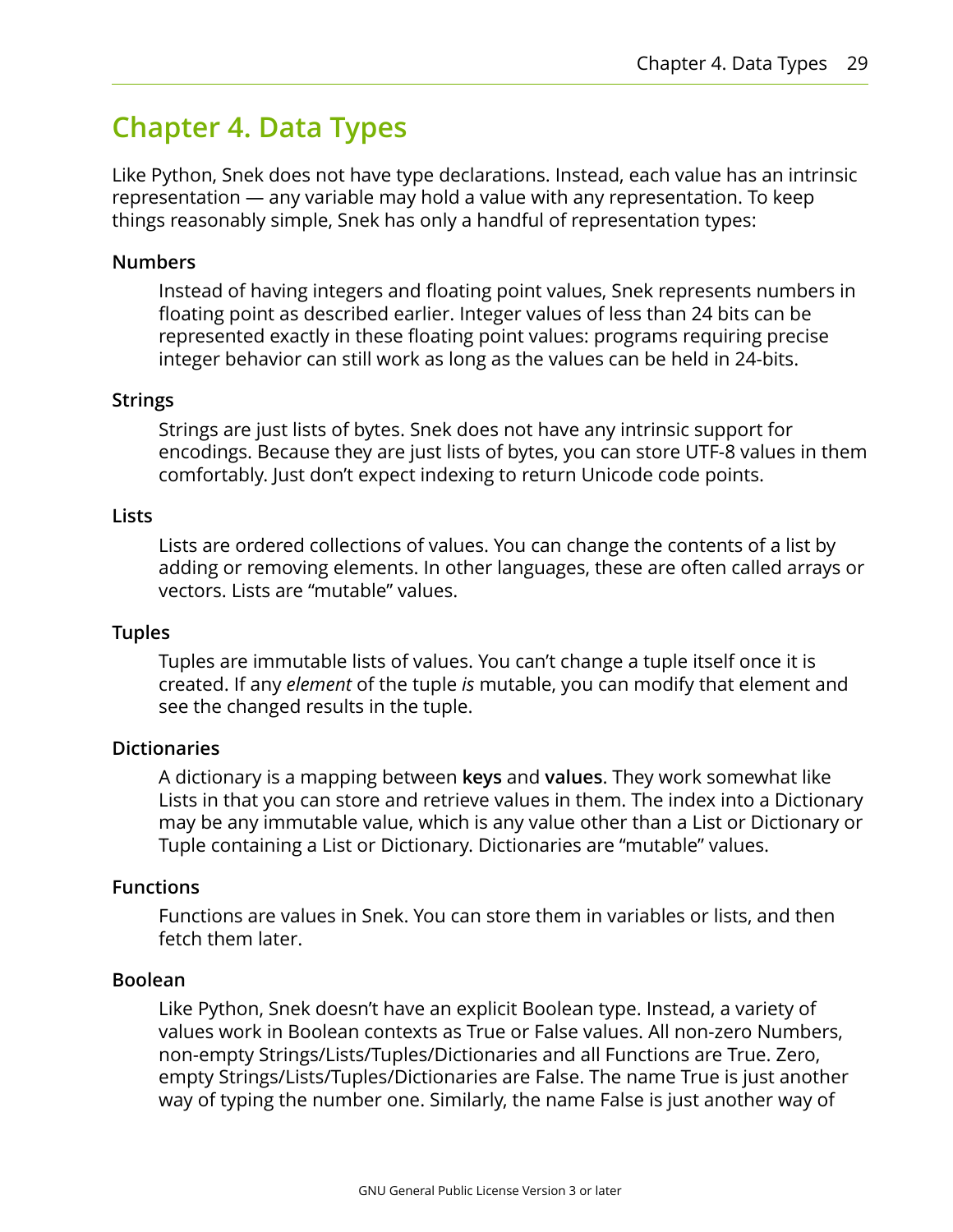typing the number zero.

### <span id="page-35-0"></span>**4.1. Lists and Tuples**

The += operator works a bit different on Lists than any other type — it appends to the existing list rather than creating a new list. This can be seen in the following example:

> **a = [1,2]** > **b = a** > **a += [3]** > **b** [1, 2, 3]

Compare this with Tuples, which (as they are immutable) cannot be appended to. In this example, b retains the original Tuple value. a gets a new Tuple consisting of (3,) appended to the original value.

> **a = (1,2)** > **b = a** > **a += (3,)** > **b** (1, 2) > **a** (1, 2, 3)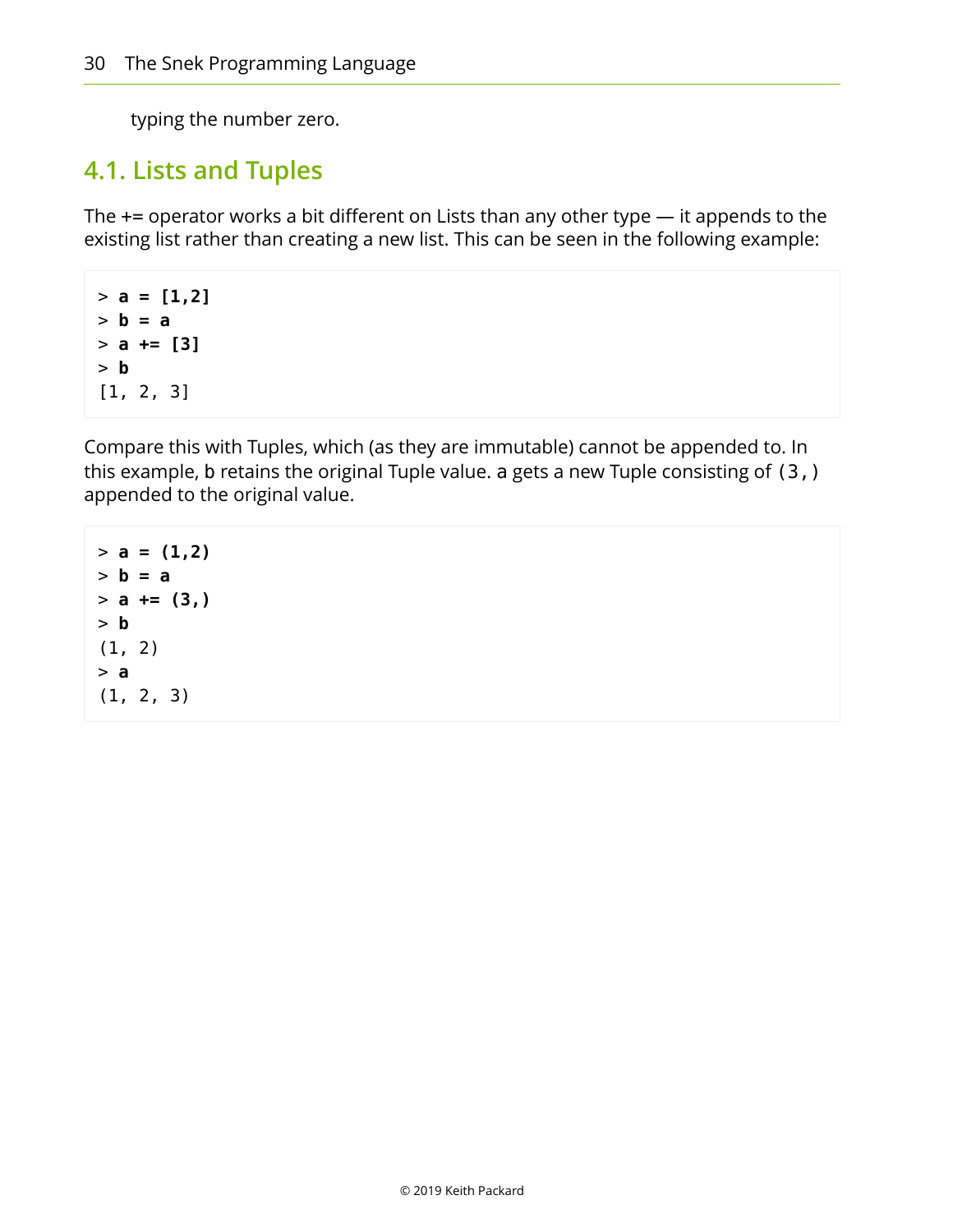# **Chapter 5. Operators**

Operators are things like + or –. They are part of the grammar of the language and serve to make programs more readable than they would be if everything was a function call. Like Python, the behavior of Snek operators often depends on the values they are operating on. Snek includes most of the Python operators. Some numeric operations work on floating point values, others work on integer values. Operators which work only on integer values convert floating point values to integers, and then take the integer result and convert back to a floating point value.

### *value* **+** *value*

The Plus operator performs addition on numbers or concatenation on strings, lists and tuples.

### *value* **–** *value*

The Minus operator performs subtraction on numbers.

### *value* **\*** *value*

The Multiplication operator performs multiplication on numbers. If you multiply a string, 's', by a number, 'n', you get 'n' copies of 's' concatenated together.

### *value* **/** *value*

The Divide operator performs division on numbers.

### *value* **//** *value*

The Div operator performs "integer division" on numbers, producing a result such that  $x / y ==$  floor $(x / y)$  for all numbers x and y.

### *value* **%** *value*

The Modulus operator gives the "remainder after division" of its arguments, such that  $x = y * (x / / y) + x * y$  for all numbers x and y. If the left operand is a string, it performs "interpolation" with either a single value or a list/tuple of values and is used to generate formatted output. See the [String Interpolation](#page-39-0) section for details.

### *value* **\*\*** *value*

The Power operator performs exponentiation on numbers.

### *value* **&** *value*

The Logical And operator performs bit-wise AND on integers.

### *value* **|** *value*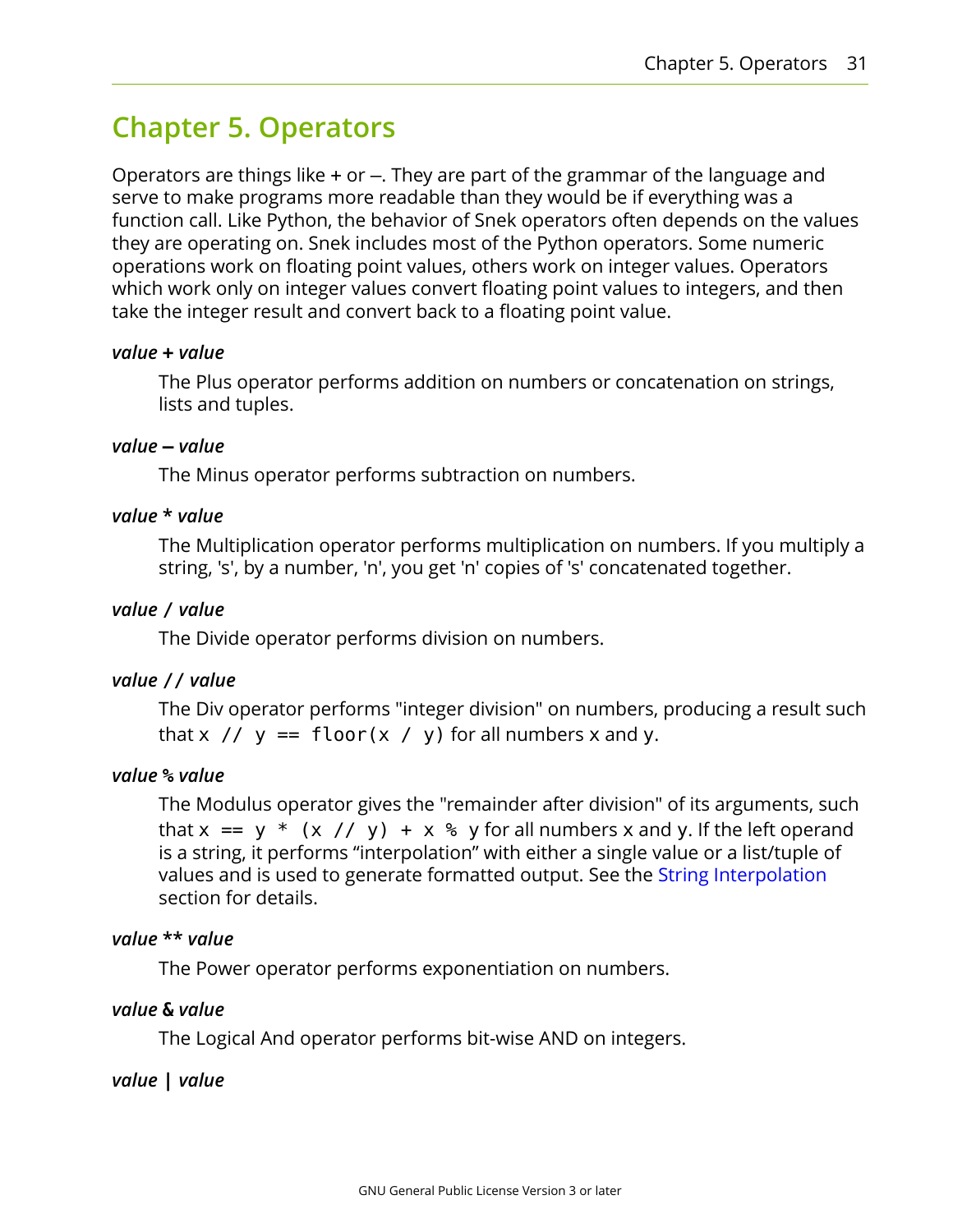The Logical Or operator performs bit-wise OR on integers.

#### *value* **^** *value*

The Logical Xor operator performs bit-wise XOR on integers.

#### *value* **<<** *value*

The Left Shift operator does bit-wise left shift on integers.

#### *value* **>>** *value*

The Right Shift operator does bit-wise left shift on integers.

#### **!** *value*

The Not operator performs a Boolean negation operation on its right operand. That is, if the operand is one of the True values, then Not returns False (which is 0), and if the operand is a False value, then Not returns True (which is 1).

#### **~** *value*

The Logical Not operator performs a bit-wise NOT operation on its integer operand.

#### **–** *value*

When used as a unary prefix operator, the Unary Minus operator performs negation on numbers.

#### **+** *value*

When used as a unary prefix operator, the Unary Plus operator does nothing at all to a number.

#### *value* **[** *index* **]**

The Index operator selects the *index*-th member of strings, lists, tuples and dictionaries.

#### **[** *value [* **,** *value* **…** *]* **]**

The List operator creates a new List with the provided members. Note that a List of one value does not have any comma after the value and is distinguished from the Index operator solely by how it appears in the input.

#### **(** *value* **)**

Parenthesis serve to control the evaluation order within expressions. Values inside the parenthesis are computed before they are used as values for other operators.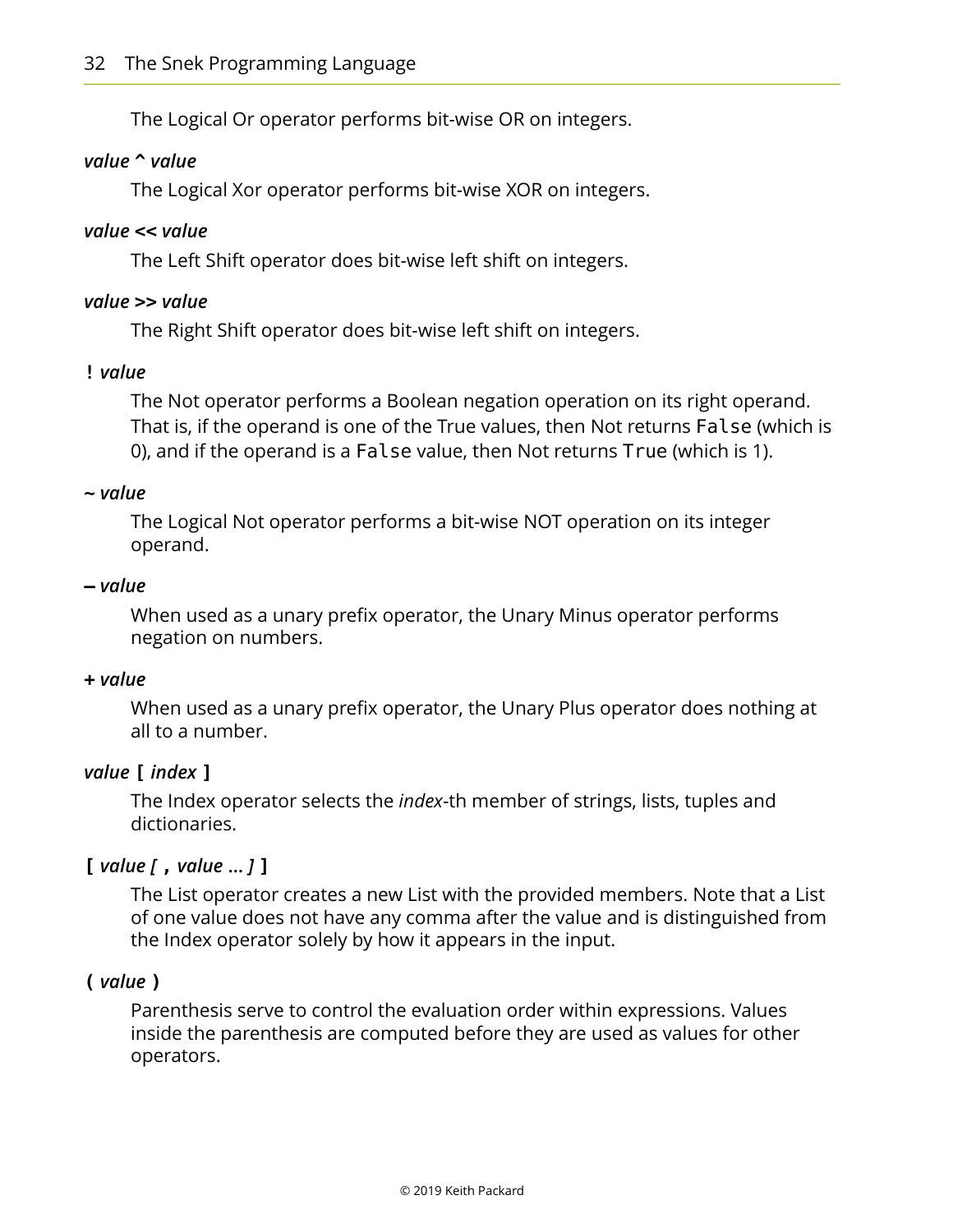### **(** *value* **, ) or (** *value [* **,** *value* **…** *]* **)**

The Tuple operator creates a new Tuple with the provided members. A Tuple of one value needs a trailing comma so that it can be distinguished from an expression inside of parenthesis.

#### **{** *key* **:** *value [* **,** *key* **:** *value* **…** *]* **}**

The Dictionary operator creates a new Dictionary with the provided key/value pairs. All of the *keys* must be immutable.

### **5.1. Slices**

The Slice operator, *value* [ *base* : *bound* : *stride* ], extracts a sequence of values from Strings, Lists and Tuples. It creates a new object with the specified subset of values from the original. The new object matches the type of the original.

#### *base*

The first element of *value* selected for the slice. If *base* is negative, then it counts from the end of *value* instead the beginning.

#### *bound*

The first element of *value* beyond the range selected for the slice.

#### *stride*

The spacing between selected elements. *Stride* may be negative, in which case elements are selected in reverse order, starting towards the end of *value* and working towards the beginning. It is an error for *stride* to be zero.

All three values are optional. The default value for *stride* is one. If *stride* is positive, the default value for *base* is 0 and the default for *bound* is the length of the array. If *stride* is negative, the default value for *base* is the index of the last element in *value* (which is len(*value*) – 1) and the default value for *bound* is –1. A slice with a single colon is taken as indicating *base* and *bound*. Here are some examples: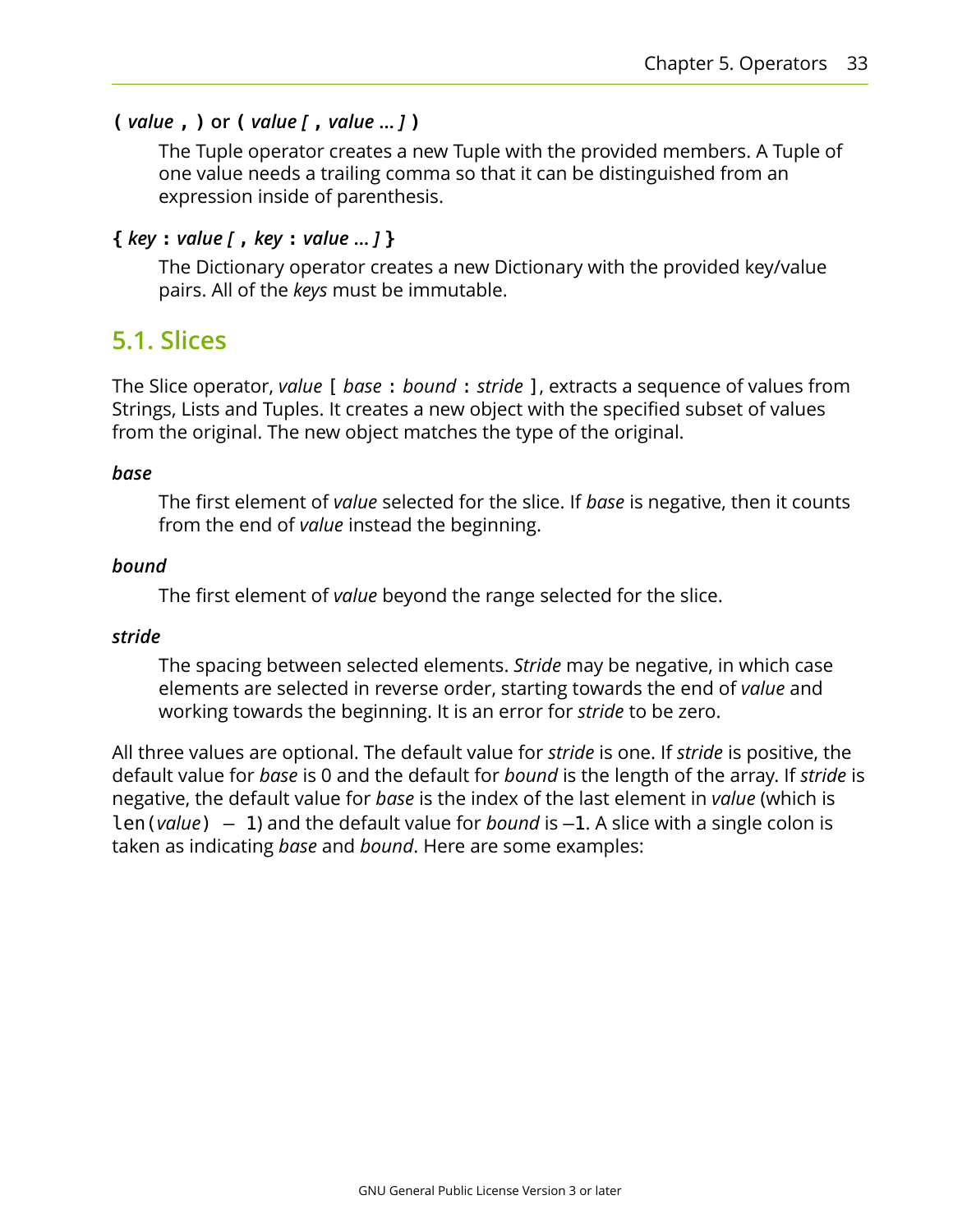```
> # initialize a to a
> # Tuple of characters
> a = ('a', 'b', 'c', 'd', 'e', 'f')
> # With all default values, a[:] looks
> # the same as a
> a[:]
('a', 'b', 'c', 'd', 'e', 'f')
> # Reverse the Tuple
> a[::-1]
('f', 'e', 'd', 'c', 'b', 'a')
> # Select the end of the Tuple starting
> # at index 3
> a[3:]
('d', 'e', 'f')
> # Select the beginning of the Tuple,
> # ending before index 3
> a[:3]
('a', 'b', 'c')
```
# <span id="page-39-0"></span>**5.2. String Interpolation**

String interpolation in Snek can be confused with formatted printing in other languages. In Snek, the print function prints any arguments as they are given, separating them with spaces on the line. String interpolation produces a new String from a format specification String and a List or Tuple of parameters: this new String can be used for printing or for anything else one might want a String for.

If only a single value is needed, it need not be enclosed in a List or Tuple. Beware that if this single value is itself a Tuple or List, then String interpolation will get the wrong answer.

Within the format specification String are conversion specifiers which indicate where to insert values from the parameters. These are indicated with a % sign followed by a single character: this character is the format indicator and specifies how to format the value. The first conversion specifier uses the first element from the parameters, etc. The format indicator characters are: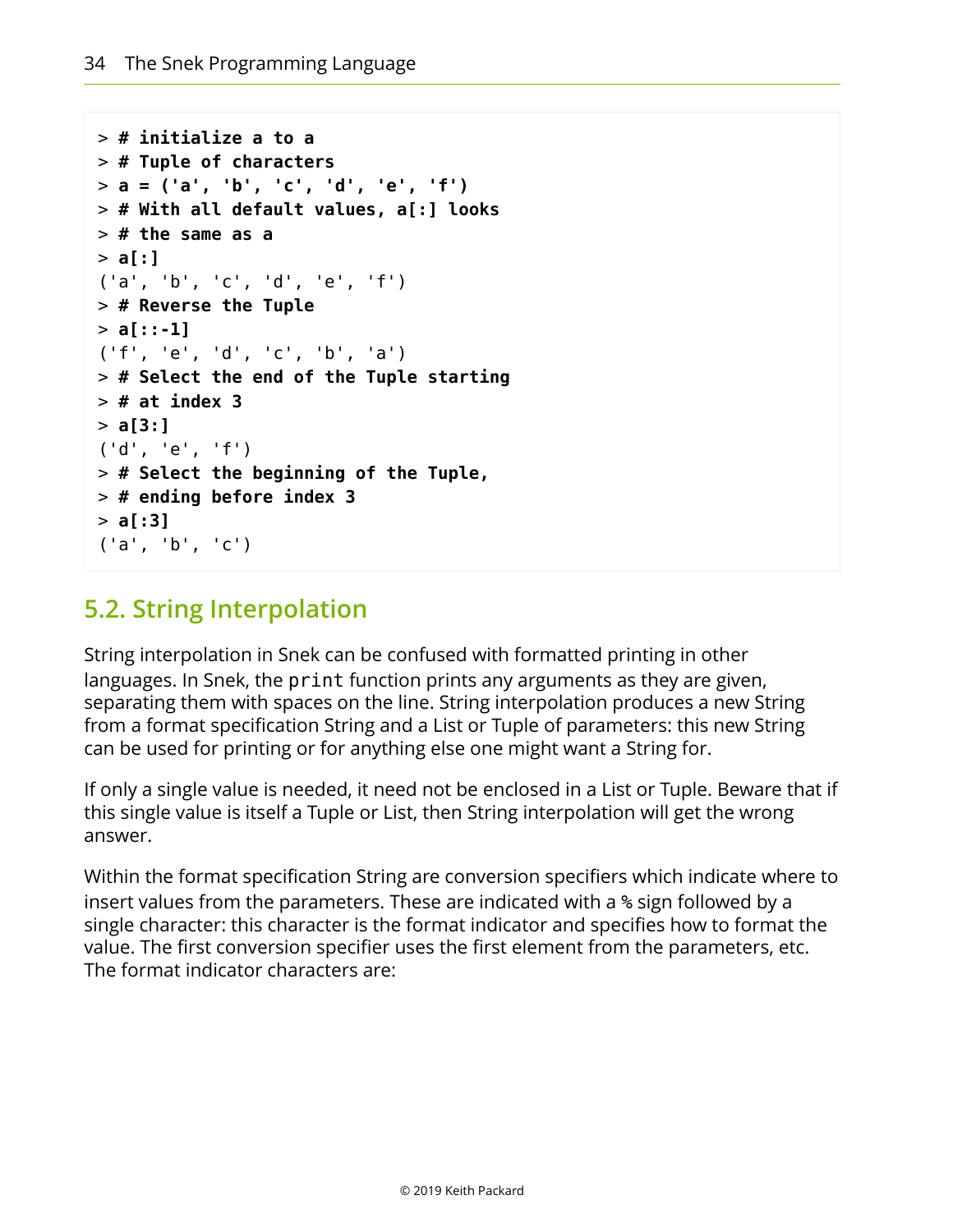**%d**

**%i**

**%o**

**%x**

**%X**

Format a number as a whole number, discarding any fractional part and without any exponent. %d and %i present the value in base 10. %o uses base 8 (octal) and %x and %X use base 16 (hexadecimal), with %x using lower case letters (a-f) and %X using upper case letters (A-F).

**%e**

**%E**

**%f**

**%F**

**%g**

**%G**

Format a number as floating point. The upper case variants use E for the exponent separator, lower case uses e and are otherwise identical. %e always uses exponent notation, %f never uses exponent notation. %g uses whichever notation makes the output smaller.

### **%c**

Output a single character. If the parameter value is a number, it is converted to the character. If the parameter is a string, the first character from the string is used.

### **%s**

Output a string. This does not insert quote marks or backslashes.

### **%r**

Generate a printable representation of any value, similar to how the value would be represented in a Snek program.

If the parameter value doesn't match the format indicator requirements, or if any other character is used as a format indicator, then %r will be used instead.

Here are some examples of String interpolation: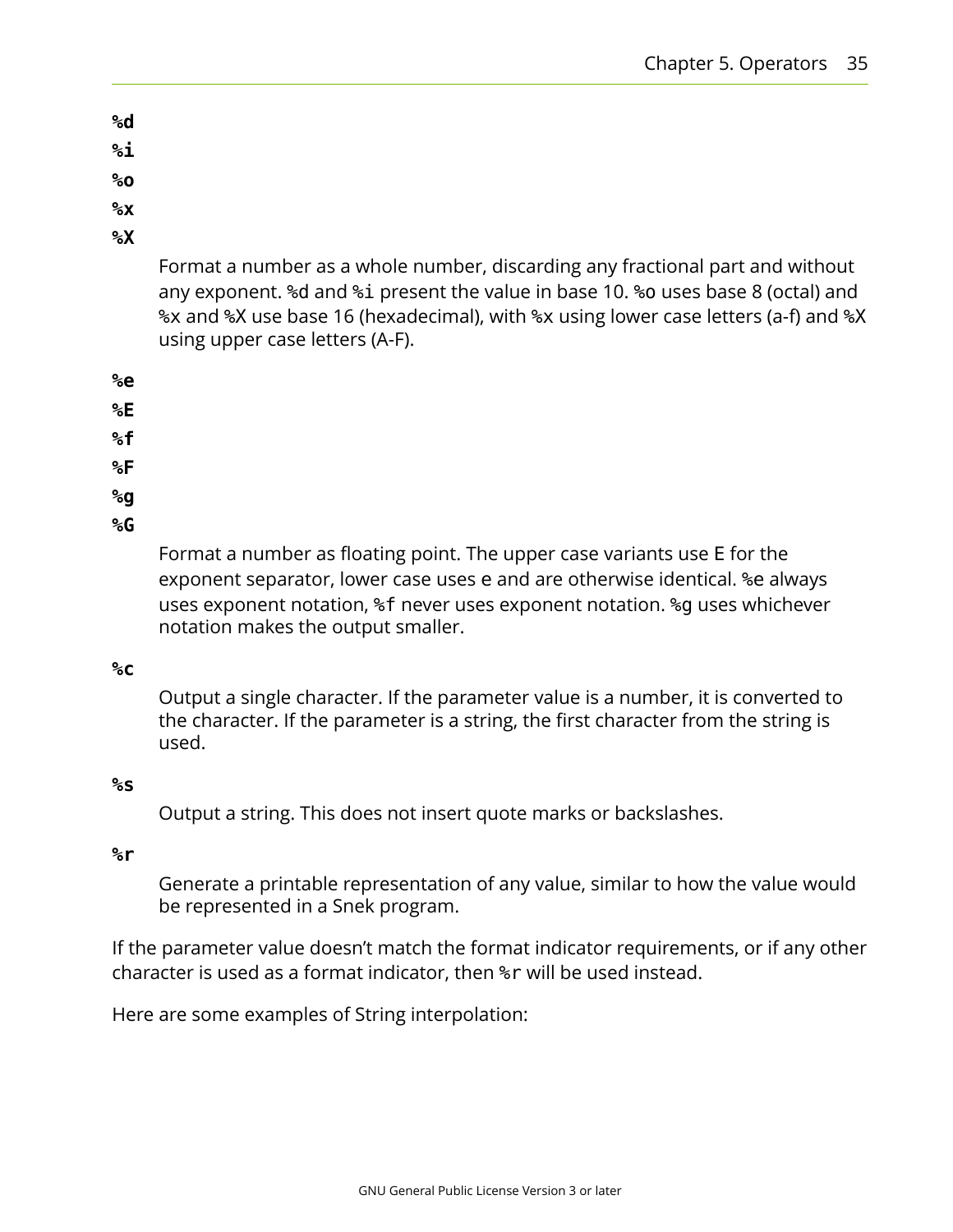```
> print('hello %s' % 'world')
hello world
> print('hello %r' % 'world')
hello 'world'
> print('pi = %d' % 3.1415)
pi = 3> print('pi = %f' % 3.1415)
pi = 3.141500
> print('pi = %e' % 3.1415)
pi = 3.141500e+00> print('pi = %g' % 3.1415)
pi = 3.1415
> print('star is %c' % 42)
star is *
> print('%d %d %d' % (1, 2, 3))
1 2 3
```
And here are a couple of examples showing why a single value may need to be enclosed in a Tuple:

```
> a = (1,2,3)
> print('a is %r' % a)
a is 1
> print('a is %r' % (a,))
a is (1, 2, 3)
```
In the first case, String interpolation is using the first element of a as the value instead of using all of a.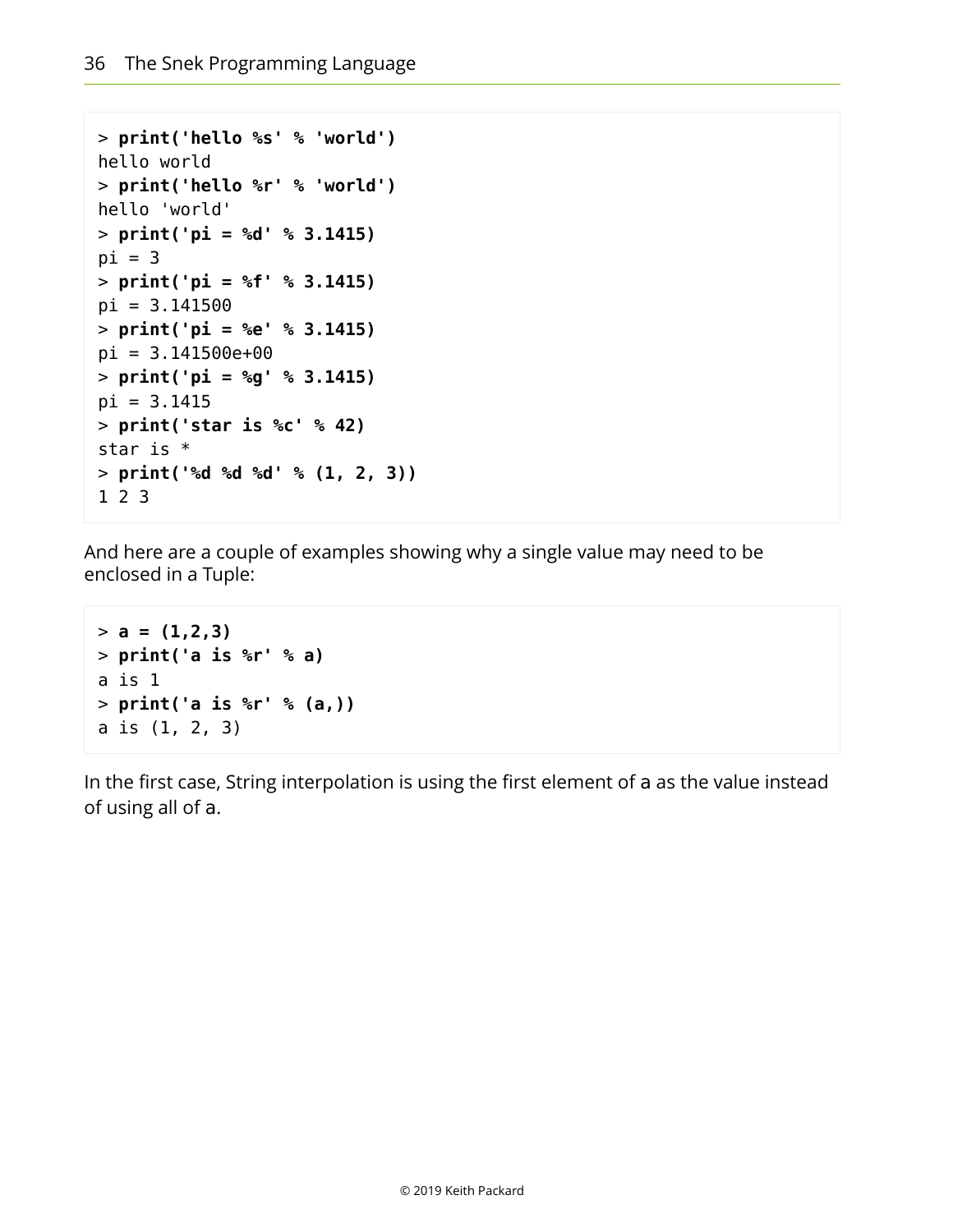# **Chapter 6. Expression and Assignment Statements**

#### *value*

An Expression statement simply evaluates *value*. This can be useful if *value* has a side-effect, like a function call that sets some global state. At the top-level, *value* is printed, otherwise it is discarded.

#### *location* **=** *value*

The Assignment statement takes the value on the right operand and stores it in the location indicated by the left operand. The left operand may be a variable, a list location or a dictionary location.

### *location* **+=, –=, =, /=, //=, %=, \*=, &=, |=, ^=, <<=, >>=** *value*

The Operation Assignment statements take the value of the left operand and the value of the right operand and performs the operation indicated by the operator. Then it stores the result back in the location indicated by the left operand. There are some subtleties about this which are discussed in the [Lists and Tuples](#page-35-0) section of the [Data Types](#page-34-0) chapter.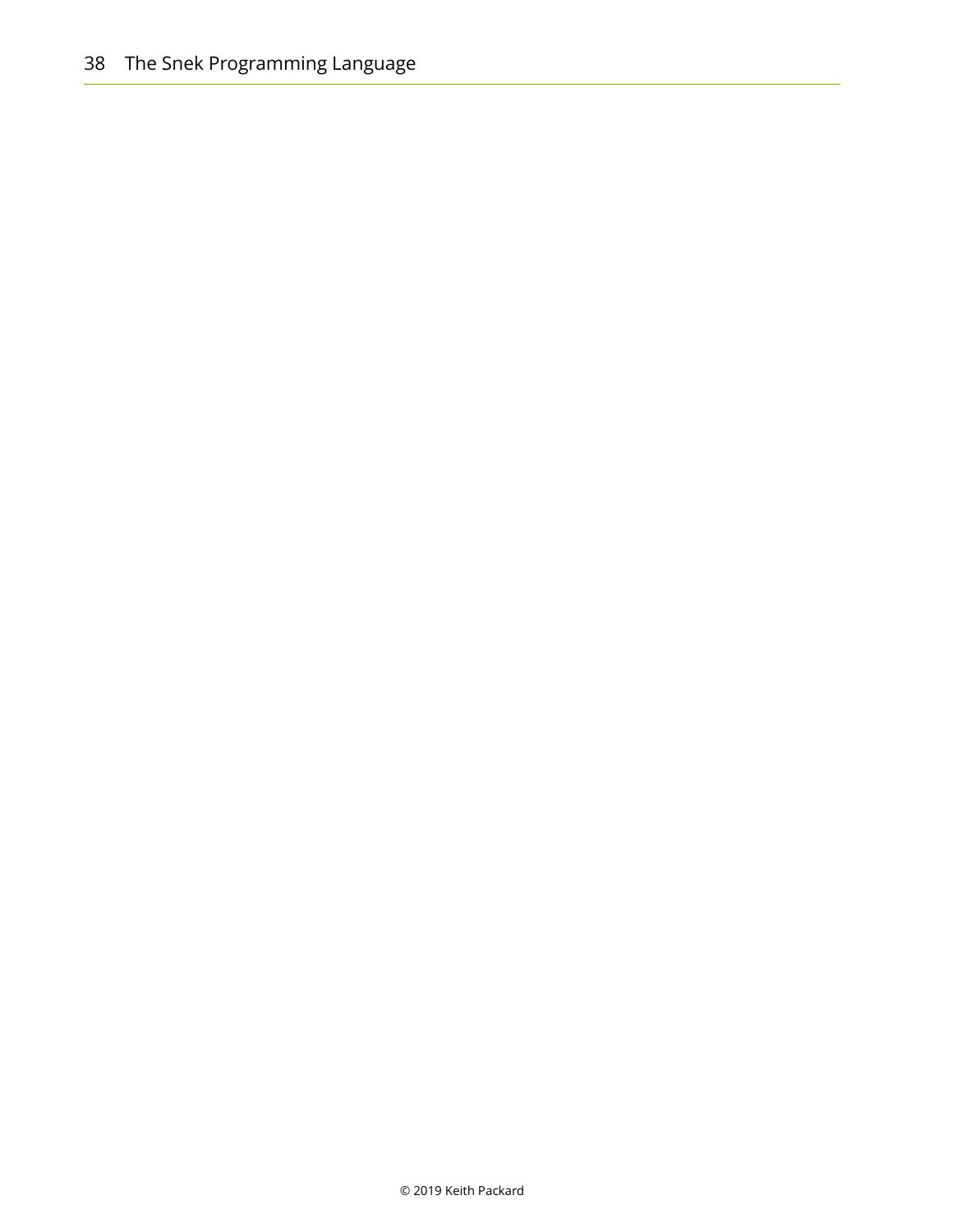# **Chapter 7. Control Flow**

Snek has a subset of the Python control flow operations, including trailing else: blocks for loops.

# **7.1.** if

if *value* : block *[* elif *value* : … *] [* else: block *]*

An If statement contains an initial if block, any number of elif blocks and then (optionally) an else block in the following structure:

```
if if value :
      if statements
elif elif_value :
      elif_statements
…
else:
      else_statements
```
If *if* value is true, then *if* statements are executed. Otherwise, if *elif* value is true, then *elif\_statements* are executed. If none of the if or elif values are true, then the *else\_statements* are executed.

# **7.2.** while

while *value* : block *[* else: block *]*

A While statements consists of a while block followed by an optional else block:

```
while while_value :
      block
else:
      block
```
*While\_value* is evaluated and if it evaluates as True, the while block is executed. Then the system evaluates *while\_value* again, and if it evaluates as True again, the while block is again executed. This continues until the *while\_value* evaluates as False.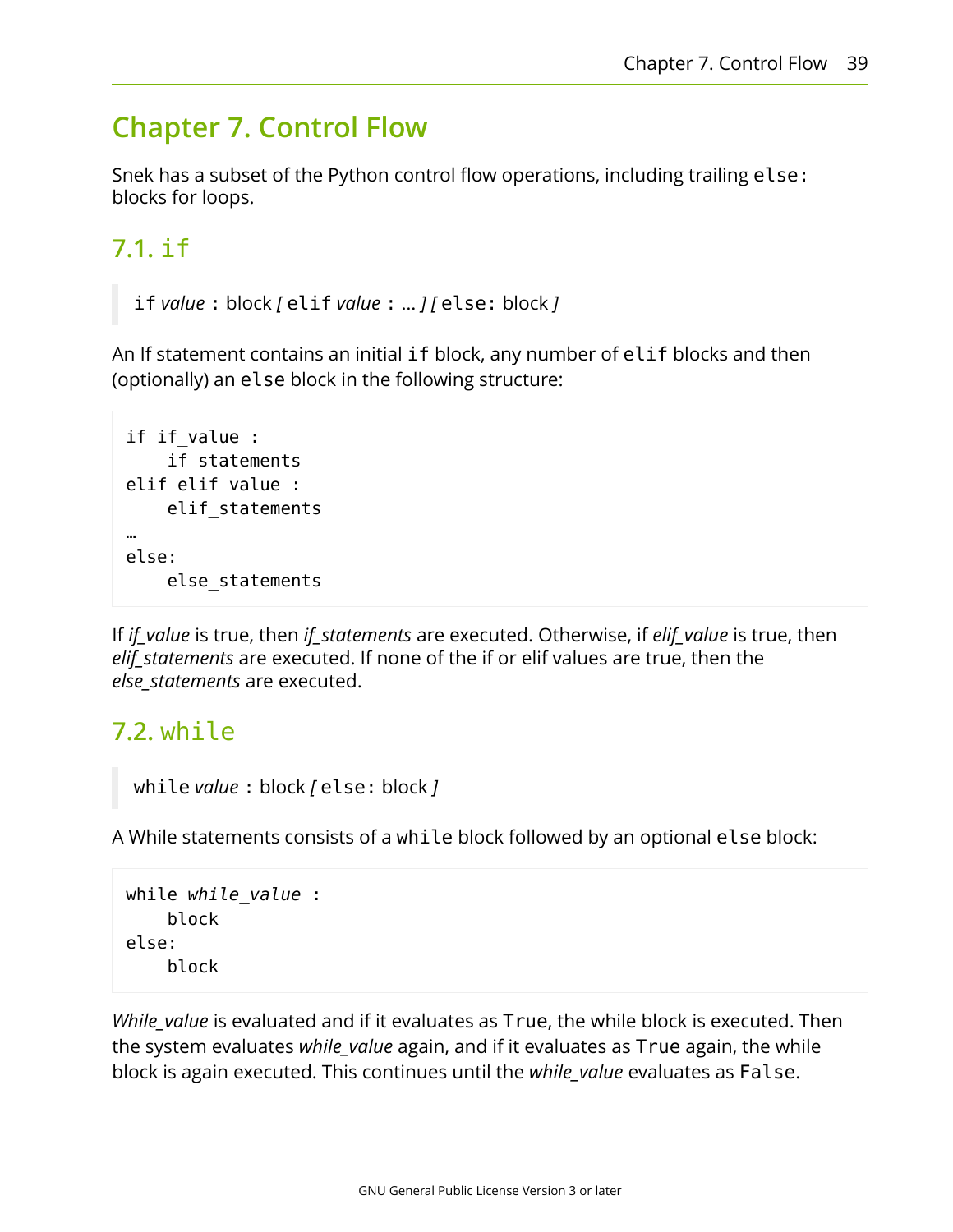When the *while\_value* evaluates as False, the else: block is executed. If a break statement is executed as a part of the while statements, then the program immediately jumps past the else statements. If a continue statement is executed as a part of the while statements, execution jumps back to the evaluation of *while\_value*. The else: portion (with else statements) is optional.

## **7.3.** for

```
for name in value : block [ else: block ]
```
For each value v in the list of *values*, the for statement assigns v to *name* and then executes a block of statements. *Value* can be specified in two different ways: as a List, Tuple, Dictionary or String values, or as a range expression involving numbers:

```
for name in value:
      for statements
else:
      else statements
```
In this case, the *value* must be a List, Tuple, Dictionary or String. For Lists and Tuples, the values are the elements of the object. For Strings, the values are strings made from each separate (ASCII) character in the string. For Dictionaries, the values are the keys in the dictionary.

```
for name in range ( [ start , ] stop [ , step ] ):
      for statements
else:
      else statements
```
In this form, the for statement assigns a range of numeric values to *name*. Starting with *start*, and going while not beyond *stop*, *name* gets *step* added at each iteration. *Start* is optional; if not present, 0 will be used. *Step* is also optional; if not present, 1 will be used.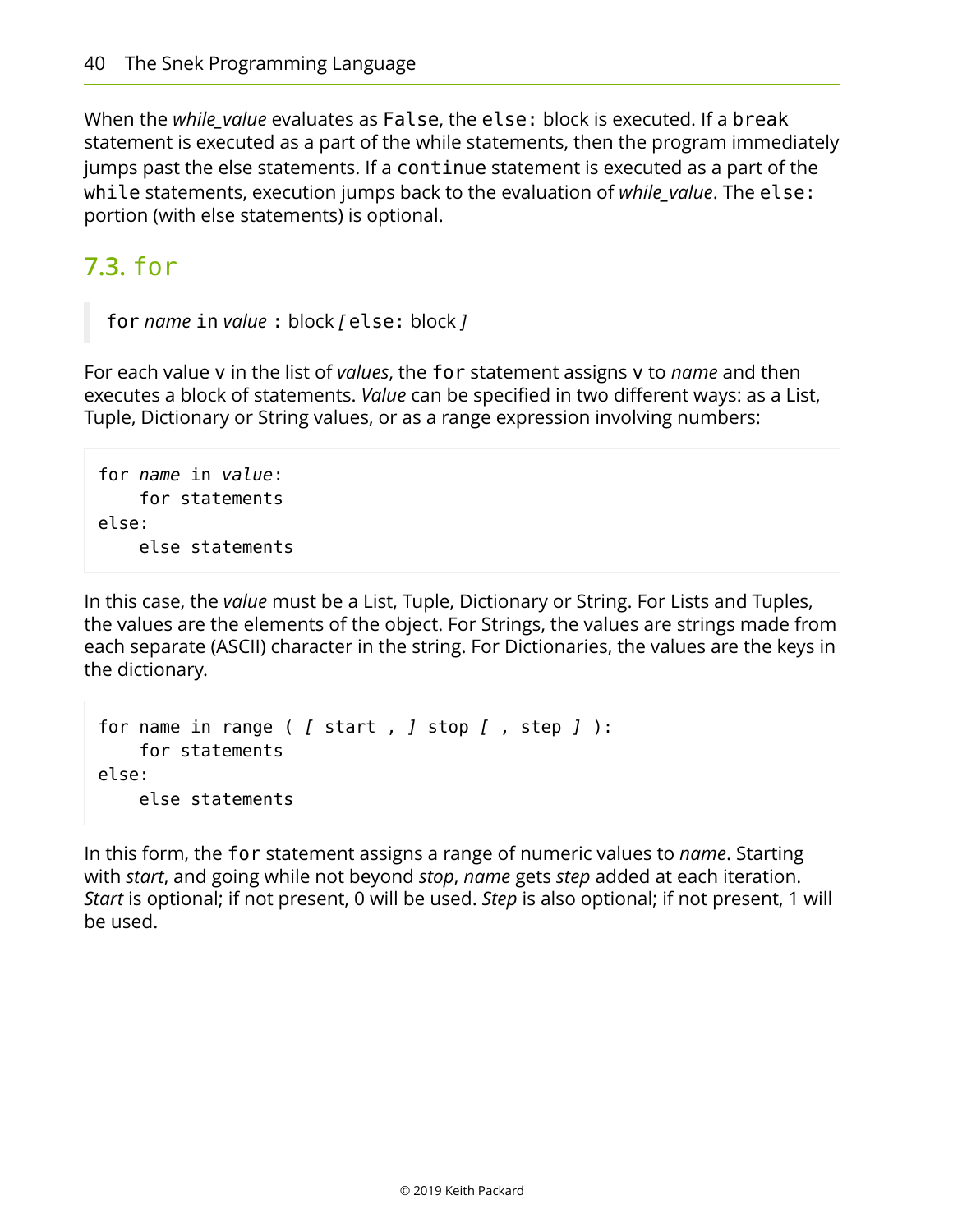```
> for x in (1,2,3):
+ print(x)
+
1
2
3
> for c in 'hi':
+ print(c)
+h
i
> a = { 1:2, 3:4 }
> for k in a:
+ print('key is %r value is %r' % (k, a[k]))
+
key is 1 value is 2
key is 3 value is 4
> for i in range(3):
+ print(i)
+
\Theta1
2
> for i in range(2, 10, 2):
+ print(i)
+
2
4
6
8
```
If a break statement is executed as a part of the for statements, then the program immediately jumps past the else statements. If a continue statement is executed as a part of the for statements, execution jumps back to the assignment of the next value to *name*. In both forms, the else: portion (with else statements) is optional.

## **7.4.** return *value*

The Return statement causes the currently executing function immediately evaluate to *value* in the enclosing context.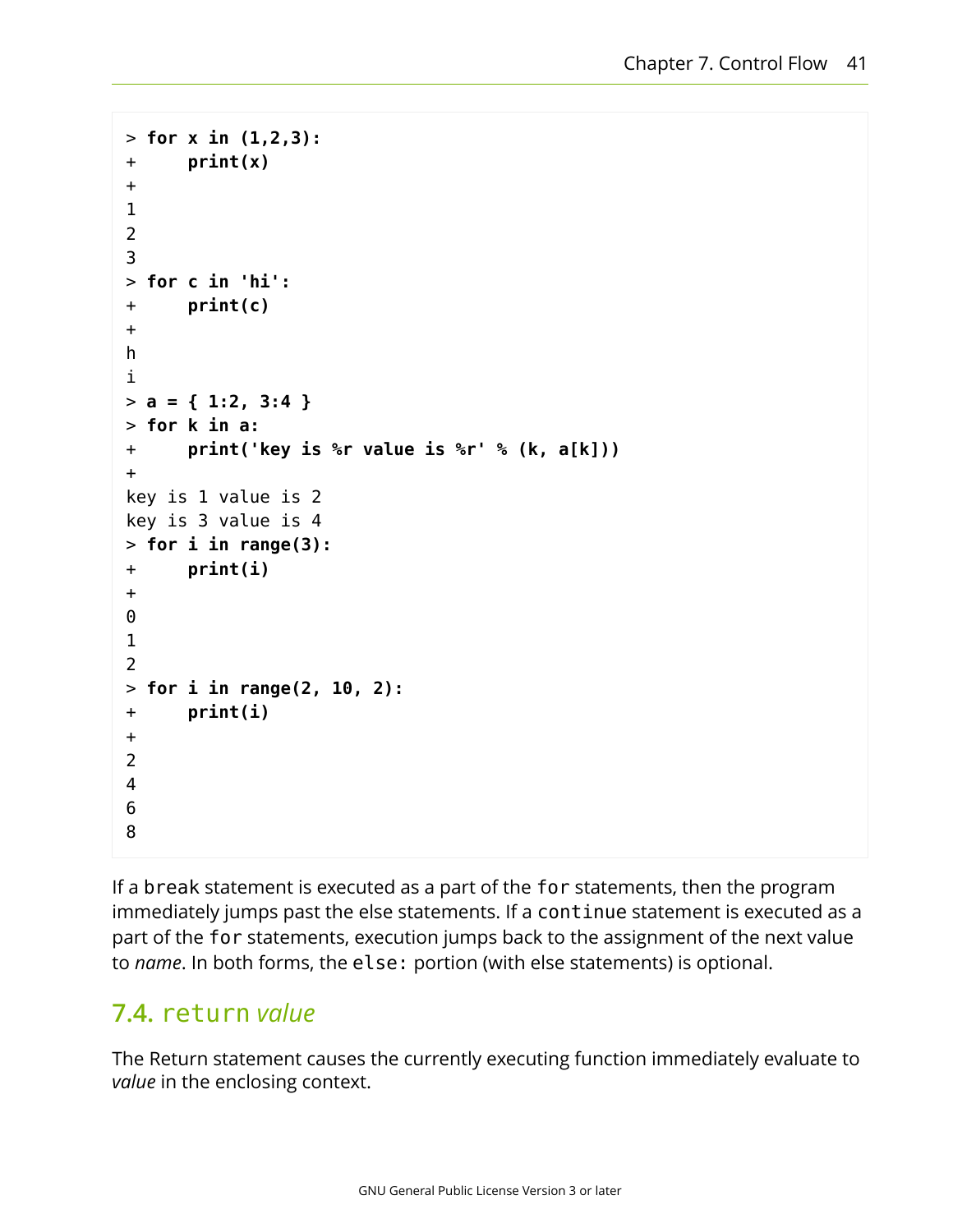```
> def r():
+ return 1
+ print('hello')
+
> r()
1
```
In this case, the print statement did not execute because the return happened before it.

## **7.5.** break

The Break statement causes the closest enclosing while or for statement to terminate. Any optional else: clause associated with the while or for statement is skipped when the break is executed.

```
> for x in (1,2):
+ if x == 2:
+ break
+ print(x)
+ else:
+ print('else')
+
1
```

```
> for x in (1,2):
+ if x == 3:
+ break
+ print(x)
+ else:
+ print('else')
+
1
2
else
```
In this case, the first example does not print else due to the break statement execution rules. The second example prints else because the break statement is never executed.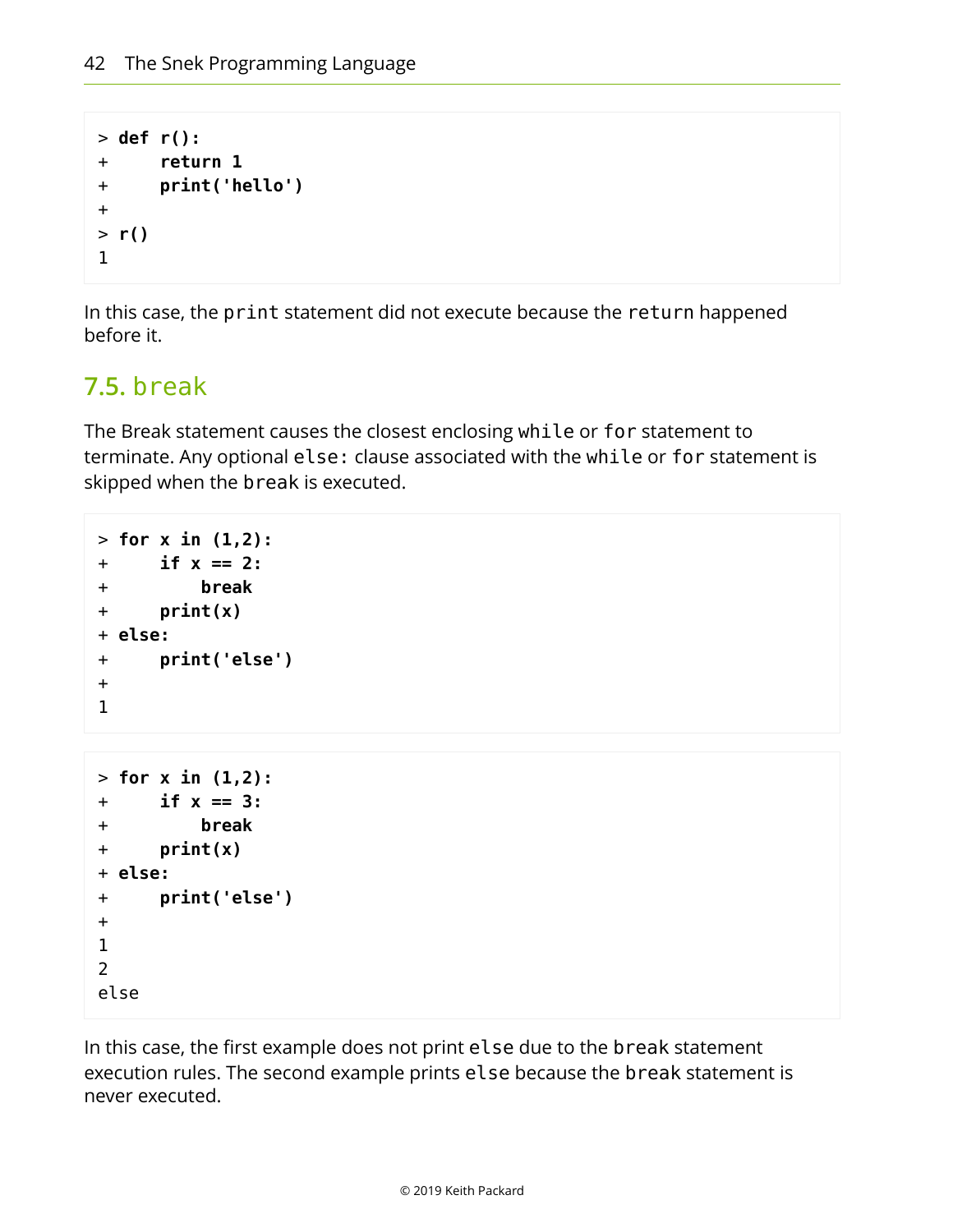# **7.6.** continue

The continue statement causes the closest enclosing while or for statement to jump back to the portion of the loop which evaluates the termination condition. In while statements, that is where the *while\_value* is evaluated. In for statements, that is where the next value in the sequence is computed.

```
> vowels = 0
> other = 0
> for a in 'hello, world':
+ if a in 'aeiou':
+ vowels += 1
+ continue
+ other += 1
+
> vowels
3
> other
9
```
The continue statement skips the execution of other  $+= 1$ , otherwise other would be 12.

# **7.7.** pass

The pass statement is a place-holder that does nothing and can be used any place a statement is needed when no execution is desired.

```
> if 1 != 2:
+ pass
+ else:
+ print('equal')
+
```
This example ends up doing nothing as the condition directs execution through the pass statement.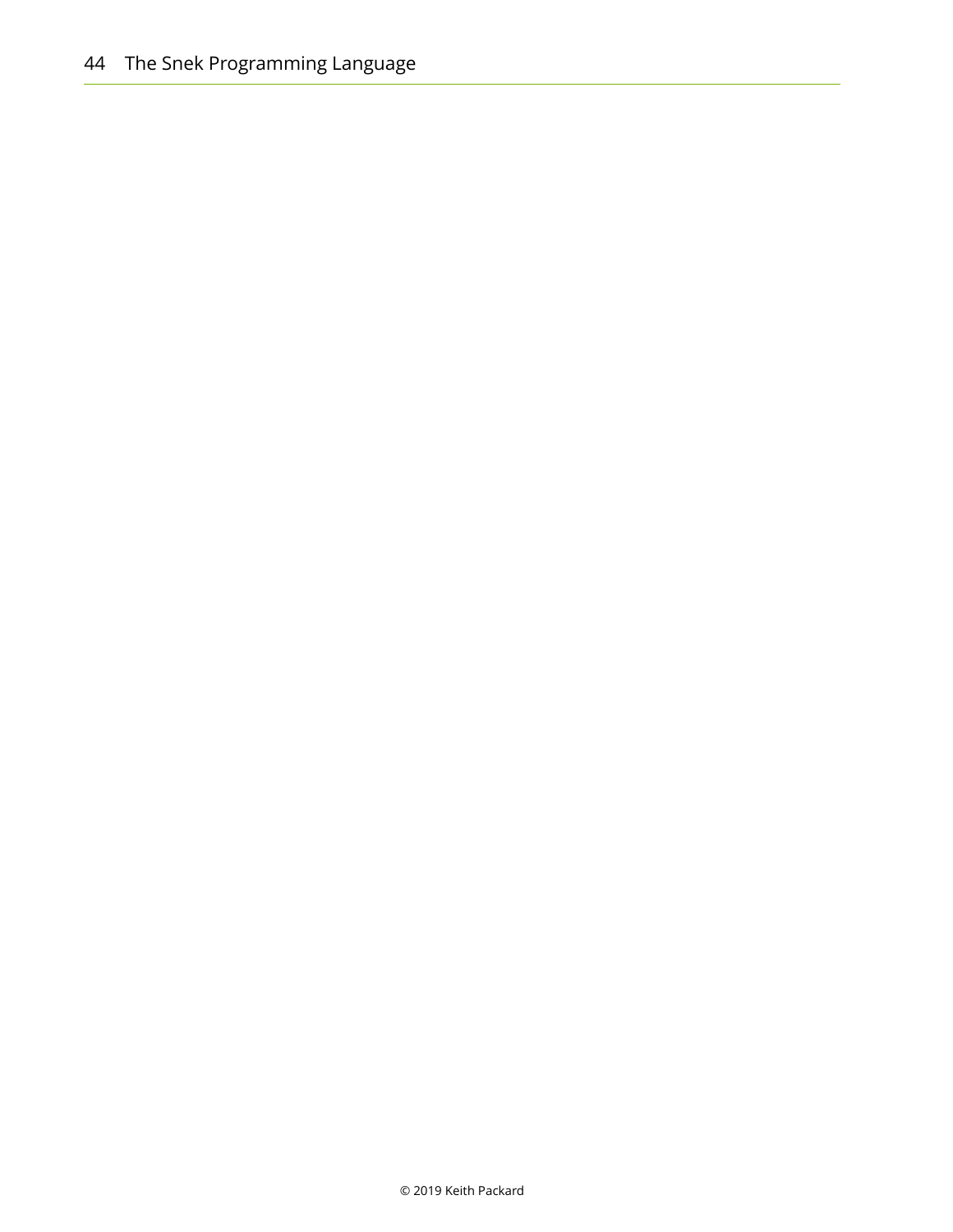# **Chapter 8. Other Statements**

### **8.1.** import *name*

The Import statement is ignored and is part of Snek so that Snek programs can be run using Python.

> **import curses**

## **8.2.** global *name [* , *name* **…** *]*

The Global statement marks the names as non-local; assignment to them will not cause a new variable to be created.

```
> g = 0> def set_local(v):
+ g = v
+
> def set_global(v):
+ global g
+ g = v
+
> set_local(12)
> g
\Theta> set_global(12)
> g
12
>
```
Because set local does not include global g, the assignment to g creates a new local variable, which is then discarded when the function returns. set global does include the global g statement, so the assignment to g references the global variable and the change is visible after that function finishes.

## **8.3.** del*location*

The Del statement deletes either variables or elements within a List or Dictionary.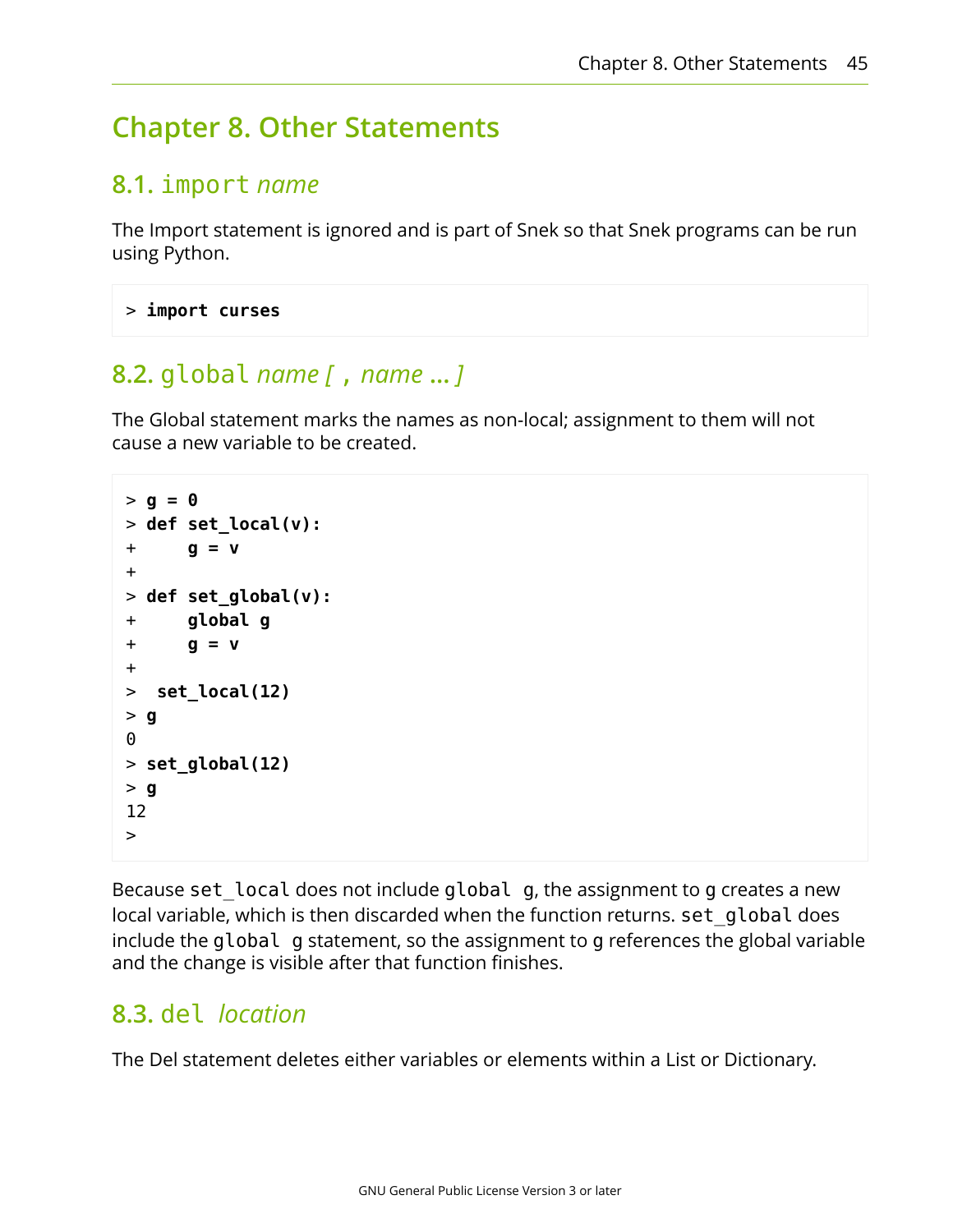## **8.4.** assert*value*

If *value* is False, the program will print AssertionError and then stop. Otherwise, the program will continue executing. This is useful to add checks inside your program to help catch problems earlier.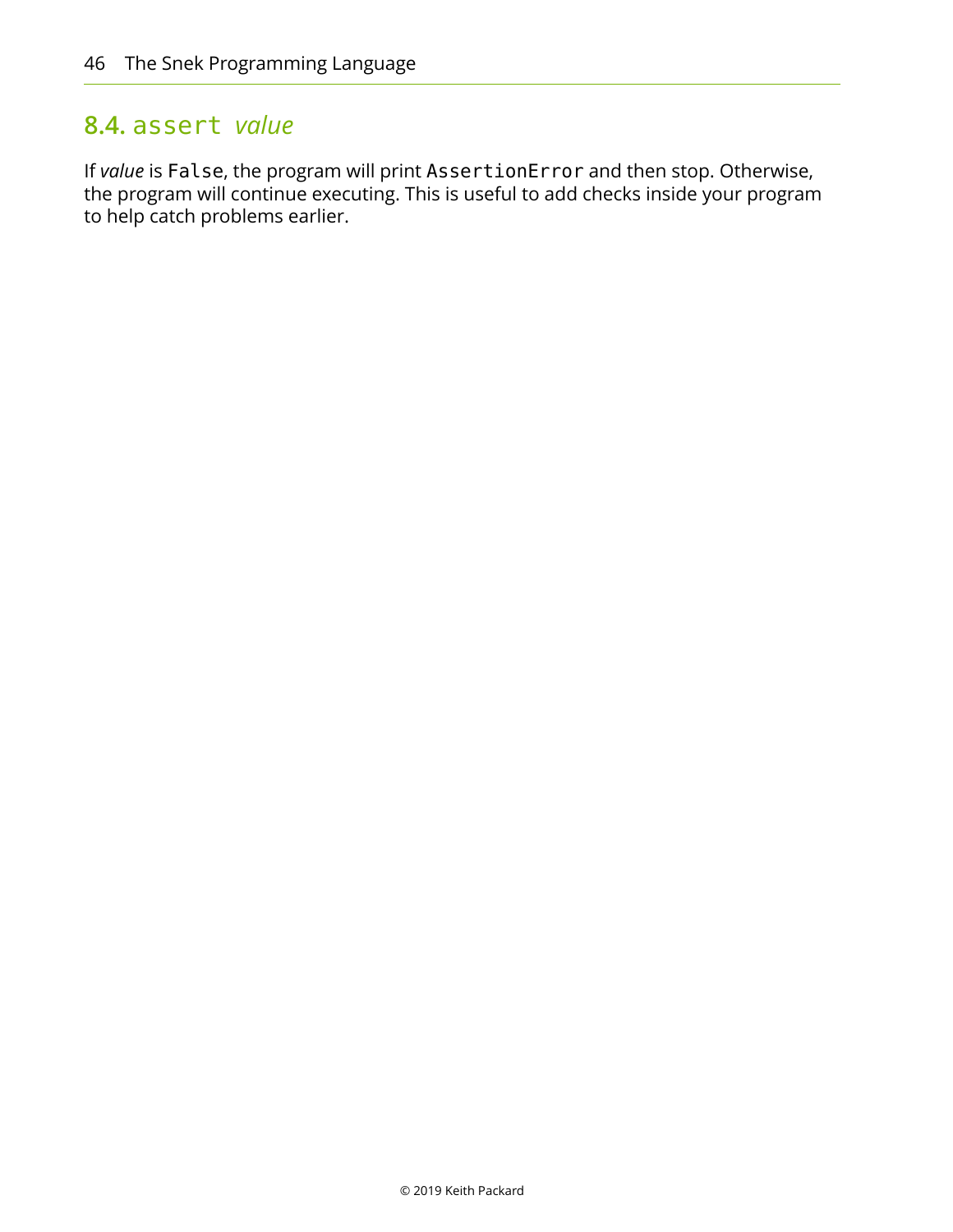# **Chapter 9. Functions**

Functions in Snek (as in any language) provide a way to encapsulate a sequence of operations. They can be used to help document what a program does, to shorten the overall length of a program or to hide the details of an operation from other parts of the program.

Functions take a list of "positional" parameters, then a list of "named" parameters. Positional parameters are all required, and are passed in the caller in the same order they appear in the declaration. Named parameters are optional; they will be set to the provided default value if not passed by the caller. They can appear in any order in the call. Each of these parameters is assigned to a variable in a new scope; variables in this new scope will hide global variables and variables from other functions with the same name. When the function returns, all variables in this new scope are discarded.

Additional variables in this new scope are created when they are assigned to, unless they are included in a global statement.

# **9.1.** def

```
def fname ( pos1 [ , posn … ] [ , namen = defaultn … ] ) : block
```
A def statement declares (or re-declares) a function. The positional and named parameters are all visible as local variables while the function is executing.

Here's an example of a function with two parameters:

```
> def subtract(a,b):
+ return a - b
+
> subtract(3,2)
1
```
And here's a function with one positional parameter and two named parameters: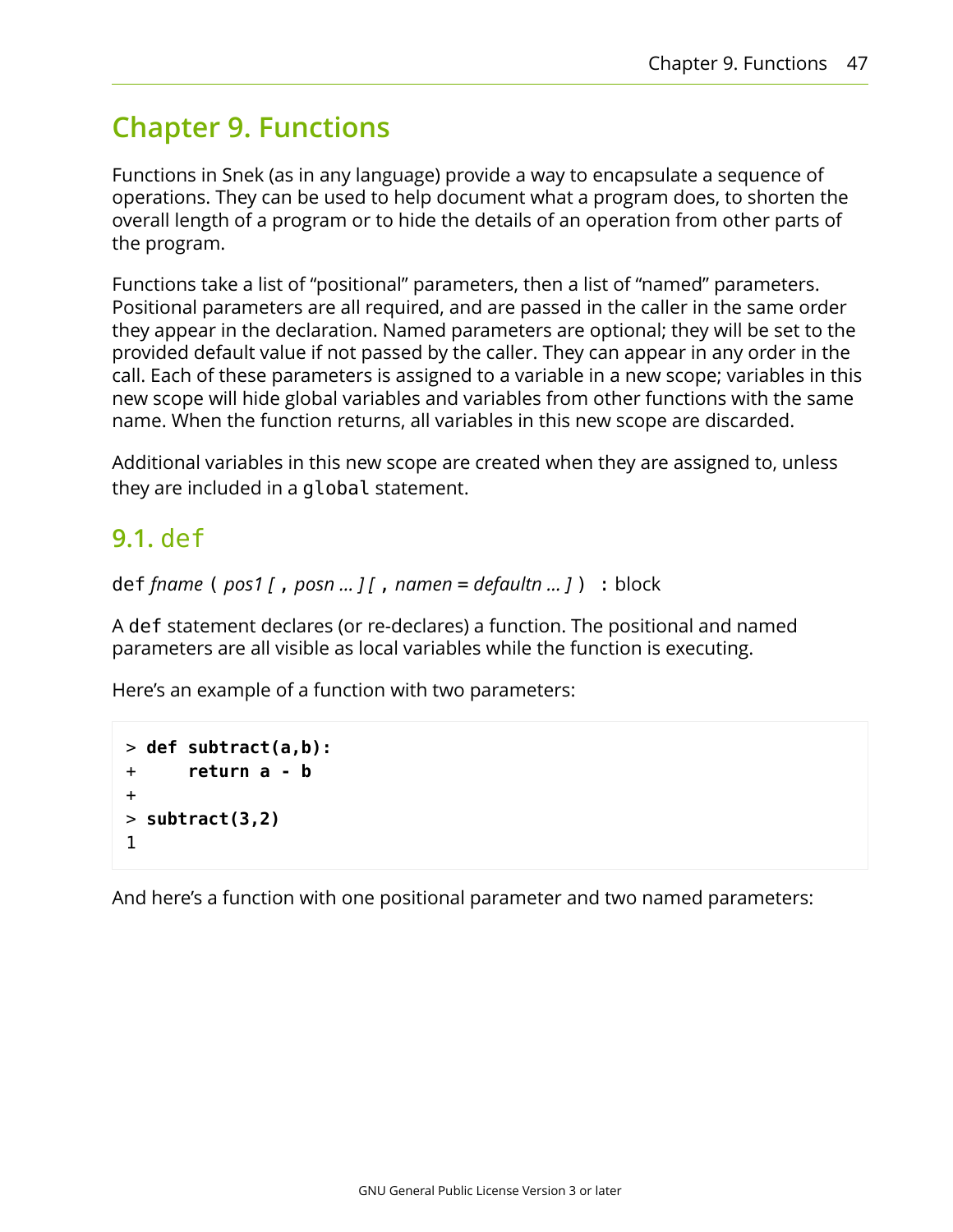```
> def step(value, times=1, plus=0):
+ return value * times + plus
+
> step(12)
12
> step(12, times=2)
24
> step(12, plus=1)
13
> step(12, times=2, plus=1)
25
```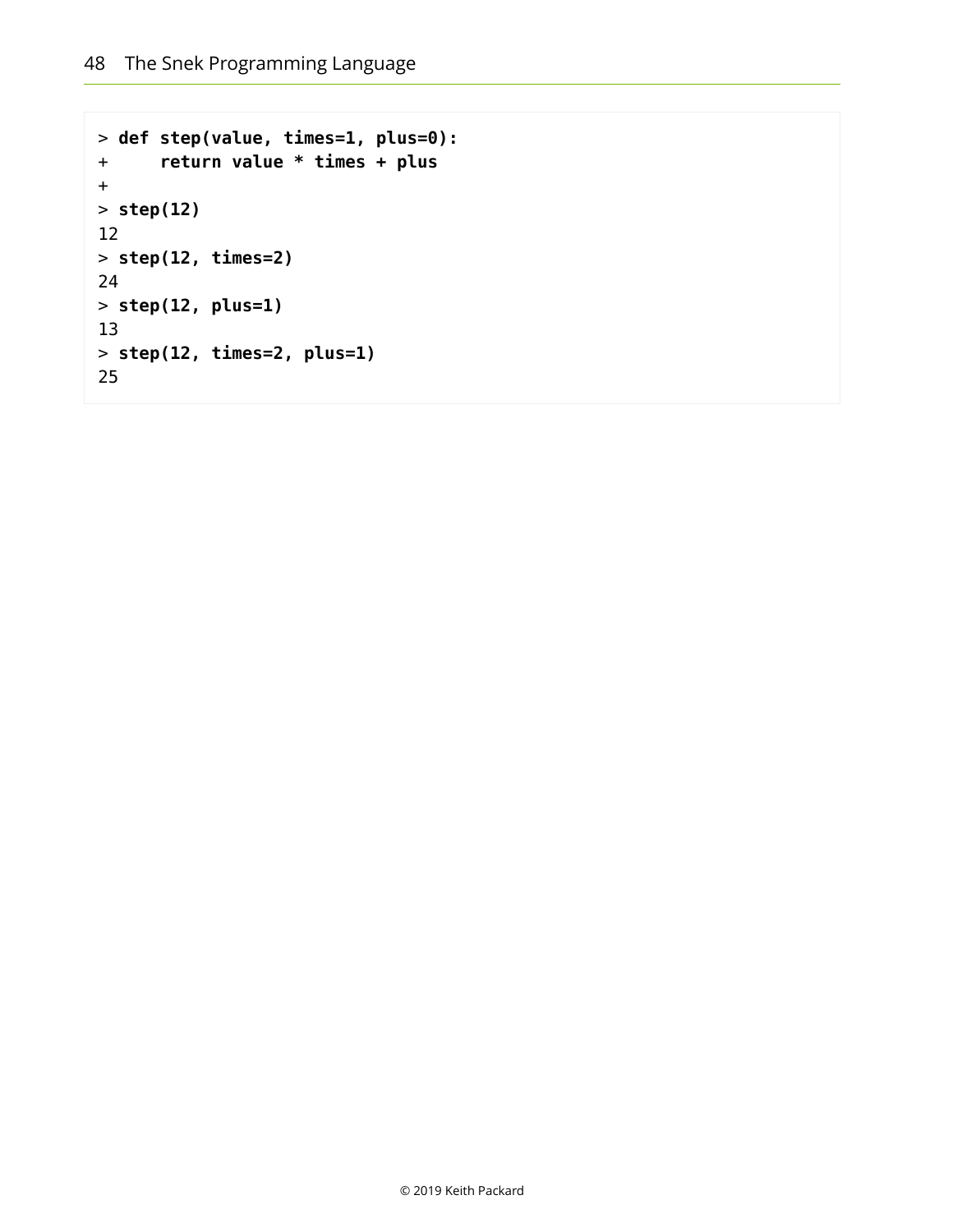# **Chapter 10. Standard Built-in Functions**

Snek includes a small set of standard built-in functions, but it may be extended with a number of system-dependent functions as well. This chapter describes the set of builtin functions which are considered a "standard" part of the Snek language and are provided in all Snek implementations.

## **10.1.** len(value)

Len returns the number of characters for a String or the number of elements in a Tuple, List or Dictionary

```
> len('hello, world')
12
> len((1,2,3))
3
> len([1,2,3])
3
> len({ 1:2, 3:4, 5:6, 7:8 })
4
```
## **10.2.** print( *value1* , `*value2***, …,** end='\n')

Print writes all of its positional parameters to the console separated by spaces (' ') followed by the end named parameter (default:  $\ln$ ).

```
> print('hello world', end='.')
hello world.>
> print('hello', 'world')
hello world
>
```
# **10.3.** sys.stdout.flush()

Flush output to the console, in case there is buffering somewhere.

## **10.4.** ord( *string* )

Converts the first character in a string to its ASCII value.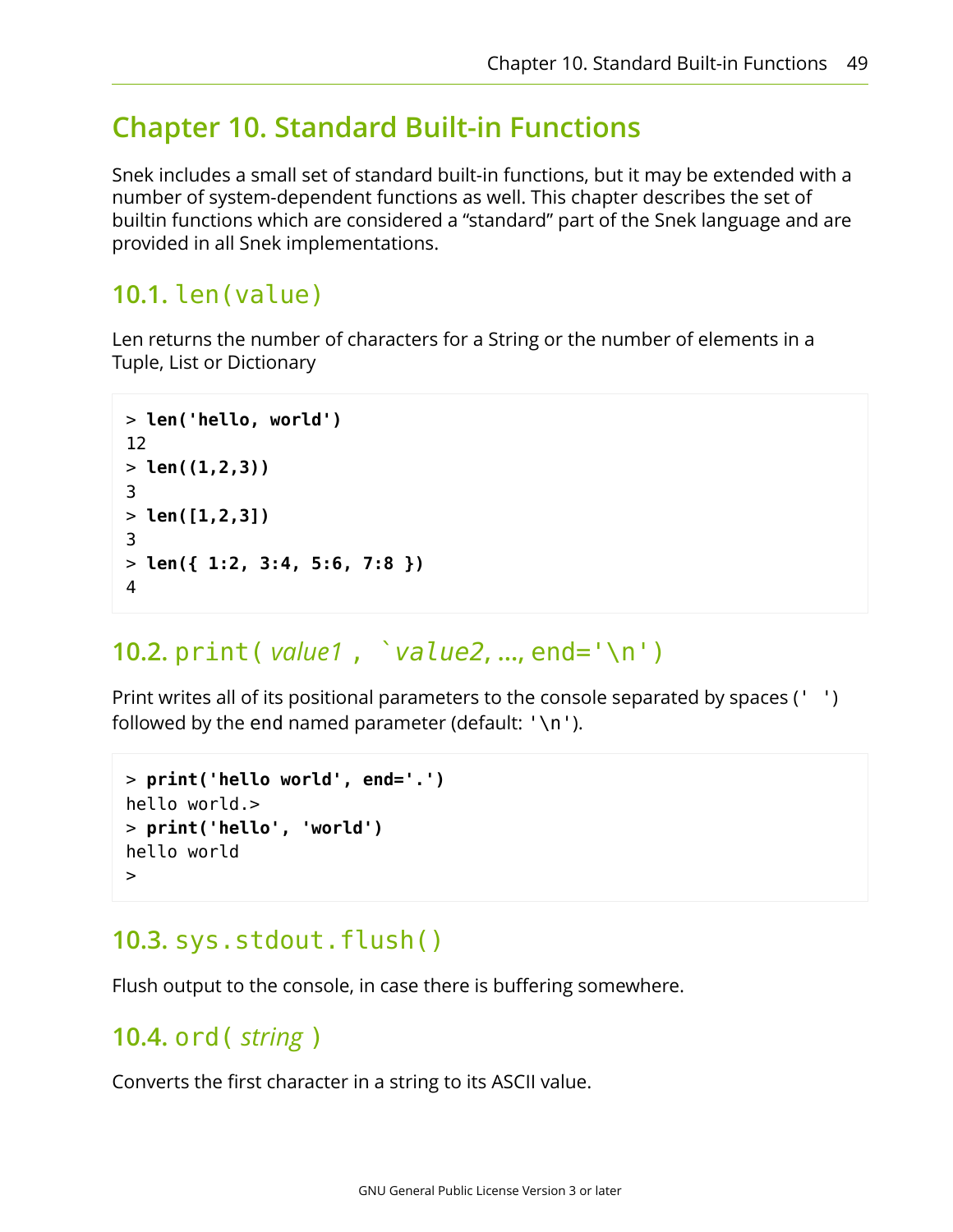```
>ord('A')
65
```
# **10.5.** chr( *number* )

Converts an ASCII value to a one character string.

> **chr(65)** 'A'

# **10.6.** math.sqrt( *number* )

Compute the square root of its numeric argument.

> **math.sqrt(2)** 1.414214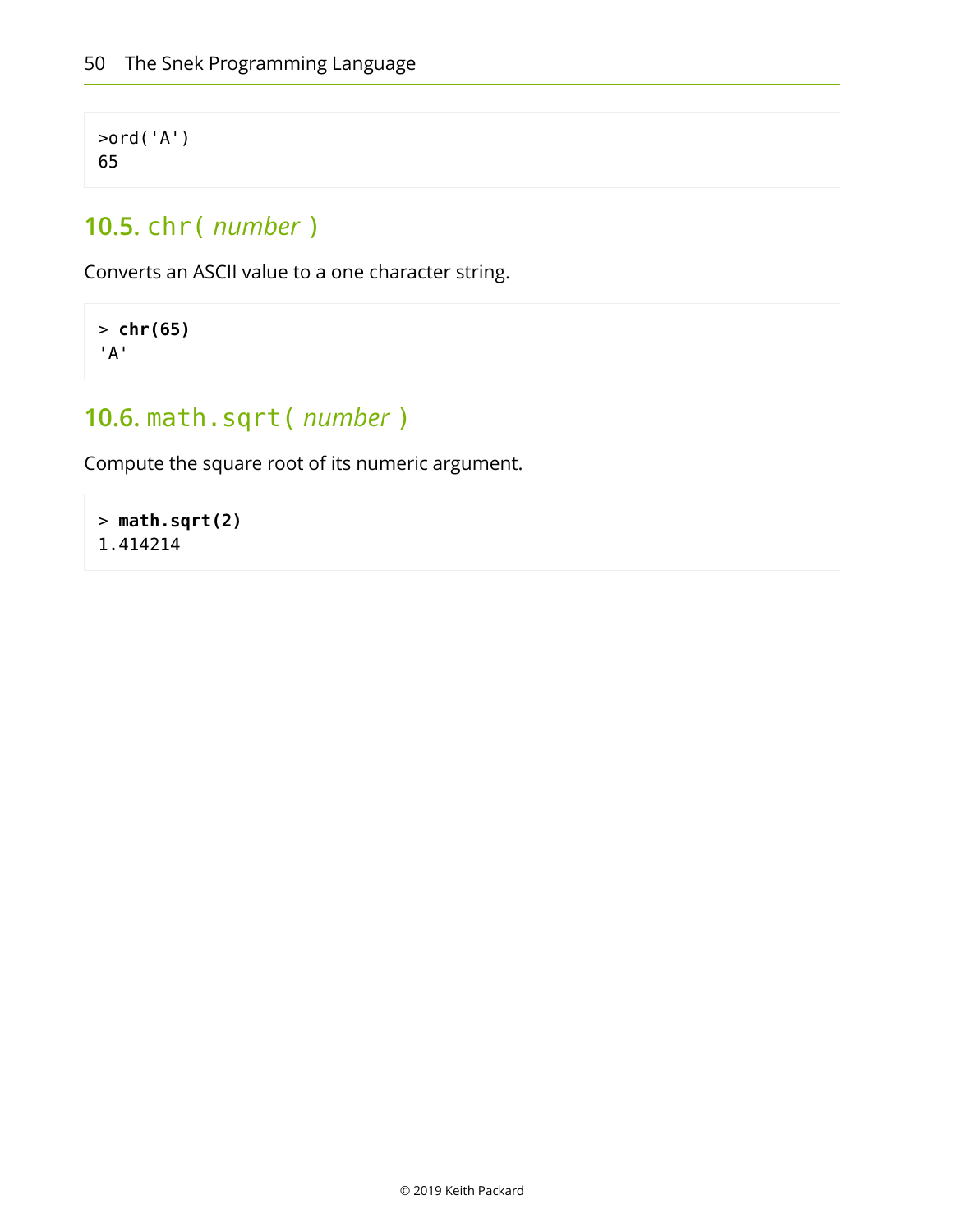# **Chapter 11. Common System Functions**

These functions are system-dependent, but are generally available. If they are available, they will work as described here.

## **11.1.** exit( *value* )

Terminate Snek and return *value* to the operating system. How that value is interpreted depends on the operating system. On Posix-compatible systems, *value* should be a number which forms the exit code for the Snek process with zero indicating success and non-zero indicating failure.

## **11.2.** time.sleep( *seconds* )

Pause for the specified amount of time (which can include a fractional part).

```
> time.sleep(1)
>
```
## **11.3.** time.monotonic()

Return the time (in seconds) since some unspecified reference point in the system history. This time always increases, even if the system clock is adjusted (hence the name). Because Snek uses single-precision floating point values for all numbers, the reference point will be close to the starting time of the Snek system, so values may be quite small.

```
> time.monotonic()
6.859814
```
## **11.4.** random.seed( *seed* )

Re-seeds the random number generator with seed. The random number generator will always generate the same sequence of numbers if started with the same seed.

```
> random.seed(time.monotonic())
```
>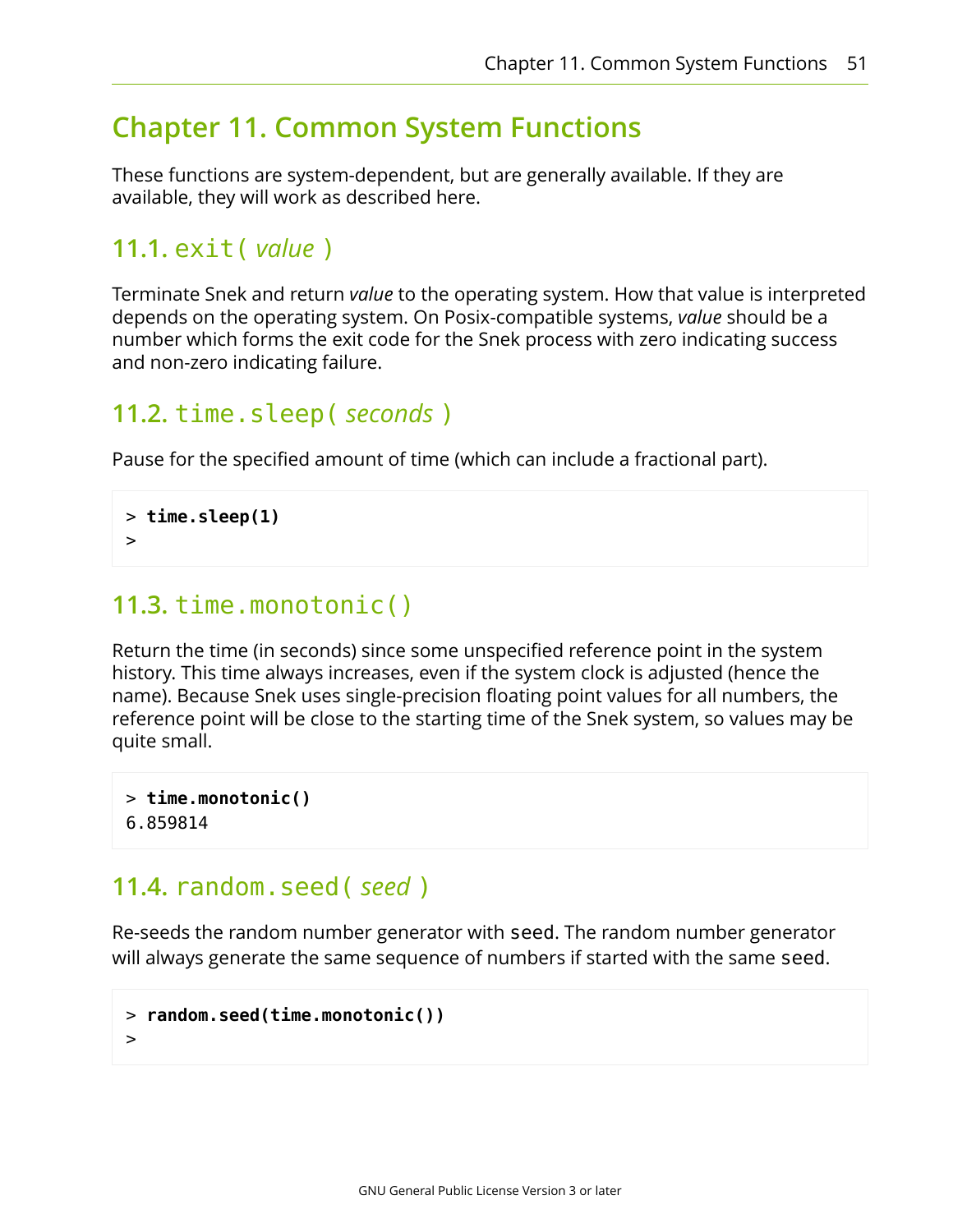# **11.5.** random.randrange( *max* )

Generates a random integer between 0 and max-1 inclusive.

### > **random.randrange(10)**

3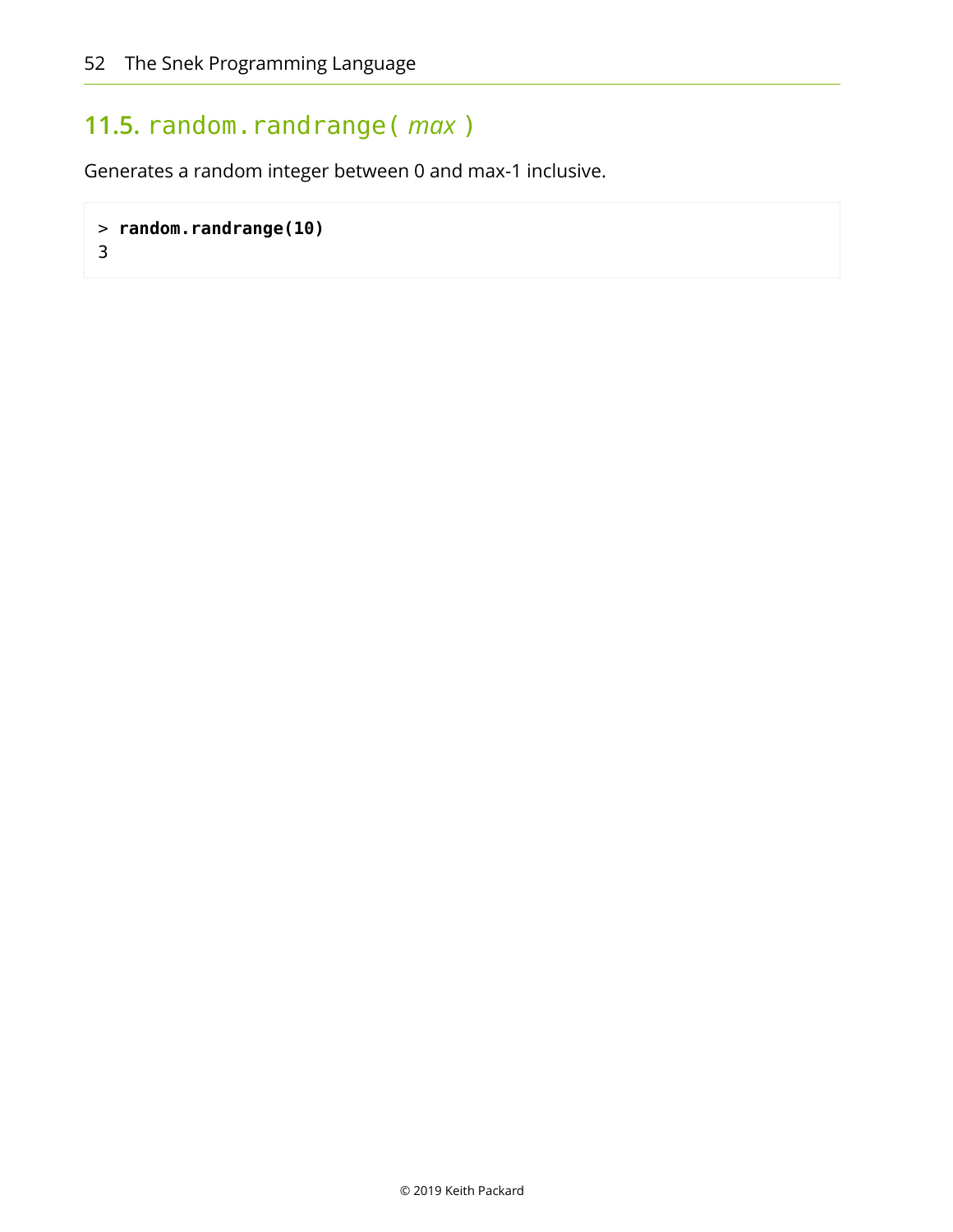# **Chapter 12. Math Functions**

The Snek math functions offer the same functions as the Python math package, although at single precision instead of double precision. These functions are optional, but if any are provided, all are provided and follow the definitions here.

## **12.1. Number-theoretic and representation functions**

#### **math.ceil(x)**

Return the ceiling of x, the smallest integer greater than or equal to x.

#### **math.copysign(x,y)**

Return a number with the magnitude (absolute value) of x but the sign of y.

#### **math.fabs(x)**

Return the absolute value of x.

#### **math.factorial(x)**

Return the factorial of x.

#### **math.floor(x)**

Return the floor of x, the largest integer less than or equal to x.

### **math.fmod(x,y)**

Return the modulus of x and y: x - trunc(x/y)  $*$  y.

### **math.frexp(x)**

Returns the normalized fraction and exponent in a tuple (frac, exp).  $0.5 \leq abs(frac)$  $<$  1, and  $x =$  frac  $*$  pow(2,exp).

### **math.fsum(l)**

Returns the sum of the numbers in l, which must be a list or tuple.

#### **math.gcd(x,y)**

Return the greatest common divisor of x and y.

### **math.isclose(x,y,rel\_val=1e-6,abs\_val=0.0)**

Returns a boolean indicating whether x and y are 'close' together. This is defined as abs(x-y)  $\leq$  max(rel\_tol \* max(abs(a), abs(b)), abs\_tol).

#### **math.isfinite(x)**

Returns True if x is finite else False.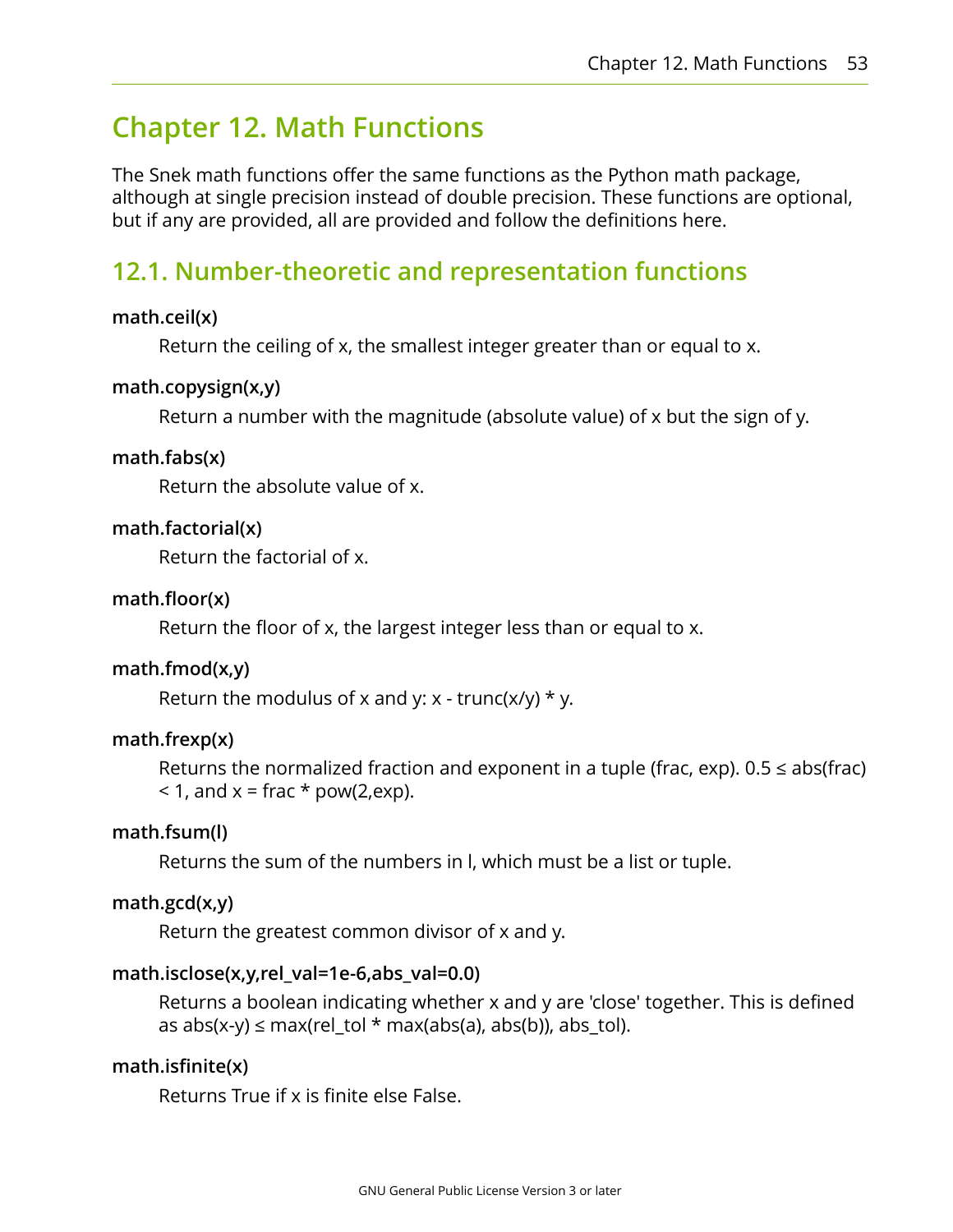#### **math.isinf**

Returns True if x is infinite else False.

#### **math.isnan**

Returns True if x is not a number else False.

#### **math.ldexp(x,y)**

Returns  $x * pow(2,y)$ .

#### **math.modf(x)**

Returns ( $x - \text{trunc}(x)$ , trunc( $x$ )).

#### **math.remainder(x,y)**

Returns the remainder of x and y: x - round(x/y)  $*$  y.

#### **math.trunc**

Returns the truncation of x, the integer closest to x which is no further from zero than x.

#### **round(x)**

Returns the integer nearest x, with values midway between two integers rounding away from zero.

## **12.2. Power and logarithmic functions**

#### **math.exp(x)**

Returns pow(e,x).

#### **math.expm1(x)**

Returns exp(x)-1.

#### **math.exp2(x)**

Returns pow(2,x).

#### **math.log(x)**

Returns the natural logarithm of x.

**math.log1p(x)**

Returns log(x+1).

#### **math.log2(x)**

Returns the log base 2 of x.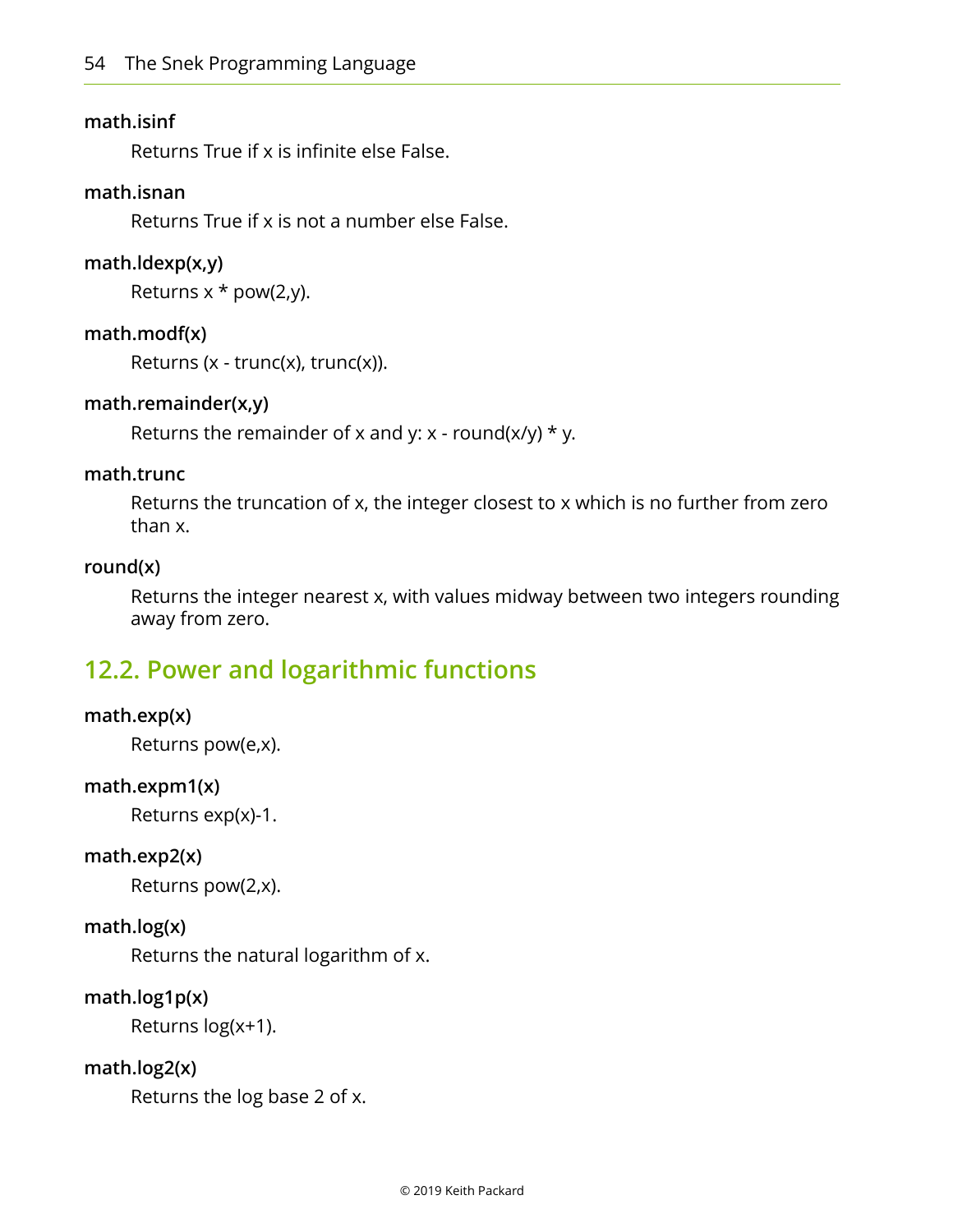#### **math.log10(x)**

Returns the log base 10 of x.

#### **math.pow(x,y)**

Returns  $x$  raised to the  $y<sup>th</sup>$  power.

### **12.3. Trigonometric functions**

#### **math.acos(x)**

Returns the arc cosine of x in the range of  $0 \leq a\cos(x) \leq \pi$ .

#### **math.asin(x)**

Returns the arc sine of x in the range of  $-\pi/2 \leq \text{asin}(x) \leq \pi/2$ .

#### **math.atan(x)**

Returns the arc tangent of x in the range of  $-\pi/2 \leq \frac{\pi}{2}$ .

#### **math.atan2(y,x)**

Returns the arc tangent of y/x in the range of  $-\pi \leq \frac{1}{2}$  atan2(y,x)  $\leq \pi$ .

#### **math.cos(x)**

Returns the cosine of x.

#### **math.hypot(x,y)**

Returns sqrt( $x^*x + y^*y$ ).

#### **math.sin(x)**

Returns the sine of x.

#### **math.tan(x)**

Returns the tangent of x.

### **12.4. Angular conversion**

#### **math.degrees(x)**

Returns x \* 180/π.

#### **math.radians(x)**

Returns x \* π/180.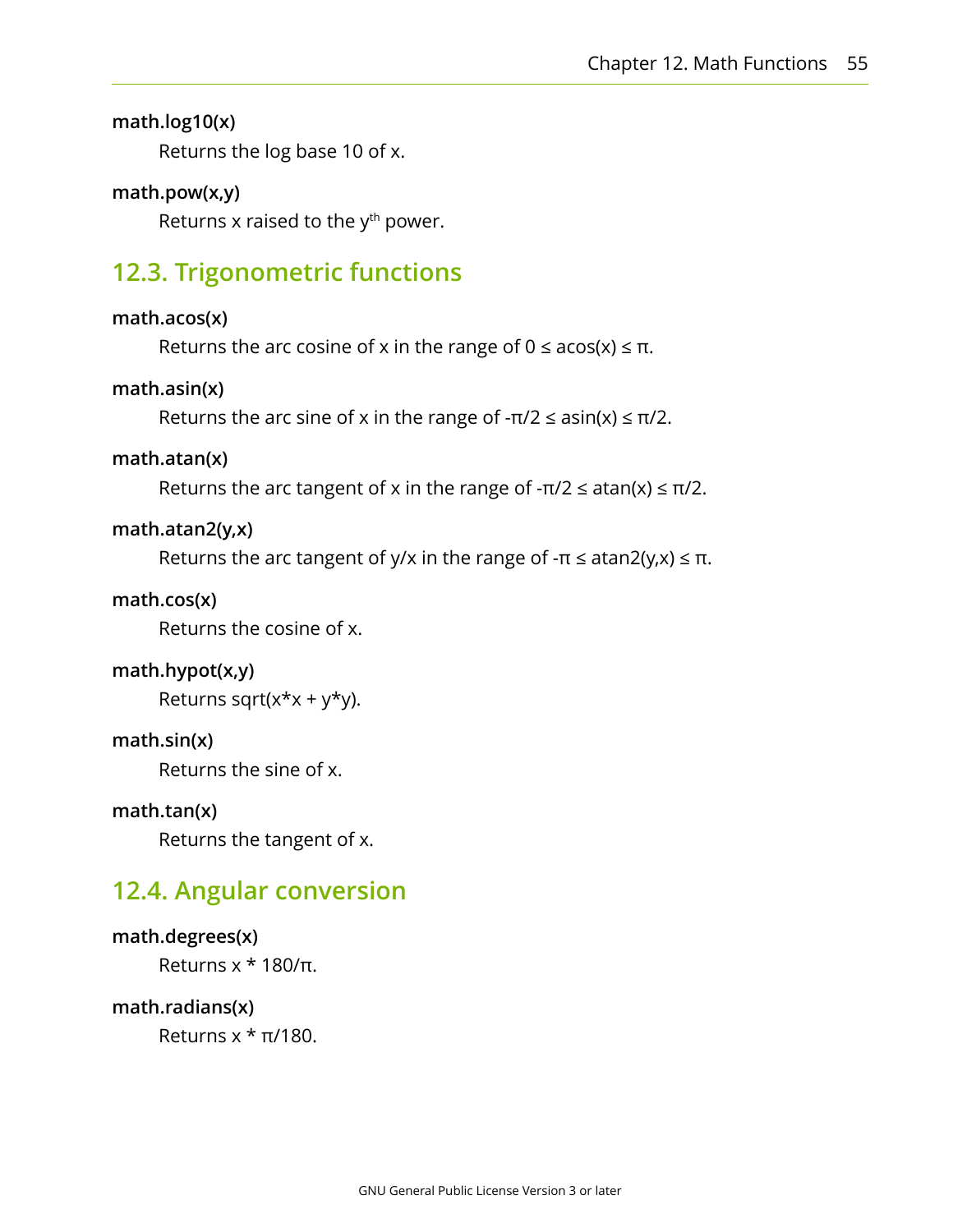## **12.5. Hyperbolic functions**

#### **math.acosh(x)**

Returns the inverse hyperbolic cosine of x.

#### **math.asinh(x)**

Returns the inverse hyperbolic sine of x.

#### **math.atanh(x)**

Returns the inverse hyperbolic tangent of x.

#### **math.cosh(x)**

Returns the hyperbolic cosine of x:  $(exp(x) + exp(-x)) / 2$ .

### **math.sinh(x)**

Returns the hyperbolic sine of x:  $(exp(x) - exp(-x)) / 2$ .

#### **math.tanh(x)**

Returns the hyperbolic tangent of x: sinh(x) / cosh(x).

## **12.6. Special functions**

#### **math.erf(x)**

Returns the error function at x.

#### **math.erfc(x)**

Returns the complement of the error function at x. This is 1 - erf(x).

#### **math.gamma(x)**

Returns the gamma function at x.

#### **math.lgamma(x)**

Returns log(gamma(x)).

## **12.7. Mathematical constants**

#### **math.pi**

The mathematical constant π, to available precision.

#### **math.e**

The mathematical constant e, to available precision.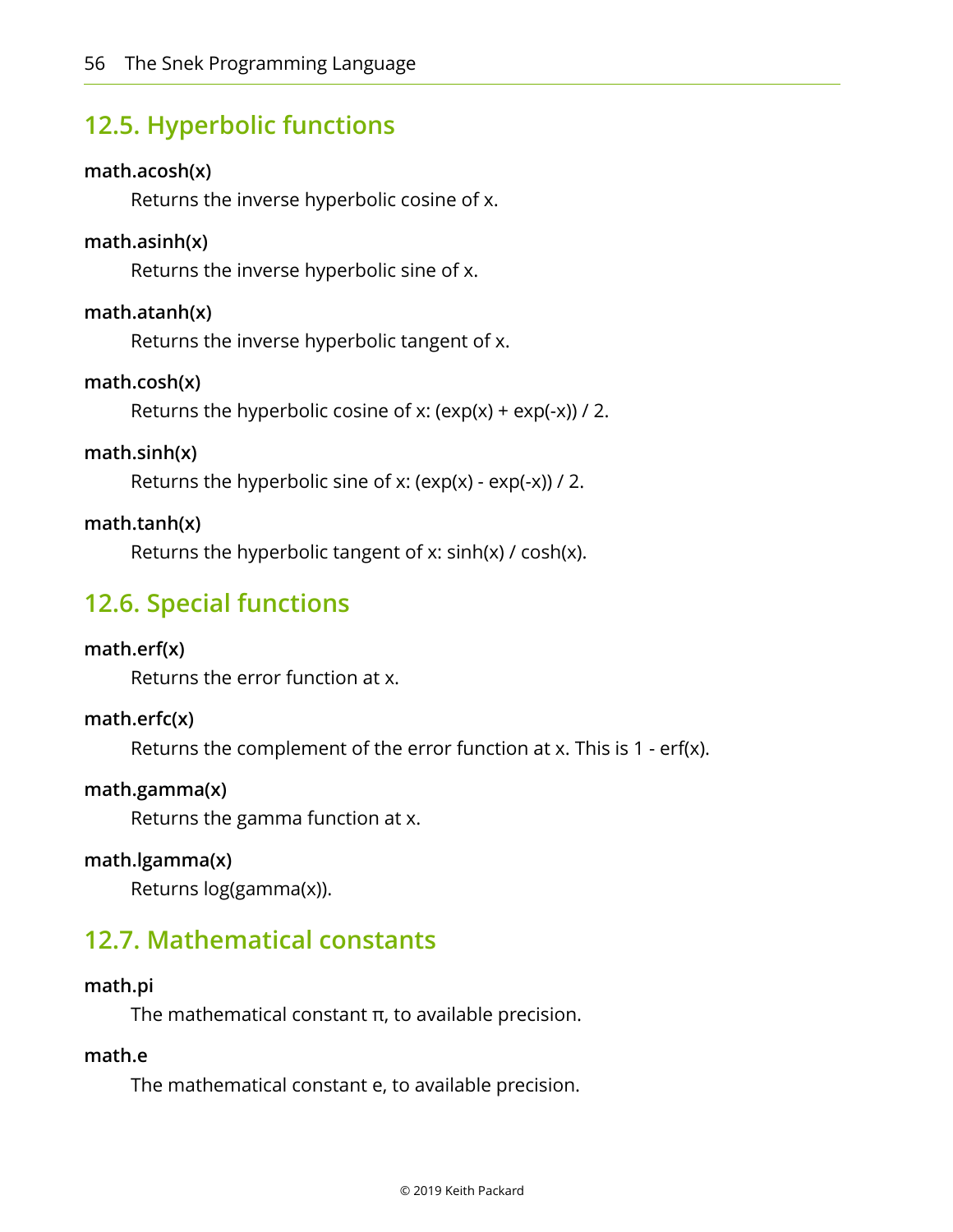### **math.tau**

The mathematical constant τ, which is 2π, to available precision.

### **math.inf**

The floating point value which represents ∞.

### **math.nan**

The floating point value which represents Not a Number.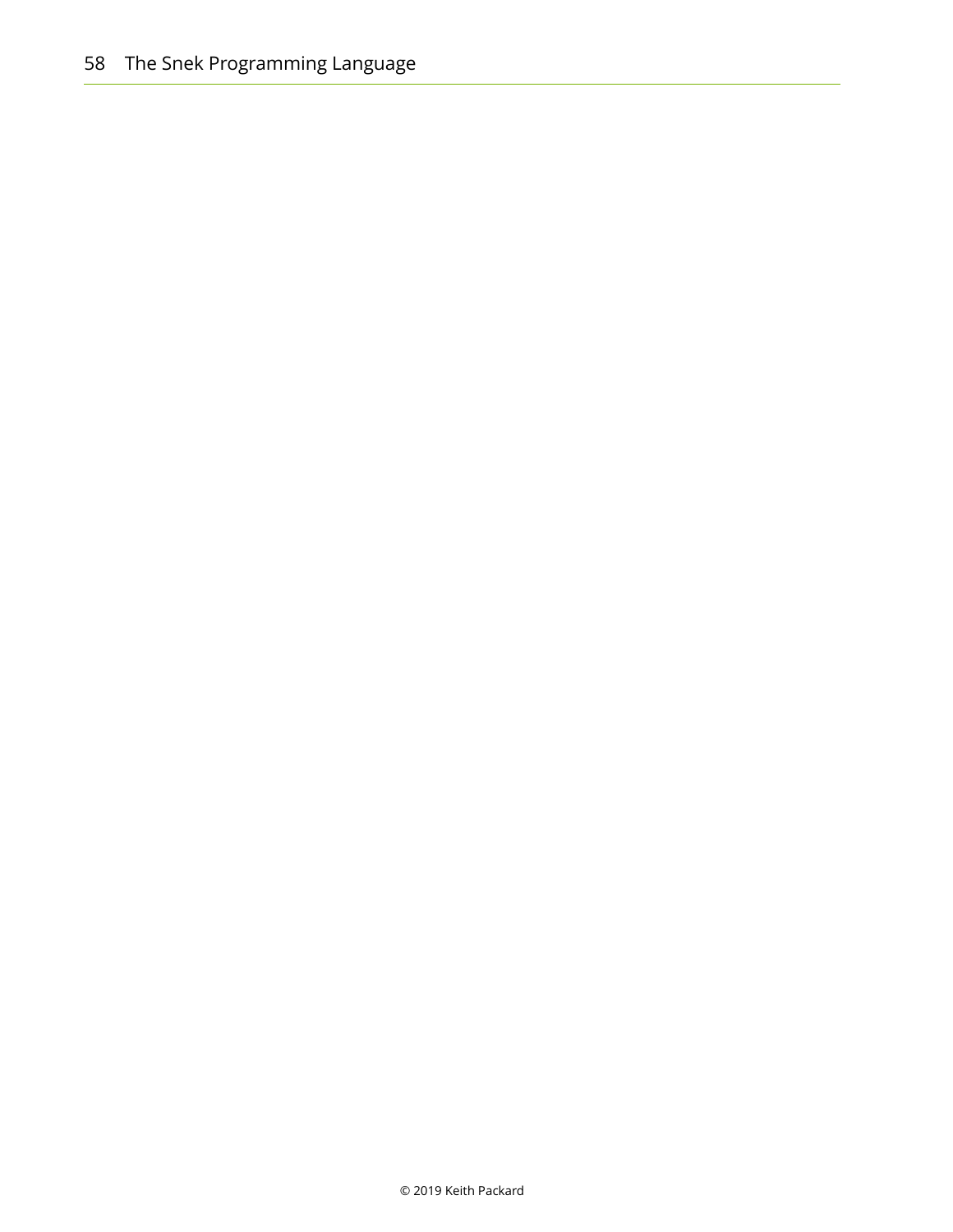# **Chapter 13. GPIO Functions**

On embedded devices, Snek has a range of functions designed to make manipulating the GPIO pins convenient. Snek keeps track of two pins for output and one pin for input. The two output pins are called Power and Direction. Each output function specifies which pins it operates on. All input and output values range between 0 and 1. Digital pins use only 0 or 1, analog pins support the full range of values from 0 to 1.

Input pins can be set so that they read as 0 or 1 when nothing is connected by using pulldown or pullup. Using pullnone makes the pin "float" to provide accurate analog readings. Digital pins are to pullup by default, Analog pins are set to pullnone.

Output pins are either **on** or **off**. A pin which is **on** has its value set to the current power for that pin; changes to the current power for the pin are effective immediately. A pin which is **off** has its output set to zero, but Snek remembers the setpower level and will restore the pin to that level when it is turned **on**.

# **13.1.** talkto( *pin* )

Set the current output pins. If *pin* is a number, this sets both the Power and Direction pins. If *pin* is a List or Tuple, then the first element sets the Power pin and the second sets the Direction pin.

## **13.2.** setpower( *power* )

Sets the power level on the current Power pin to *power*. If the Power pin is currently **on**, then this is effective immediately. Otherwise, Snek remembers the desired power level and will use it when the pin is turned **on**. Values less than zero set the power to zero, values greater than one set the power to one.

# **13.3.** setleft()

Turns the current Direction pin **on**.

# **13.4.** setright()

Turns the current Direction pin **off**.

# **13.5.** on()

Turns the current Power pin **on**.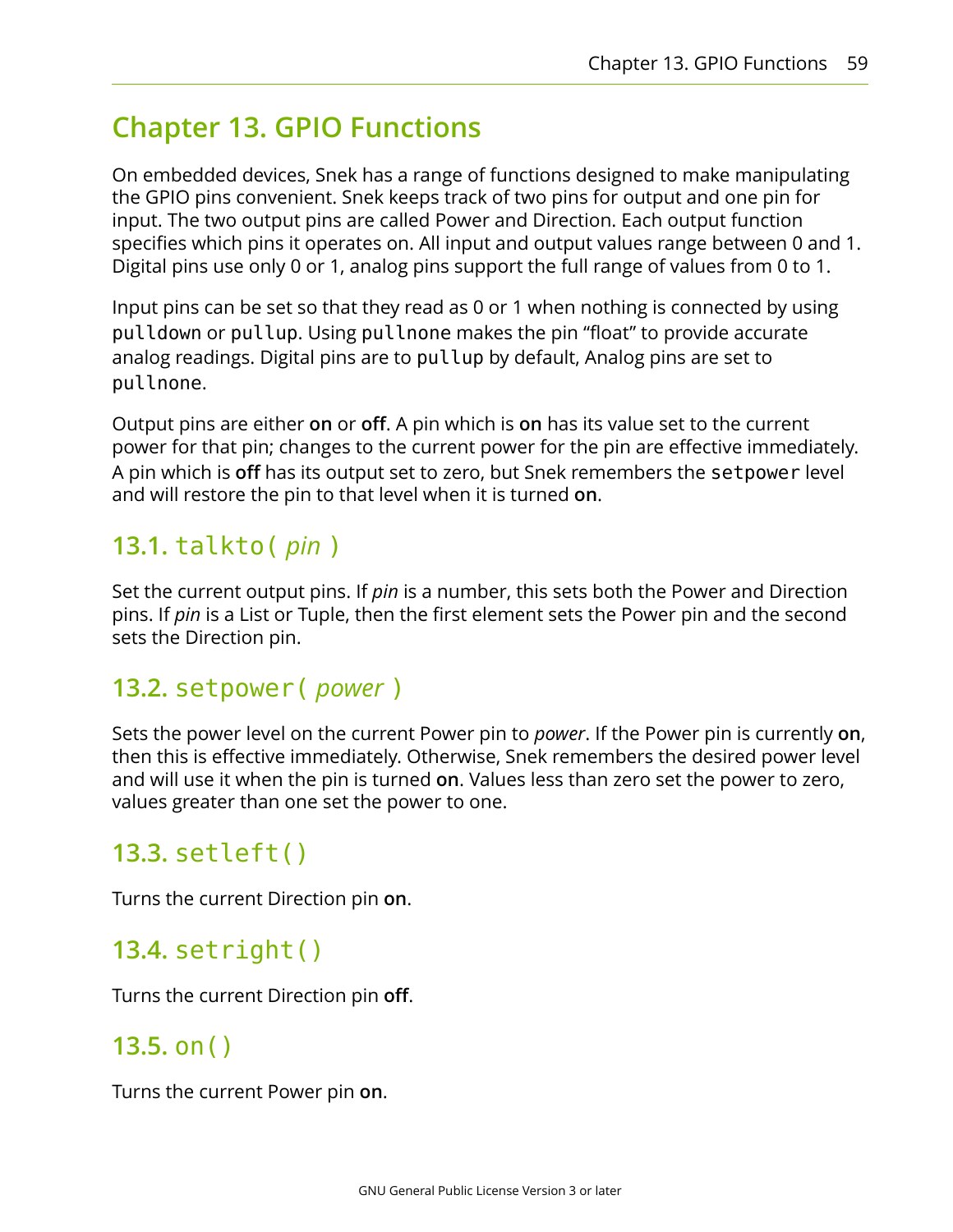## **13.6.** off()

Turns the current Power pin **off**.

### **13.7.** onfor( *seconds* )

Turns the current Power pin **on**, delays for *seconds* and then turns the current Power pin **off**.

## **13.8.** read( *pin* )

Returns the value of *pin*. If this is an analog pin, then read returns a value from 0 to 1 (inclusive). If this a digital pin, then read returns either 0 or 1.

## **13.9.** pullnone( *pin* )

Removes any pullup or pulldown settings for *pin*, leaving the value floating when nothing is connected. Use this setting on analog pins to get continuous values rather than just 0 or 1. This is the default setting for Analog pins.

### **13.10.** pullup( *pin* )

Assigns a pullup setting for *pin*, so that the read will return 1 when nothing is connected. When in this mode, analog pins will return only 0 or 1. This is the default setting for Digital pins.

### **13.11.** pulldown( *pin* )

Assigns a pullup setting for *pin*, so that the read will return 0 when nothing is connected. When in this mode, analog pins will return only 0 or 1. Note that some boards do not support this mode, in which case this function will not be available.

## **13.12.** stopall()

Turns all pins off.

## **13.13.** neopixel( *pixels* )

Programs either a set of neopixel devices connected to the current Power pin (when Power and Direction are the same) or a set of APA102 devices connected to the current Power (used for APA102 Data) and Direction (used for APA102 Clock) pins (when Power and Direction are different). *pixels* is a list or tuple, each element of which is a list or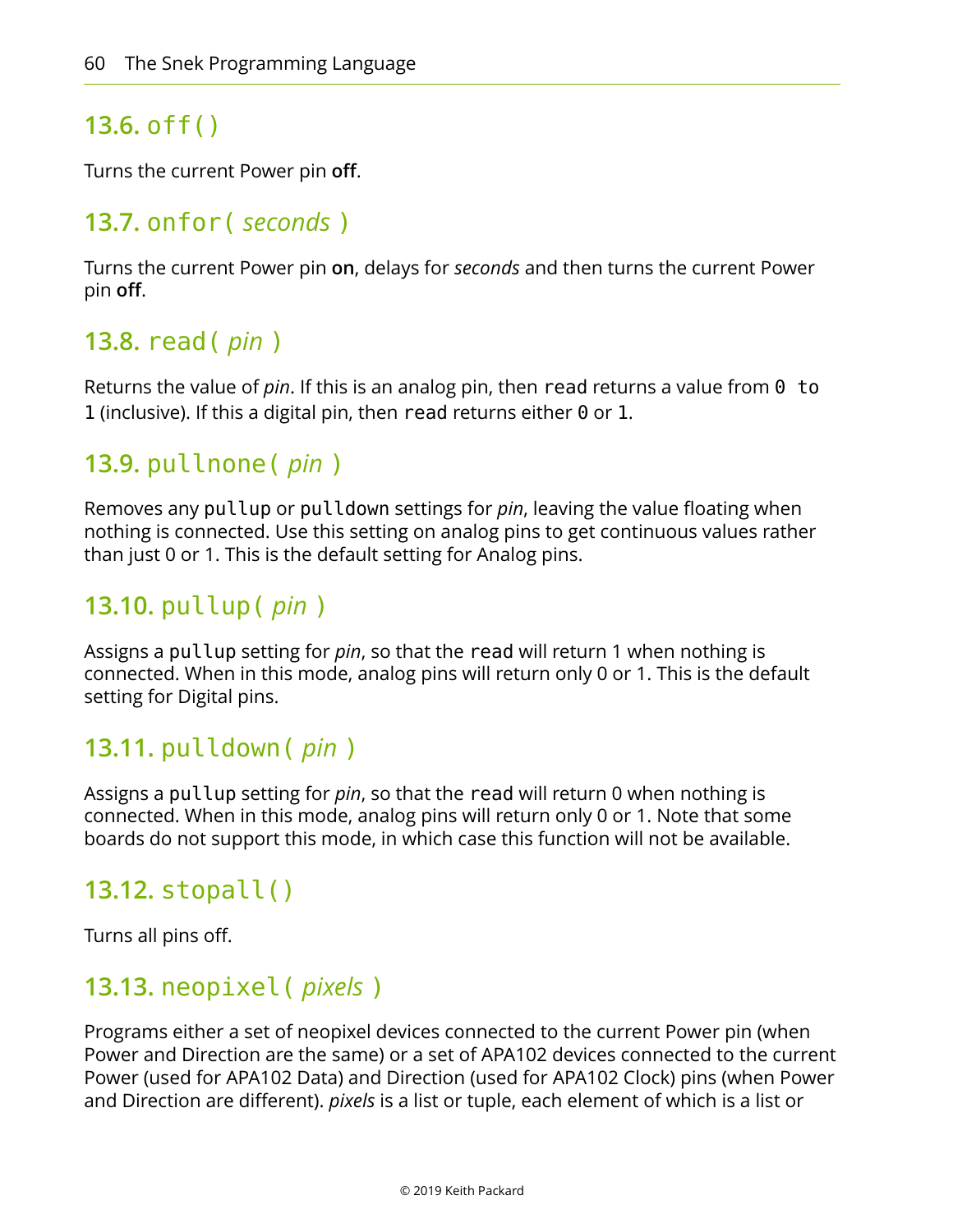tuple of three numbers ranging from 0 to 1 for the desired red, green and blue intensity of the target neopixel.

```
> talkto(NEOPIXEL)
> pixels = [(0.33, 0, 0), (0, 0.66, 0), (0, 0, 1)]
> neopixel(pixels)
```
This example programs three NeoPixel devices, the first one is set to one third intensity red, the second to two thirds intensity green and the last to full intensity blue. If there are additional neopixel devices connected, they will not be modified. If there are fewer devices connected than the data provided, the extra values will be ignored.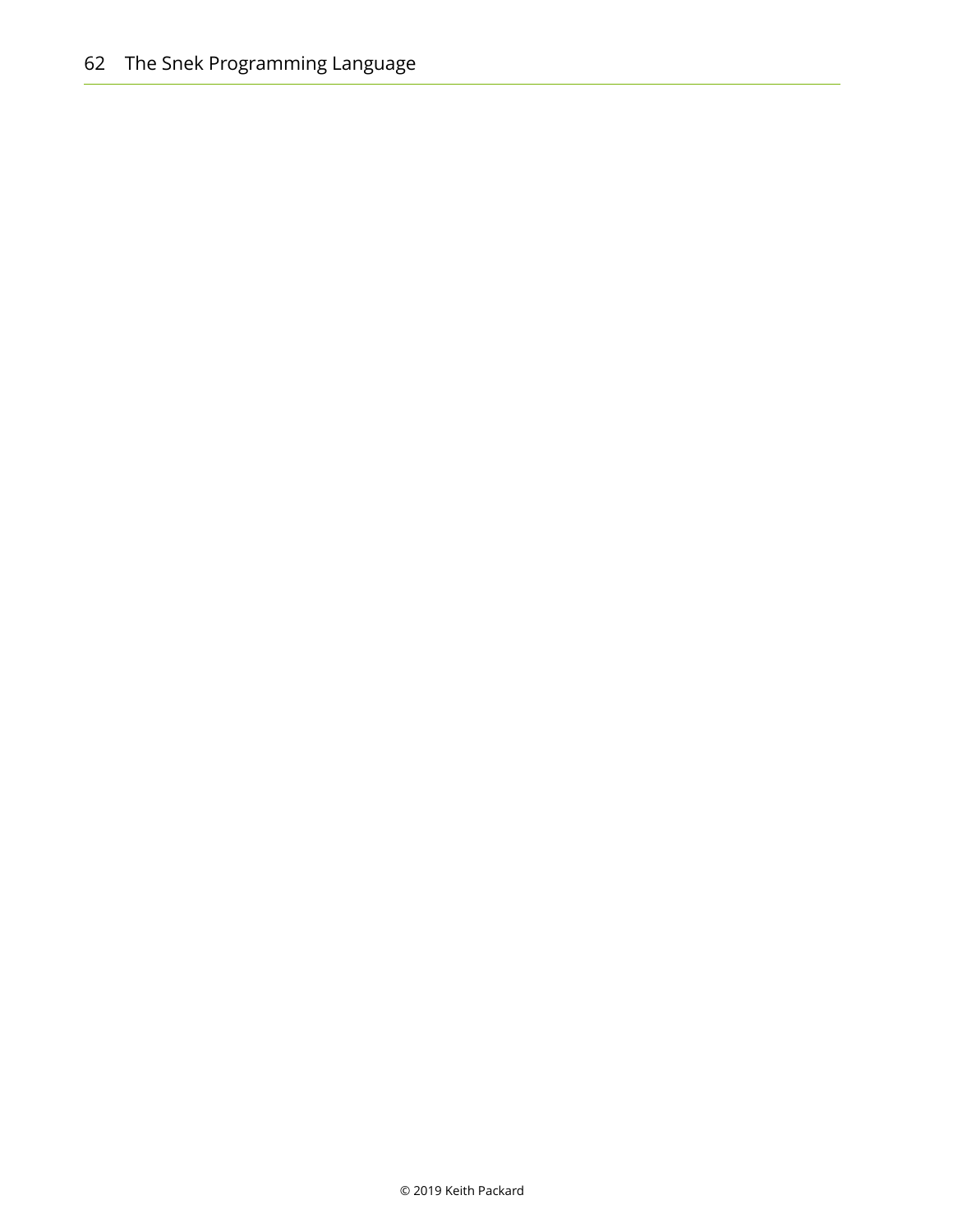# **Chapter 14. EEPROM built-in functions**

Snek on embedded devices may include persistent storage for source code. This code is read at boot time, allowing boards with Snek loaded to run stand-alone. These functions are used by Snekde to get and put programs to the device.

### **14.1.** eeprom.write()

Reads characters from the console and writes them to eeprom until a ^D character is read.

### **14.2.** eeprom.show()

Dumps the current contents of eeprom out to the console. If a parameter is passed to this function then a  $\Delta$ B character is sent before the text, and a  $\Delta$ C is sent afterwards. Snekde uses this feature to accurately capture the program text when the Get command is invoked.

## **14.3.** eeprom.load()

Re-parses the current eeprom contents, just as Snek does at boot time.

## **14.4.** eeprom.erase()

Erase the eeprom.

## **14.5.** reset()

Restart the Snek system, erasing all RAM contents. As part of the restart process, Snek will re-read any source code stored in eeprom.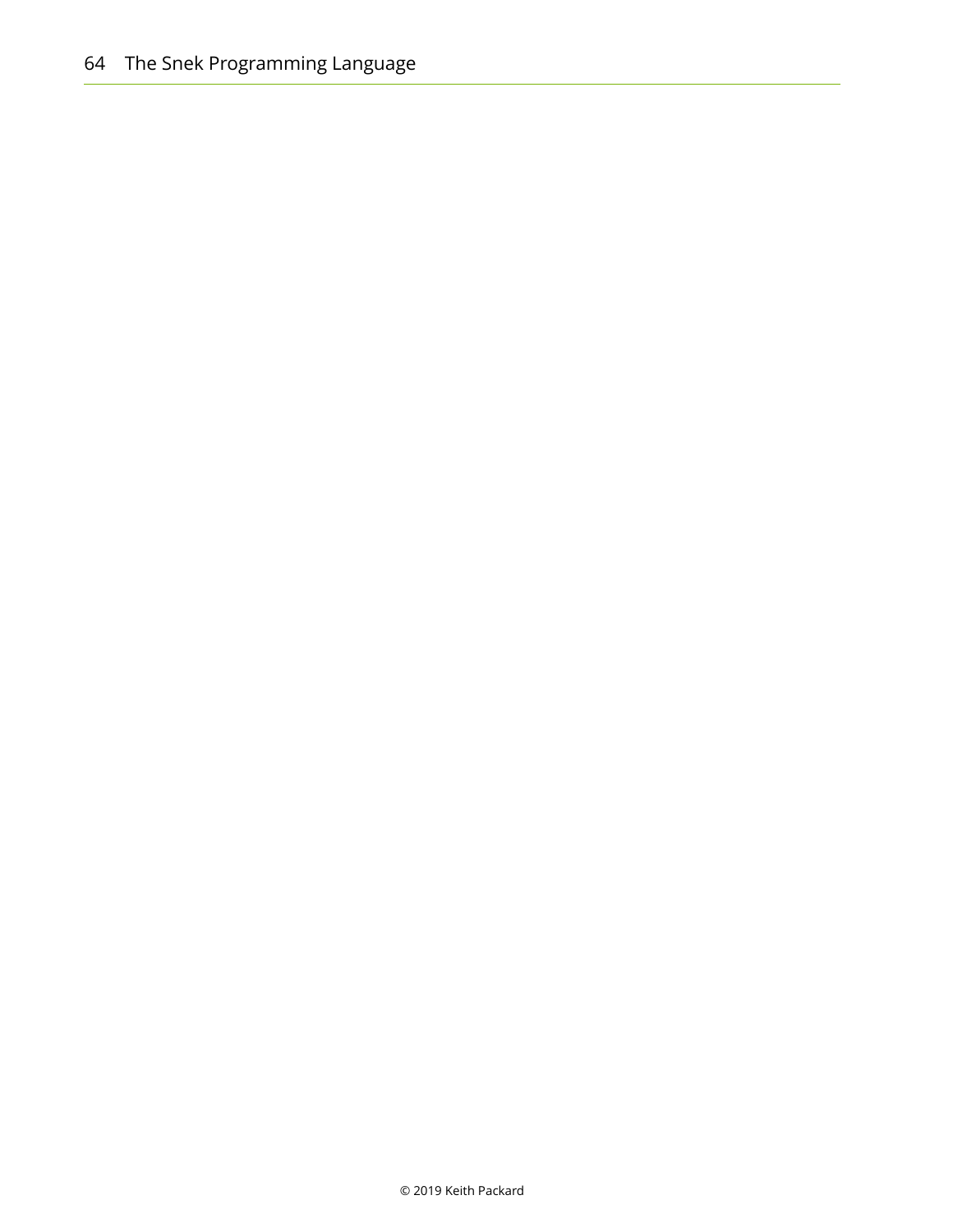# **Chapter 15. Temperature Conversion Function**

This function is included in devices that have a built-in temperature sensor.

## **15.1.** temperature( *sensorvalue* )

The conversion function is pre-set with the parameters needed to convert from the temperature sensor value to degrees Celsius.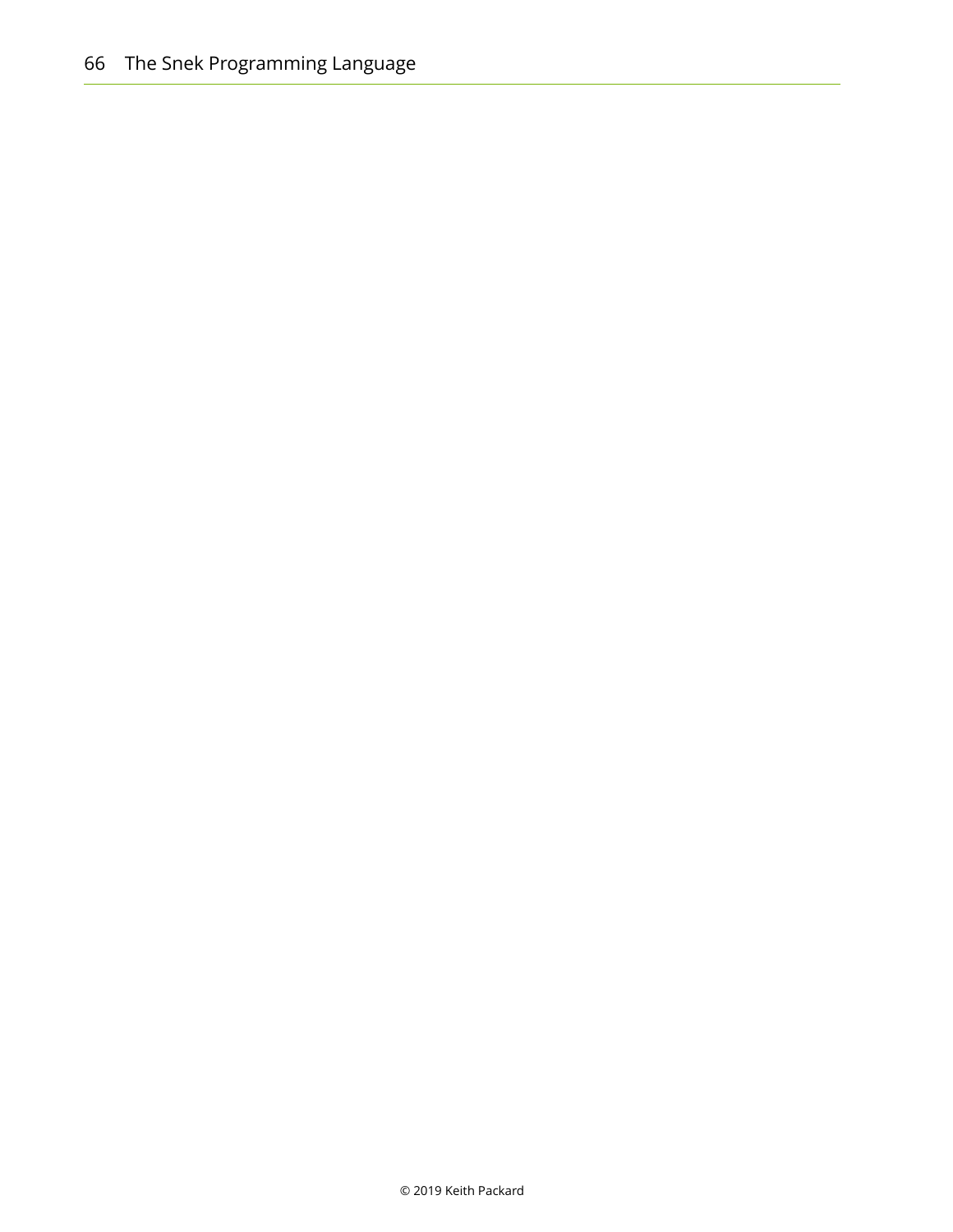# **Chapter 16. Curses built-in functions**

Curses provides a simple mechanism for displaying text on the console. The API is designed to be reasonably compatible with the Python curses module, although it is much less flexible. Snek only supports ANSI terminals, and doesn't have any idea what the dimensions of the console are. Not all Snek implementations provide the curses functions.

## **16.1.** curses.initscr()

Puts the console into "visual" mode. Disables echo. Makes stdscr.getch() stop waiting for newline.

## **16.2.** curses.endwin()

Resets the console back to "normal" mode. Enables echo. Makes stdscr.getch() wait for newlines.

# **16.3.** curses.noecho()**,** curses.echo()**,** curses.cbreak()**,** curses.nocbreak()

All four of these functions are no-ops and are part of the API solely to make it more compatible with Python curses.

## **16.4.** stdscr.nodelay( *nodelay* )

If *nodelay* is True, then stdscr.getch() will return -1 if there is no character waiting. If *nodelay* is False, the stdscr.getch() will block waiting for a character to return.

## **16.5.** stdscr.erase()

Erase the screen.

## **16.6.** stdscr.addstr( *row* , *column* , *string* )

Displays *string* at *row*, *column*. *Row* 0 is the top row of the screen. *Column* 0 is the left column. The cursor is left at the end of the string.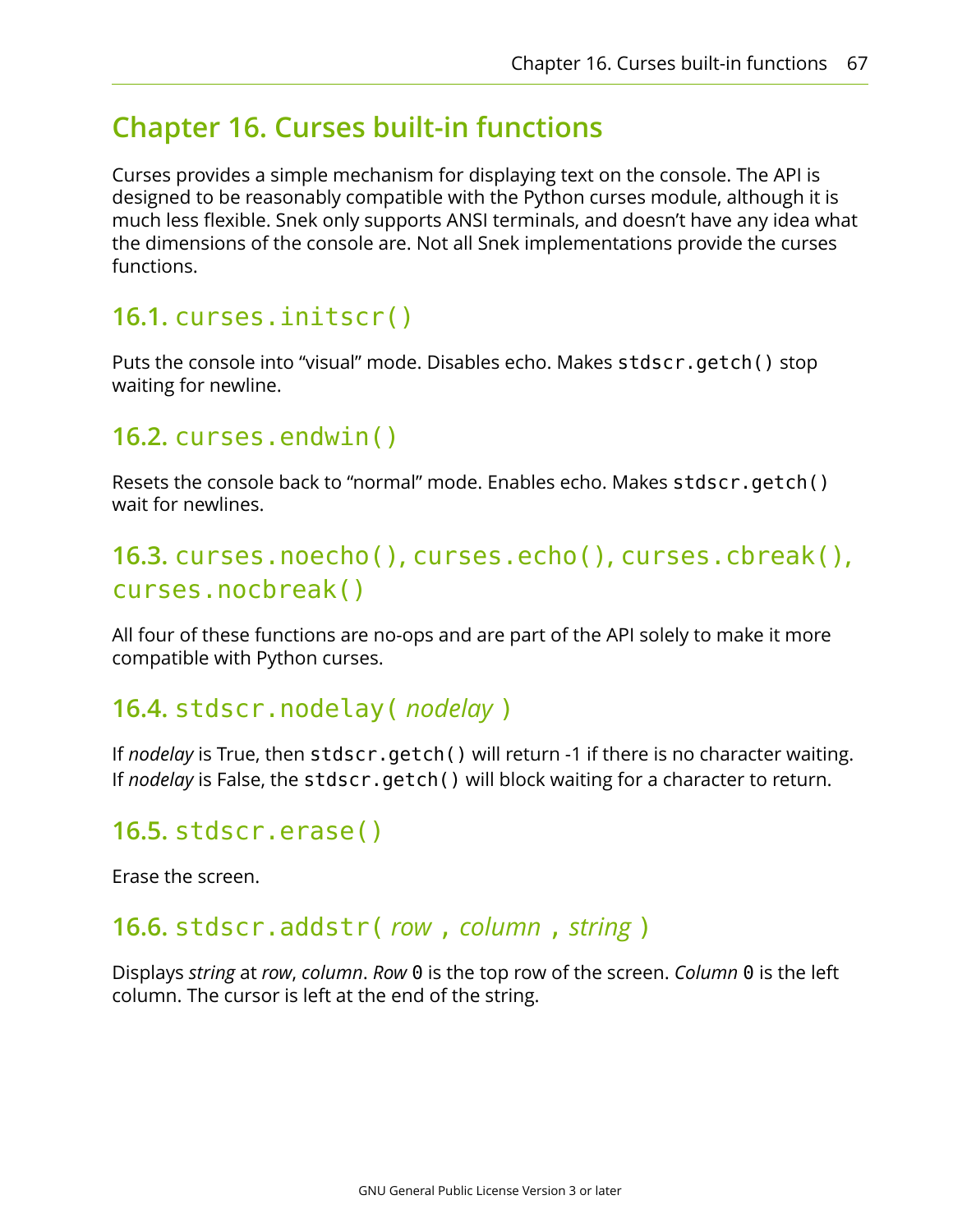## **16.7.** stdscr.move( *row* , *column* )

Moves the cursor to *row*, *column* without displaying anything there.

## **16.8.** stdscr.refresh()

Flushes any pending screen updates.

# **16.9.** stdscr.getch()

Reads a character from the console input. Returns a number indicating the character read, which can be converted to a string using  $chr(c)$ . If stdscr.nodelay(nodelay) was most recently called with *nodelay* = True, then stdscr.getch() will immediately return -1 if no characters are pending.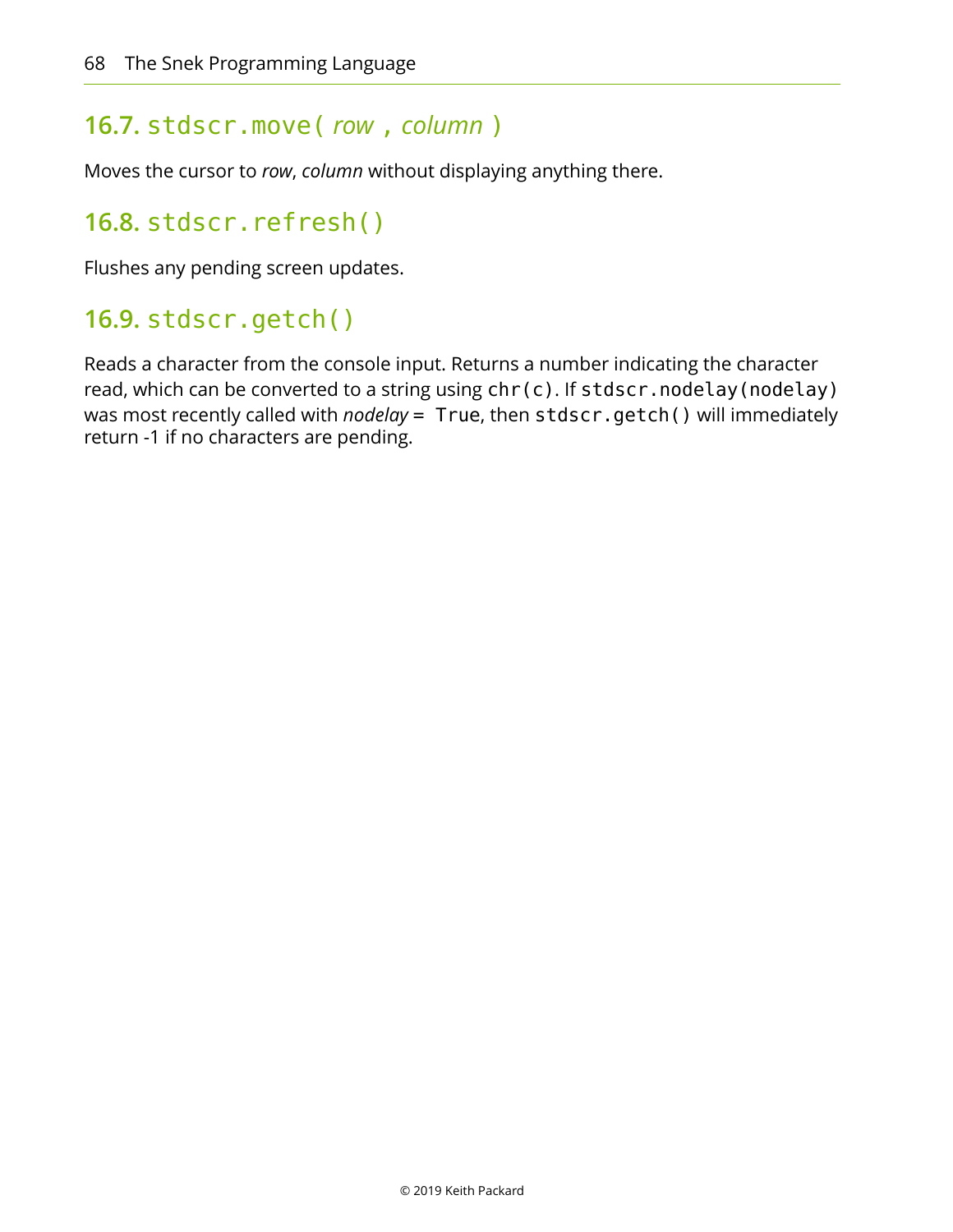# **Chapter 17. Snek Development Environment**

The Snek Development Environment, Snekde, is a Python program which runs on Linux, Mac OS X and Windows to work with small devices running Snek, such as the Duemilanove and Metro M0 Express boards.

# **17.1. Starting Snekde**

On Windows and Linux, launch snekde from your application menu. On Mac OS X, Snekde is installed along with the other Snek files in the Snek folder inside your personal Applications folder, which is inside your Home folder. Double click on the Snekde icon to launch.

Snekde runs inside a console or terminal window and doesn't use the mouse at all, instead it is controlled entirely using keyboard commands.

Snekde splits the window into two panes. The upper pane is the "editor pane" that holds your Snek program. The lower pane is the "console pane" and handles communications with the Snek device.

## **17.2. Basic Navigation**

Across the top of the window you'll see a list of commands which are bound to function keys. Those are there to remind you how to control Snekde.

If your function keys don't work, you can use the Esc key along with a number key instead. Press and release the Esc key, then press and release a number key. For instance, to invoke the F1 command, press and release Esc, then press and release '1'.

Between the two panes is a separator line. At the end of that line is the name of the currently connected Snek device, such as /dev/ttyUSB0 on Linux or COM12 on Windows. If there isn't a device connected, it will say "<no device>".

The cursor shows which pane you are currently working with. To switch between the editor and console panes, use the F7 key. If you don't have one of these, or if it doesn't work, you can also use Esc-7 or Ctrl-o (press and hold the Ctrl key, press the o key and then release both).

You can move around the current pane with the arrow, home, end and page-up/pagedown keys. Cut/paste/copy use Ctrl-x, Ctrl-v and Ctrl-c or Esc-x, Esc-v and Esc-c respectively. To mark a section of text for a Cut or Paste command, press Esc-space or Ctrl-space then use regular movement commands. The selected region of text will be highlighted.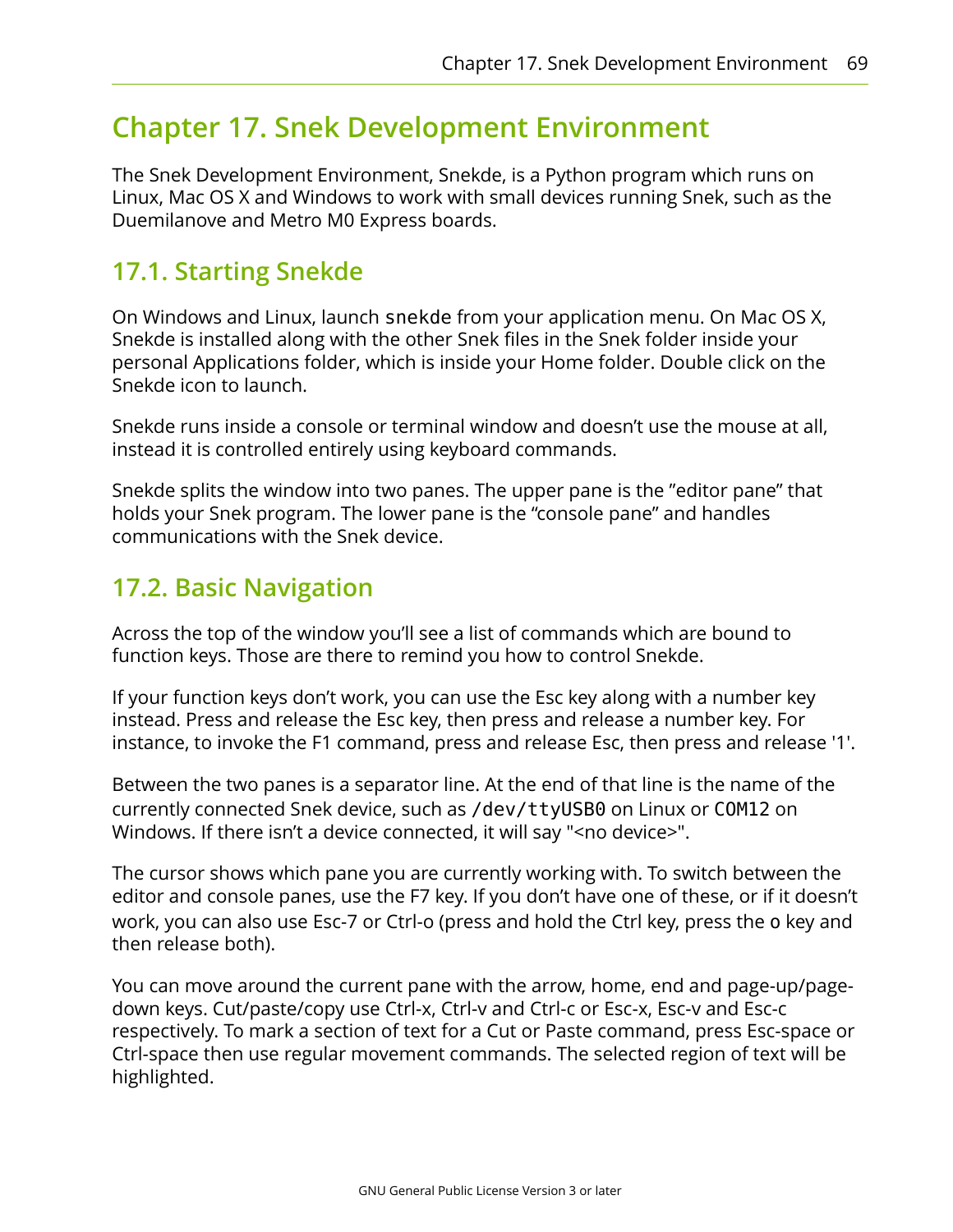## **17.3. Connecting to a Device**

To connect to a device running Snek, press the F1 key (usually right next to the ESC key on your keyboard). That will display a dialog box in the middle of the screen listing all of the devices which might be running Snek (if you've got a serial modem or other similar device, that will also be listed here). Select the target device and press the ENTER key.

Don't expect anything to happen in the lower pane just yet; you'll have to get the attention of the device first.

Switch to the Console pane (F7) and press Ctrl-c to interrupt any currently running Snek program. You should see the Snek prompt ("> ") appear in the pane.

# **17.4. Getting and Putting Programs to a Device**

The Snek device holds one program in non-volatile memory. When it starts up, it will run that program automatically. This lets you set up the device so that it will perform some action when it is turned on without needing to communicate with it first.

The Get command fetches the current program from the connected device and puts it into the Editor pane. The Put command writes the Editor pane contents into nonvolatile memory in the target device and then restarts the target device to have it reload the program. Both of these commands will interrupt any running Snek program before doing any work.

# **17.5. Loading and Saving Programs to the Host**

You can also save and load programs to the host file system. Both of these commands prompt for a filename using a file dialog. At the top of the dialog is the filename to use. The rest of the dialog contains directories and files within the same directory as the filename. Directories are enclosed in [ ].

Using the arrow keys replaces the filename with the highlighted name. You can also edit the filename using backspace and entering a new name.

Select a filename by pressing enter. If the name is a directory, then the contents of that directory will replace the list of directories and files in the dialog. If the name is a file, then that will be used for the load or save operation.

To quit from the dialog and skip loading or saving a file, press Escape.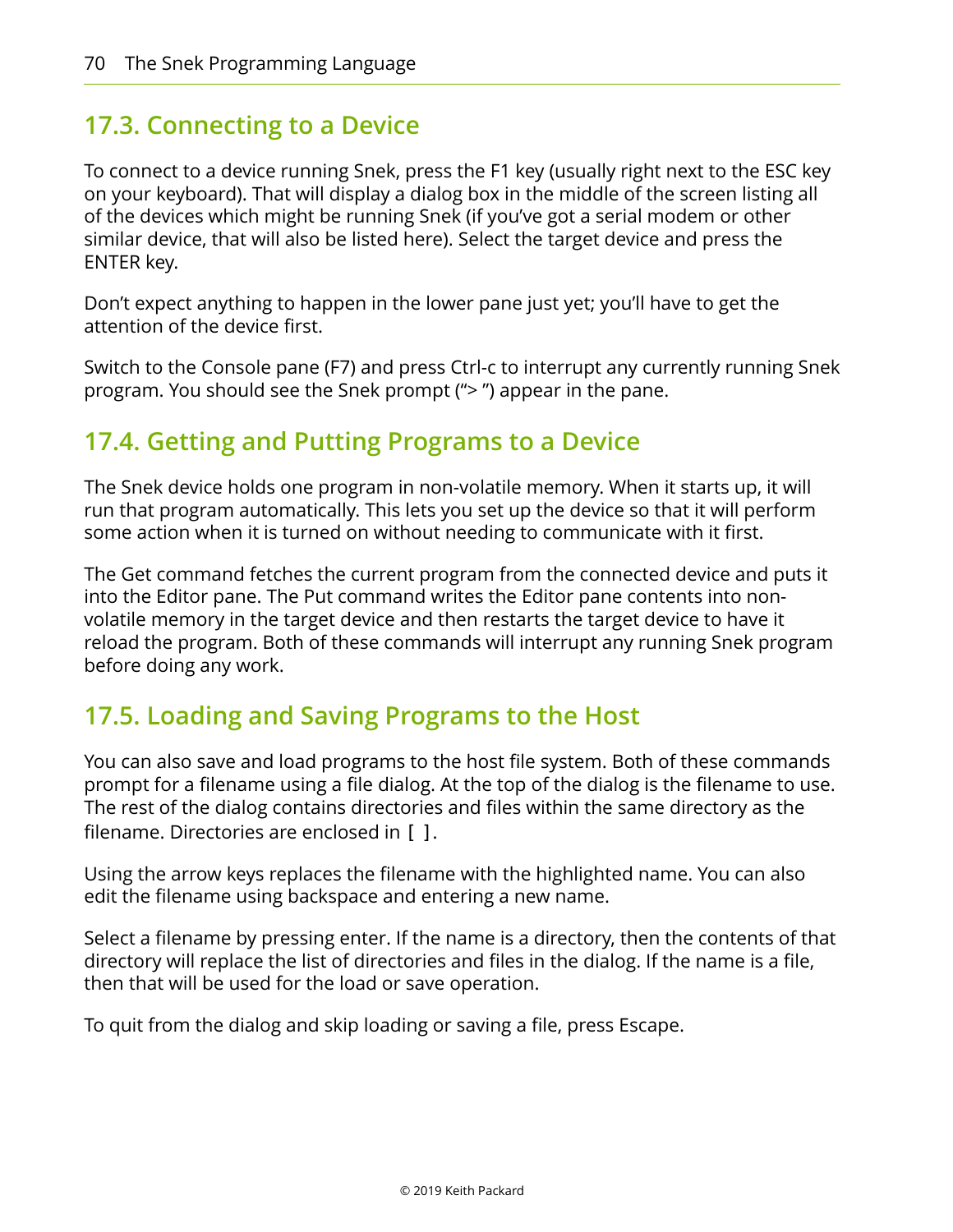# **Appendix A: Snek on snekboard**

Snek for the snekboard includes the Common System, Math, GPIO (including the neopixel function) and EEPROM fountain's. Snek for the snekboard provides predefined variables for the eight analog I/O pins as well as the four 9V motor controllers:

### **A1-A8**

Analog input and output pins. When used as output pins, you can use setpower to control the drive power. When used as input pins, Snek will return a value from 0-1 indicating the ratio of the pin voltage to 3.3V. By default, when used as input pins, Snek does not apply either a pull-up or pull-down resistor to the pin so that a disconnected pin will read an indeterminate value. Change this using pullnone, pullup or pulldown functions.

### **M1-M4**

Bi-directional 9V DC motor control, 2.5A max current. These are tuples with two values each. M1 $[0]$ , M2 $[0]$ , M3 $[0]$  and M4 $[0]$  are the power pins. M1 $[1]$ , M2 $[1]$ , M3[1] and M4[1] are the direction pins. Note that there's a bit of firmware behind these pins that keeps the outputs from changing power too rapidly.

#### **NEOPIXEL**

The two APA102 devices on the board, which can be driven using the neopixel function.

Snekboard includes a boot loader which presents as a USB mass storage device with a FAT file system. You can get the board into this mode by connecting the board to your computer over USB and then pressing the blue reset button twice in quick succession.

Then, find the snek-board-1.3.uf2 file included in the Snek package for your machine and copy it to the CURRENT.UF2 file to the snekboard file system.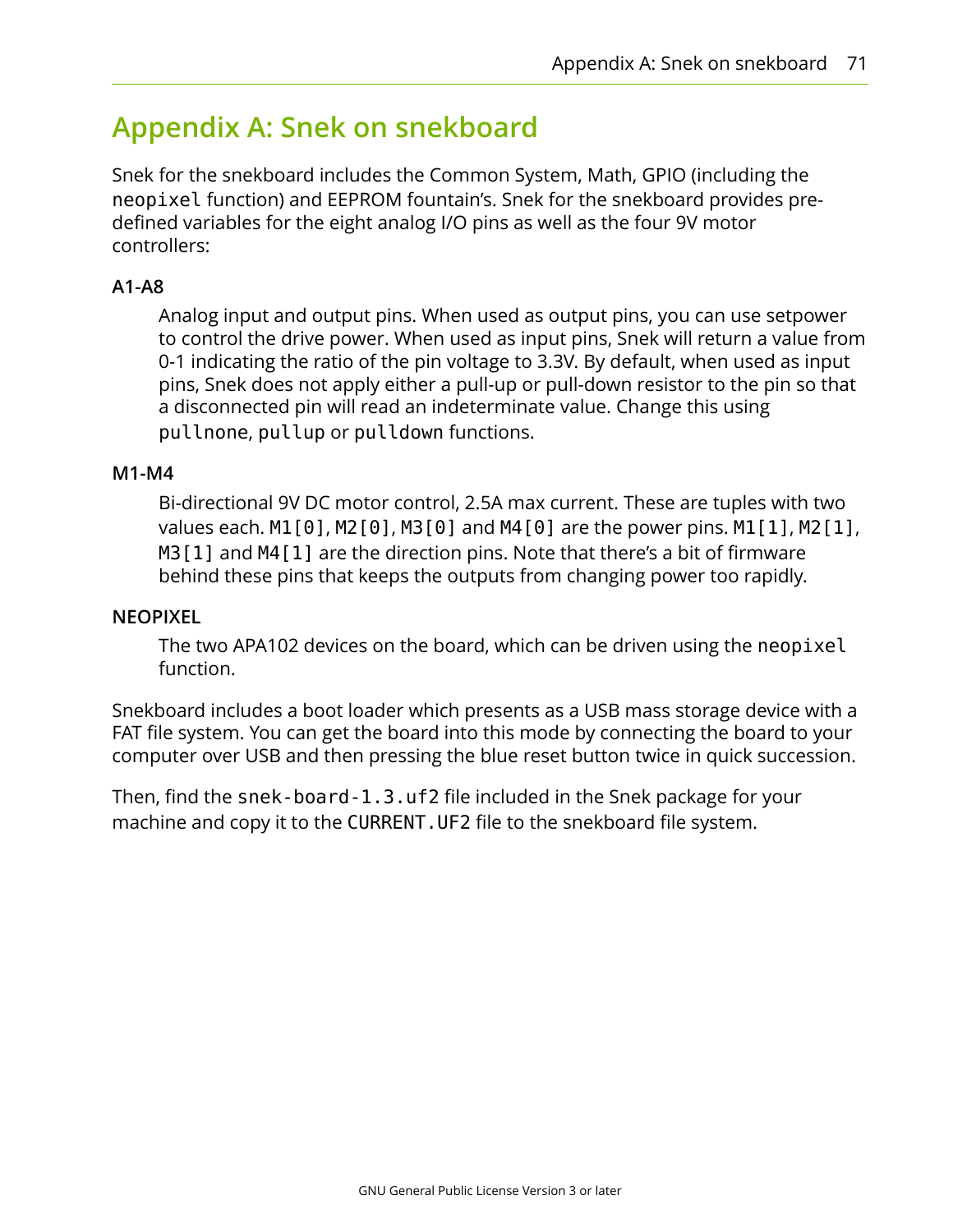# **Appendix B: Snek on Arduino Duemilanove**

Snek for the Duemilanove includes the Common System, EEPROM, and GPIO functions. It does not include the Math functions, nor the pulldown function. Snek for the Duemilanove provides pre-defined variables for all of the GPIO pins:

#### **D0 - D13**

Digital input and output pins. By default, when used as input pins, Snek applies a pull-up resistor to the pin so that a disconnected pin will read as 1. Change this using pullnone or pullup functions.

#### **A0 - A5**

Analog input and Digital output pins. When used as input pins, Snek will return a value from 0-1 indicating the ratio of the pin voltage to 5V. By default, when used as input pins, Snek does not apply either a pull-up or pull-down resistor to the pin so that a disconnected pin will read an indeterminate value. Change this using pullnone or pullup functions.

Snek fills the ATMega 328P flash completely leaving no space for the usual serial boot loader, so installing Snek requires a programming puck, such as the USBTiny device.

On Linux, the Snek installation includes a shell script, snek-duemilanove-install, to install the binary using 'avrdude'. Read the snek-duemilanove-install manual (also included in the installation) for more information.

On other hosts, you'll need to install 'avrdude'. Once you've done that, there are two steps to getting Snek installed on the device.

1. Set the 'fuses' on the target device. This sets the start address back to the beginning of memory instead of the boot loader, and then has the device leave the eeprom contents alone when re-flashing. That means you won't lose your Snek program when updating the firmware.

\$ avrdude -F -V -c usbtiny -p ATMEGA328P -U lfuse:w:0xff:m -U hfuse:w:0xd7:m -U efuse:w:0xfd:m

2. Install the Snek binary.

```
$ avrdude -F -V -c usbtiny -p ATMEGA328P -U flash:w:snek-
duemilanove-1.3.hex
```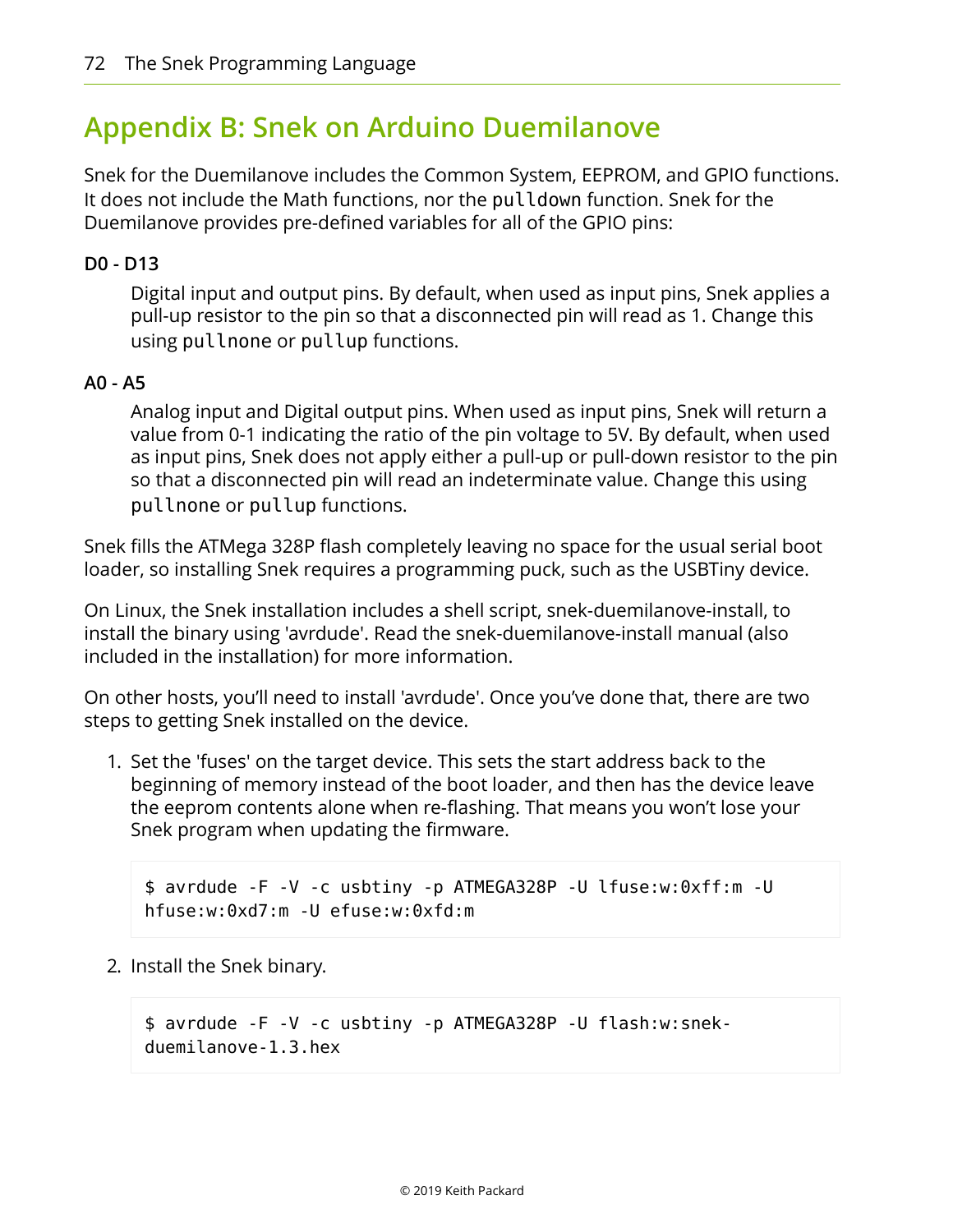# **Appendix C: Snek on Adafruit ItsyBitsy and the Crowd Supply µduino**

Snek for the ItsyBitsy and µduino includes the Common System, GPIO (without the neopixel function), and EEPROM functions. Snek for the itsybitsy provides predefined variables for all of the the GPIO pins:

### **D0 - D13**

Digital input and output pins. By default, when used as input pins, Snek applies a pull-up resistor to the pin so that a disconnected pin will read as 1. Change this using pullnone, pullup or pulldown functions.

### **A0 - A5**

Analog input and Digital output pins. When used as input pins, Snek will return a value from 0-1 indicating the ratio of the pin voltage to either 3.3V (on the 3v device) or 5V (on the 5V device). By default, when used as input pins, Snek does not apply either a pull-up or pull-down resistor to the pin so that a disconnected pin will read an indeterminate value. Change this using pullnone, pullup or pulldown functions.

### **MISO, MOSI, SCK**

Additional digital input and output pins. These work just like D0-D13. These are not present on the µduino board.

Snek fills the ATMega 32u4 flash completely leaving no space for the usual USB boot loader, so installing Snek requires a programming puck, such as the USBTiny device.

On Linux, the Snek installation includes shell scripts, snek-itsybitsy-install and snekuduino-install which install the binary using 'avrdude'. Read the snek-itsybitsy-install or snek-uduino-install manual (also included in the installation) for more information.

The µduino programming wires are only available while the device is still connected to the carrier board. Normally the µduino has been broken off of that during manufacturing.

On other hosts, you'll need to install 'avrdude'. Once you've done that, there are two steps to getting Snek installed on the device.

1. Set the 'fuses' on the target device. This sets the start address back to the beginning of memory instead of the boot loader, and then has the device leave the eeprom contents alone when re-flashing. That means you won't lose your Snek program when updating the firmware.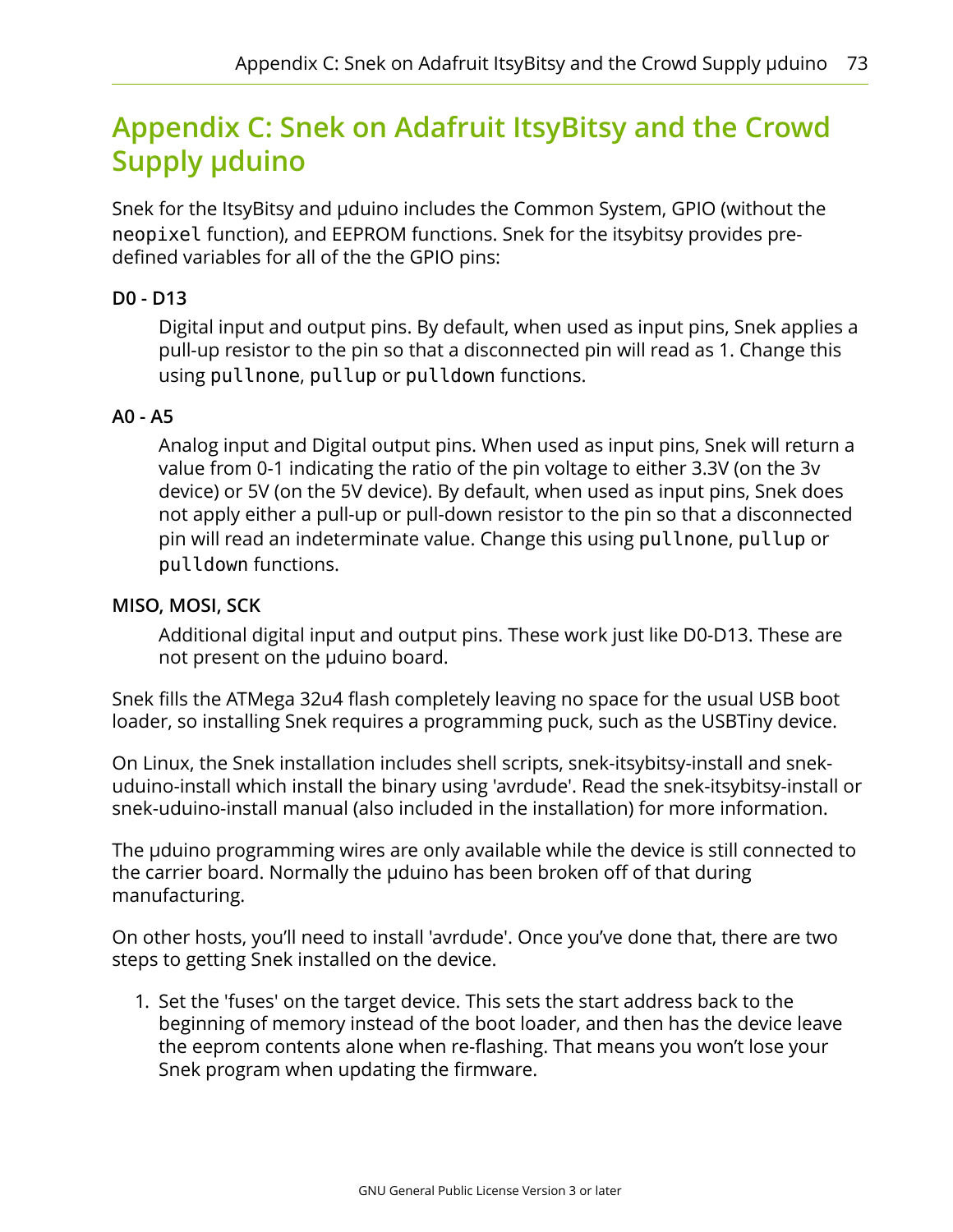\$ avrdude -F -V -c usbtiny -p m32u4 -U lfuse:w:0xff:m -U hfuse:w:0x91:m -U efuse:w:0xfd:m

2. Install the Snek binary. Pick the version for your board as that also sets the right clock speed. For 5v boards, install the 5v binary:

```
$ avrdude -F -V -c usbtiny -p m32u4 -U flash:w:snek-itsybitsy5v-
1.3.hex
```
for 3v boards, use the 3v binary.

```
$ avrdude -F -V -c usbtiny -p m32u4 -U flash:w:snek-itsybitsy3v-
1.3.hex
```
for µduino boards, use the µduino binary.

```
$ avrdude -F -V -c usbtiny -p m32u4 -U flash:w:snek-uduino-1.3.hex
```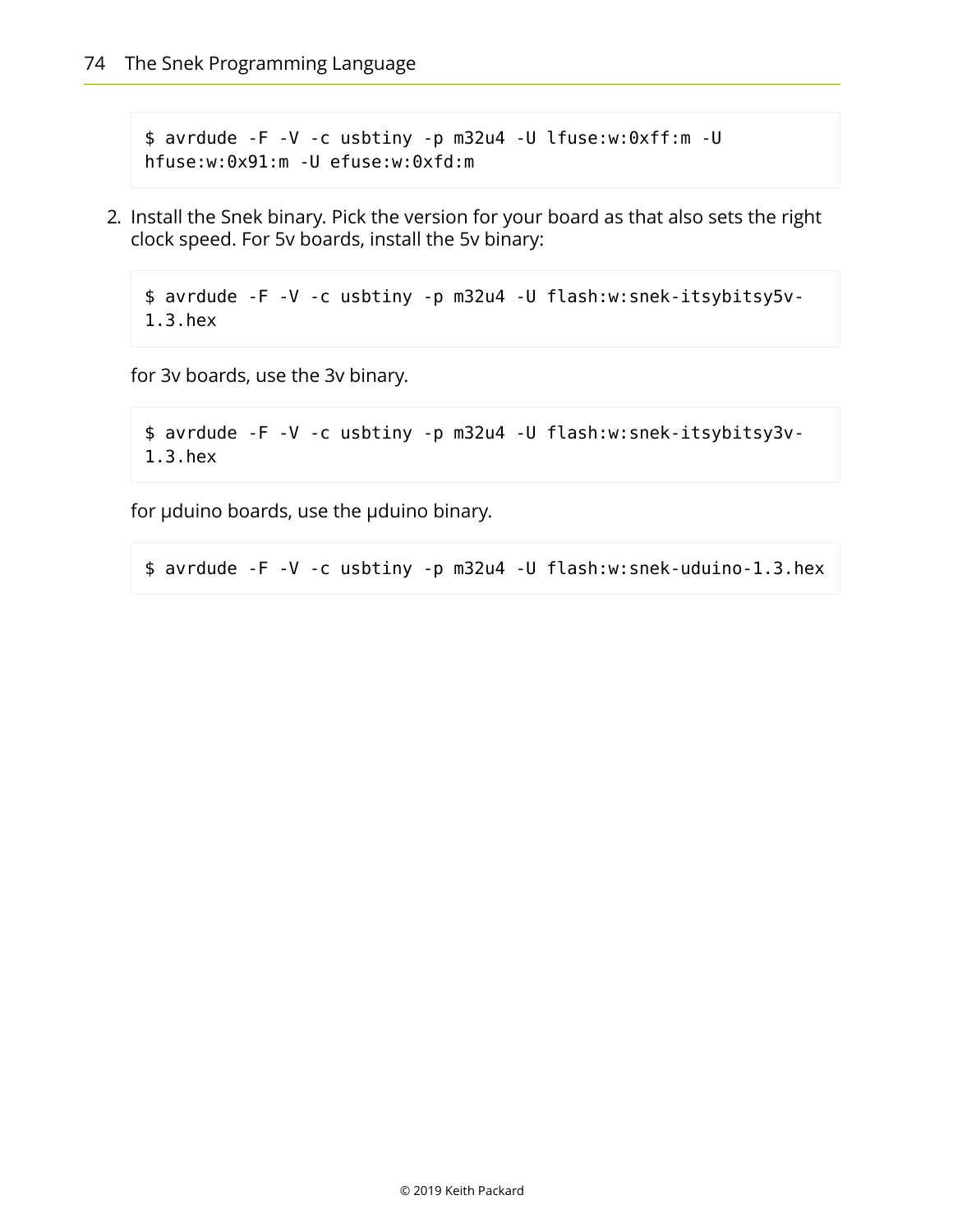# **Appendix D: Snek on Adafruit ItsyBitsy M0**

Snek for the Adafruit ItsyBitsy includes the Common System, Math, GPIO (including the neopixel function), and EEPROM functions. Snek for the itsybitsy m0 provides predefined variables for all of the the GPIO pins:

#### **D0 - D13**

Digital input and output pins. By default, when used as input pins, Snek applies a pull-up resistor to the pin so that a disconnected pin will read as 1. Change this using pullnone, pullup or pulldown functions. D5 on the ItsyBitsy M0 is hooked to a 3.3V to 5V converter so that it can drive 5V devices. This means it cannot be used as an input pin.

#### **A0 - A5**

Analog input and Digital output pins. When used as input pins, Snek will return a value from 0-1 indicating the ratio of the pin voltage to 3.3V. By default, when used as input pins, Snek does not apply either a pull-up or pull-down resistor to the pin so that a disconnected pin will read an indeterminate value. Change this using pullnone, pullup or pulldown functions.

#### **SDA, SCL, MISO, MOSI, SCK**

Additional digital input and output pins. These work just like D0-D13.

#### **NEOPIXEL**

The APA102 device on the board, which can be driven using the neopixel function.

The Adafruit ItsyBitsy M0 board includes a boot loader which presents as a USB mass storage device with a FAT file system. You can get the board into this mode by connecting the board to your computer over USB and then pressing the reset button twice in succession. In boot loader mode, the red LED on D13 will pulse rapidly for a few seconds, then more slowly. At that point, the APA102 device will turn green.

Once the ItsyBitsy M0 is in boot loader mode and has been mounted, find the snekitsybitsym0-1.3.uf2 file included in the Snek package for your machine and copy it to the CURRENT.UF2 file on the ItsyBitsy M0 file system.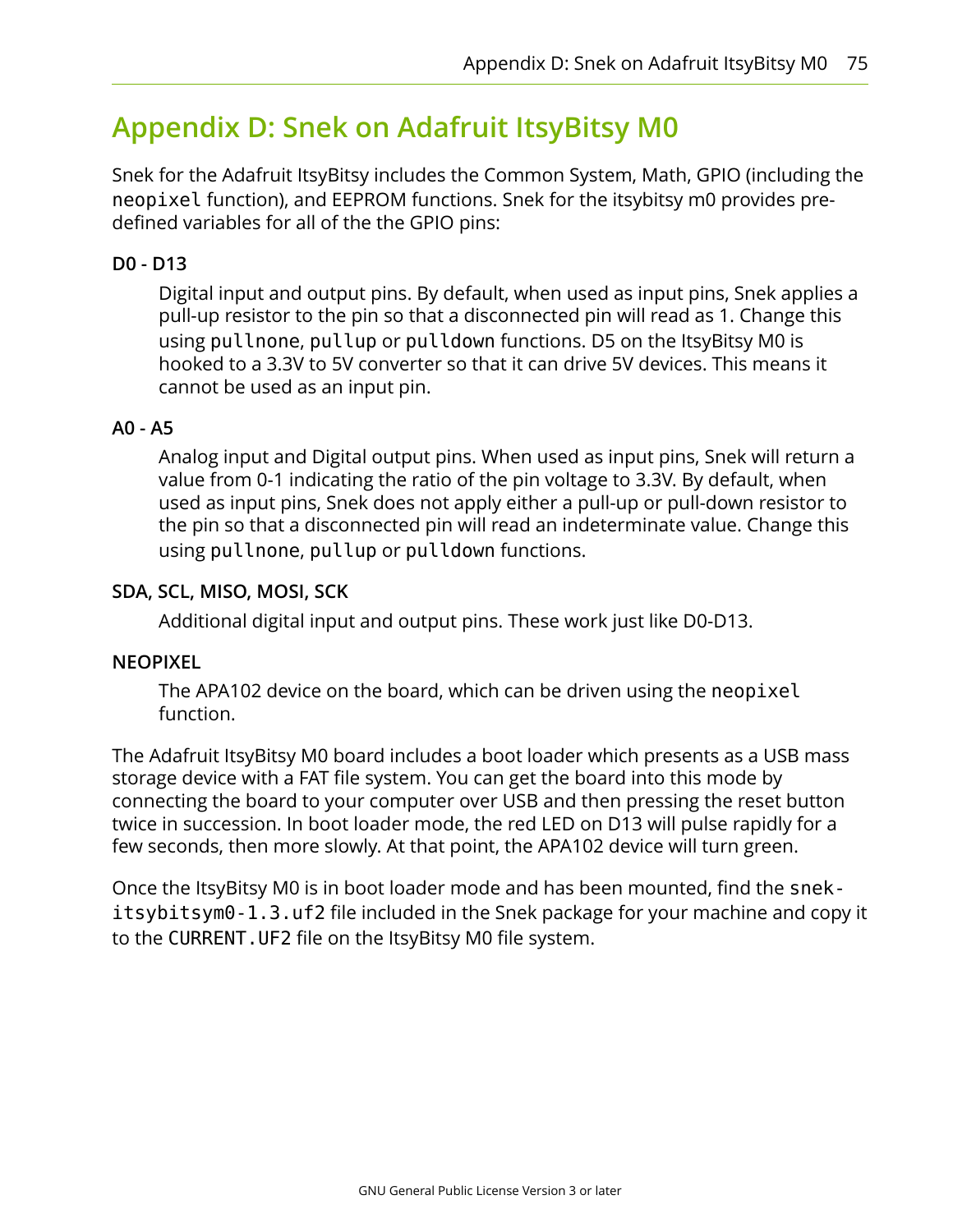# **Appendix E: Snek on Arduino Mega**

Snek for the Mega includes the Common System, EEPROM, GPIO (not including the pulldown function) and math functions. Snek for the Mega provides pre-defined variables for all of the GPIO pins:

#### **D0-D53**

Digital input and output pins. By default, when used as input pins, Snek applies a pull-up resistor to the pin so that a disconnected pin will read as 1. Change this using pullnone or pullup functions.

#### **A0-A15**

Analog input and Digital output pins. When used as input pins, Snek will return a value from 0-1 indicating the ratio of the pin voltage to 5V. By default, when used as input pins, Snek does not apply either a pull-up or pull-down resistor to the pin so that a disconnected pin will read an indeterminate value. Change this using pullnone or pullup functions.

Snek fits comfortably in the ATmega2560 flash, leaving plenty of space for the serial boot loader, so re-installing Snek can be done over USB. However, the default firmware loaded on the ATMega16u2 that acts as USB to serial converter doesn't do any XON/XOFF flow control and so that should be replaced before installing Snek as Snekde will not get or put source code successfully without it.

On Linux, the Snek installation includes a shell script, snek-mega-install, to install the binary using 'avrdude'. Read the snek-mega-install manual (also included in the installation) for more information.

On other hosts, you'll need to install 'avrdude'. Once you've done that, you can use it to get Snek installed on the device. Because the EEPROM fuse bit can't be set this way, when you do this any Snek program stored on the device will be erased. Find out what port the Mega is connected to, use that as the value for <port> and then run 'avrdude' as follows:

\$ avrdude -patmega2560 -cwiring -P<port> -b115200 -D -U flash:w:snekmega-1.3.hex:i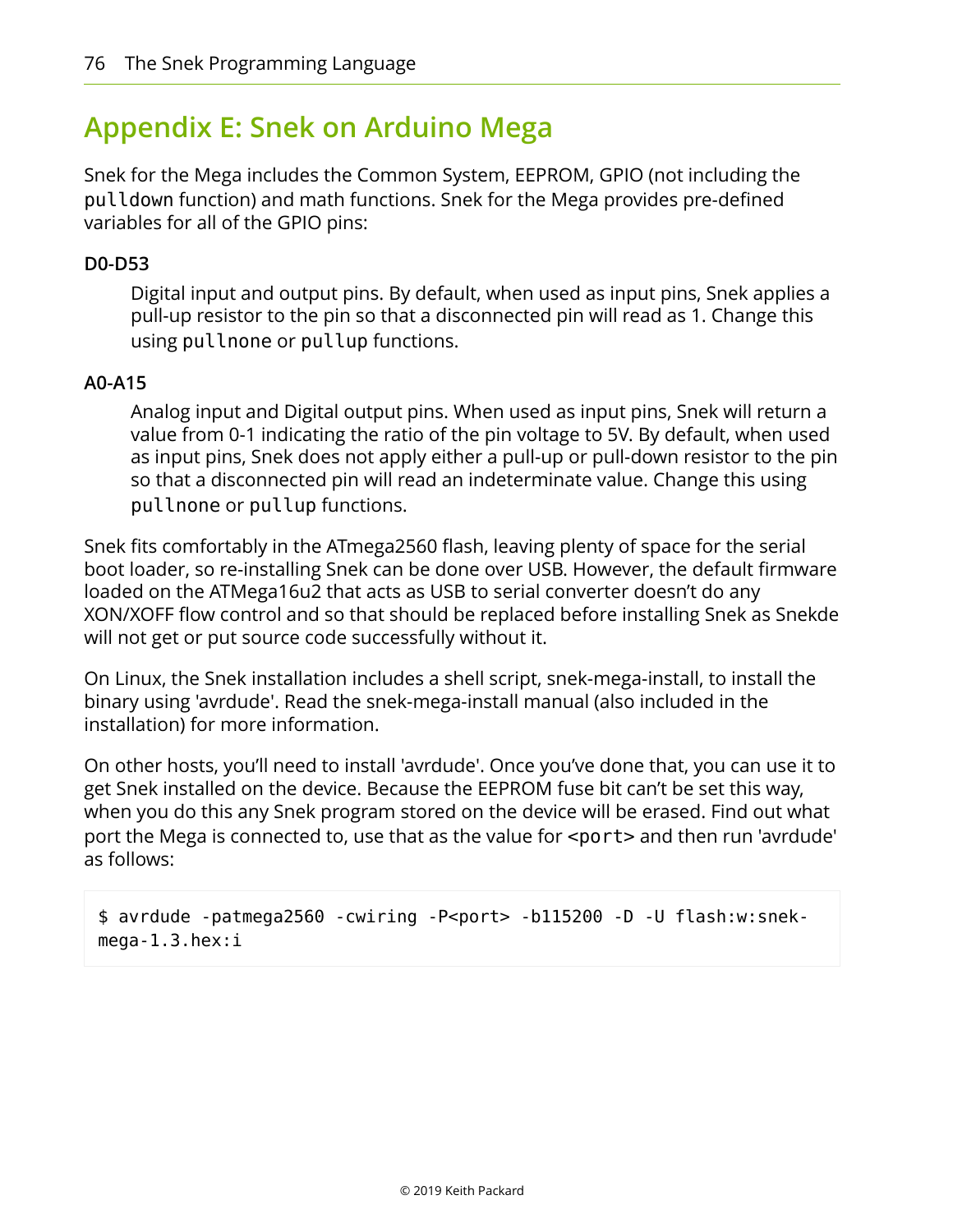# **Appendix F: Snek on Metro M0 Express**

Snek for the Metro M0 Express includes the Common System, Math, GPIO (including the neopixel function), and EEPROM functions. Snek for the metro m0 provides predefined variables for all of the GPIO pins:

#### **D0 - D13**

Digital input and output pins. By default, when used as input pins, Snek applies a pull-up resistor to the pin so that a disconnected pin will read as 1. Change this using pullnone, pullup or pulldown functions.

#### **A0 - A5**

Analog input and Digital output pins. When used as input pins, Snek will return a value from 0-1 indicating the ratio of the pin voltage to 3.3V. By default, when used as input pins, Snek does not apply either a pull-up or pull-down resistor to the pin so that a disconnected pin will read an indeterminate value. Change this using pullnone, pullup or pulldown functions.

#### **SDA, SCL**

Additional Digital input and output pins. These work just like D0-D13.

#### **NEOPIXEL**

The NeoPixel device installed on the board.

The Adafruit Metro M0 Express board includes a boot loader which presents as a USB mass storage device with a FAT file system. You can get the board into this mode by connecting the board to your computer over USB and then pressing the reset button twice in quick succession.

Then, find the snek-metrom0-1.3.uf2 file included in the Snek package for your machine and copy it to the CURRENT.UF2 file on the Metro M0 file system.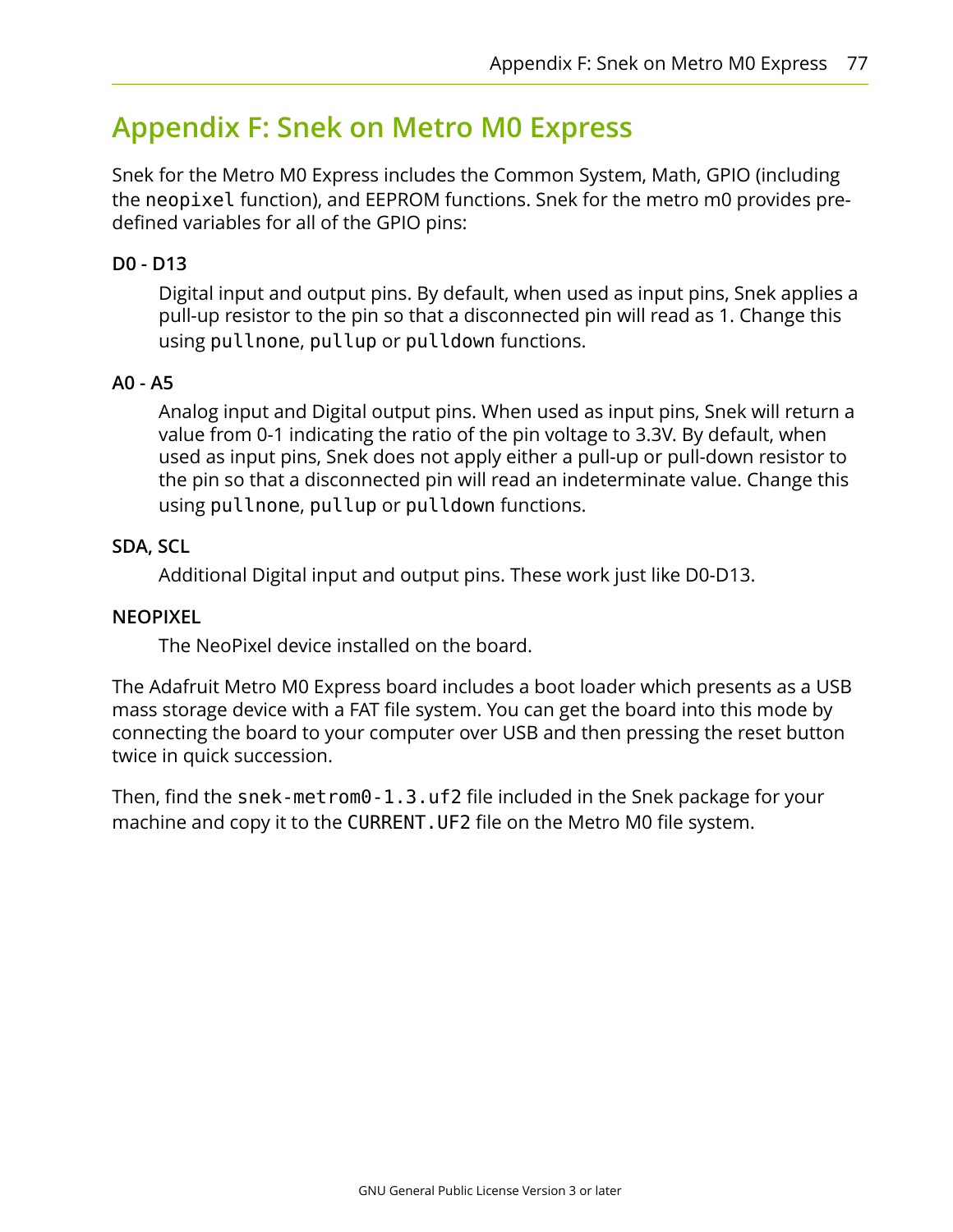# **Appendix G: Snek on Feather M0 Express**

Snek for the Feather M0 Express includes the Common System, Math, GPIO (including the neopixel function), and EEPROM functions. Snek for the feather provides predefined variables for all of the GPIO pins:

#### **D0 - D13**

Digital input and output pins. By default, when used as input pins, Snek applies a pull-up resistor to the pin so that a disconnected pin will read as 1. Change this using pullnone, pullup or pulldown functions.

#### **A0 - A5**

Analog input and Digital output pins. When used as input pins, Snek will return a value from 0-1 indicating the ratio of the pin voltage to 3.3V. By default, when used as input pins, Snek does not apply either a pull-up or pull-down resistor to the pin so that a disconnected pin will read an indeterminate value. Change this using pullnone, pullup or pulldown functions.

#### **SDA, SCL, SCK, MOSI, MISO**

Additional Digital input and output pins. These work just like D0-D13.

#### **NEOPIXEL**

The NeoPixel device installed on the board, which is connected to D8.

#### **RX, TX**

RX is D0, TX is D1.

The Adafruit Feather M0 Express board includes a boot loader which presents as a USB mass storage device with a FAT file system. You can get the board into this mode by connecting the board to your computer over USB and then pressing the reset button twice in quick succession.

Then, find the snek-feather-1.3.uf2 file included in the Snek package for your machine and copy it to the CURRENT.UF2 file on the Feather M0 file system.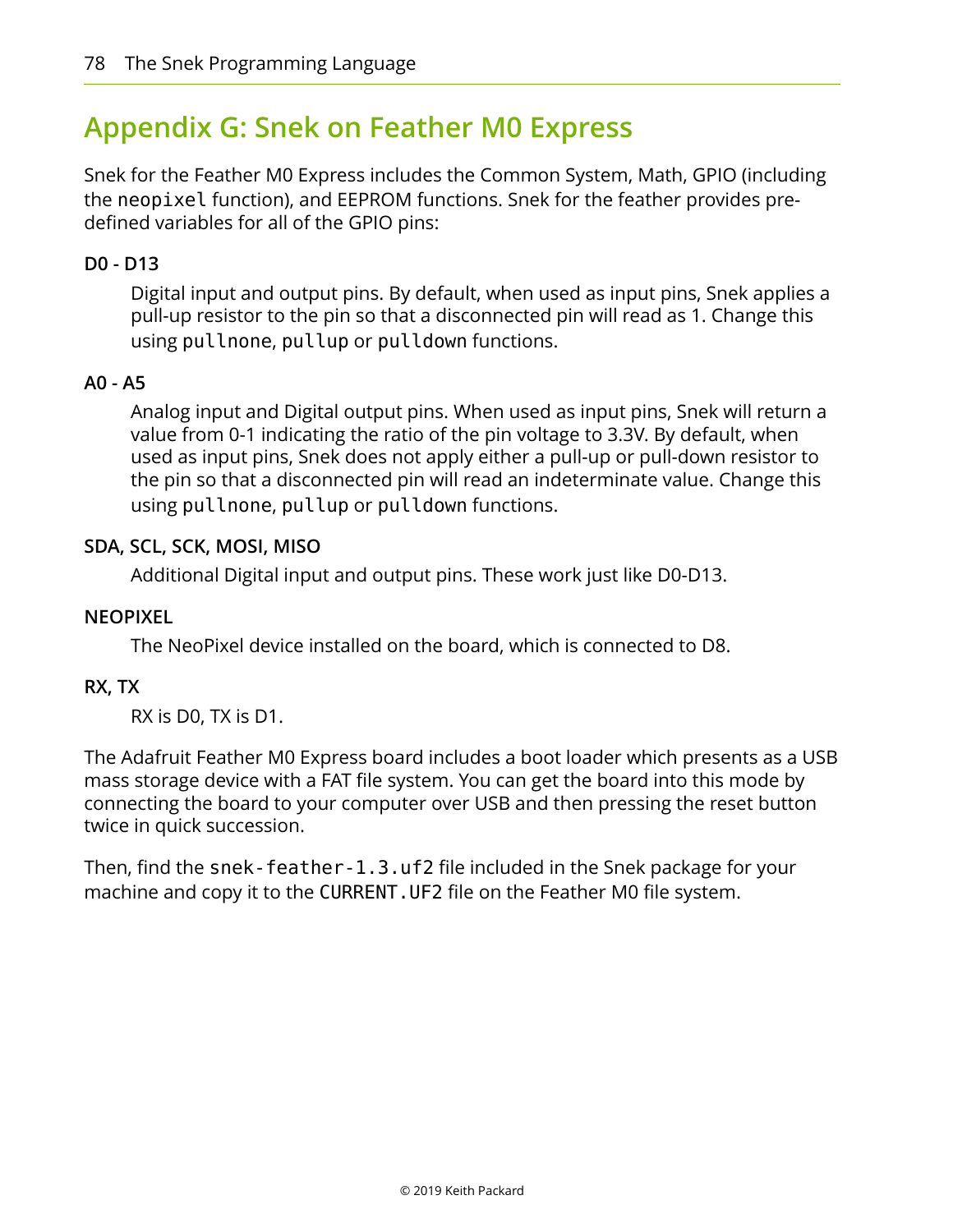# **Appendix H: Snek on Adafruit Crickit**

Snek for the Crickit includes the Common System, Math, GPIO (including the neopixel function), and EEPROM functions. Snek for the Crickit provides names for all of the GPIO pins:

#### **DRIVE1 - DRIVE4**

High current "Darlington" 500mA drive outputs.

#### **MOTOR1, MOTOR2**

Bi-directional DC motor control, 1A max current. These are tuples with two values each. MOTOR1[0] and MOTOR2[0] are the power pins. MOTOR1[1] and MOTOR2[1] are the direction pins. Note that there's a bit of firmware behind these pins as the TI DRV8833 chip has a slightly funky control mechanism.

#### **SERVO1 - SERVO4**

Digital pins with PWM output

#### **CAP1 - CAP4**

Digital pins labeled "Capacitive Touch" on the Crickit board.

#### **SIGNAL1 - SIGNAL8**

The Signal pins. These provide digital output and analog input. SIGNAL5 - SIGNAL8 also provide PWM output

#### **NEOPIXEL**

The single NeoPixel device installed on the board.

#### **NEOPIXEL1**

The external NeoPixel connector.

The Adafruit Crickit board includes a boot loader which presents as a USB mass storage device with a FAT file system. You can get the board into this mode by connecting the board to your computer over USB and then pressing the reset button twice in quick succession.

Then, find the snek-crickit-1.3.uf2 file included in the Snek package for your machine and copy it to the CURRENT.UF2 file on the Crickit file system.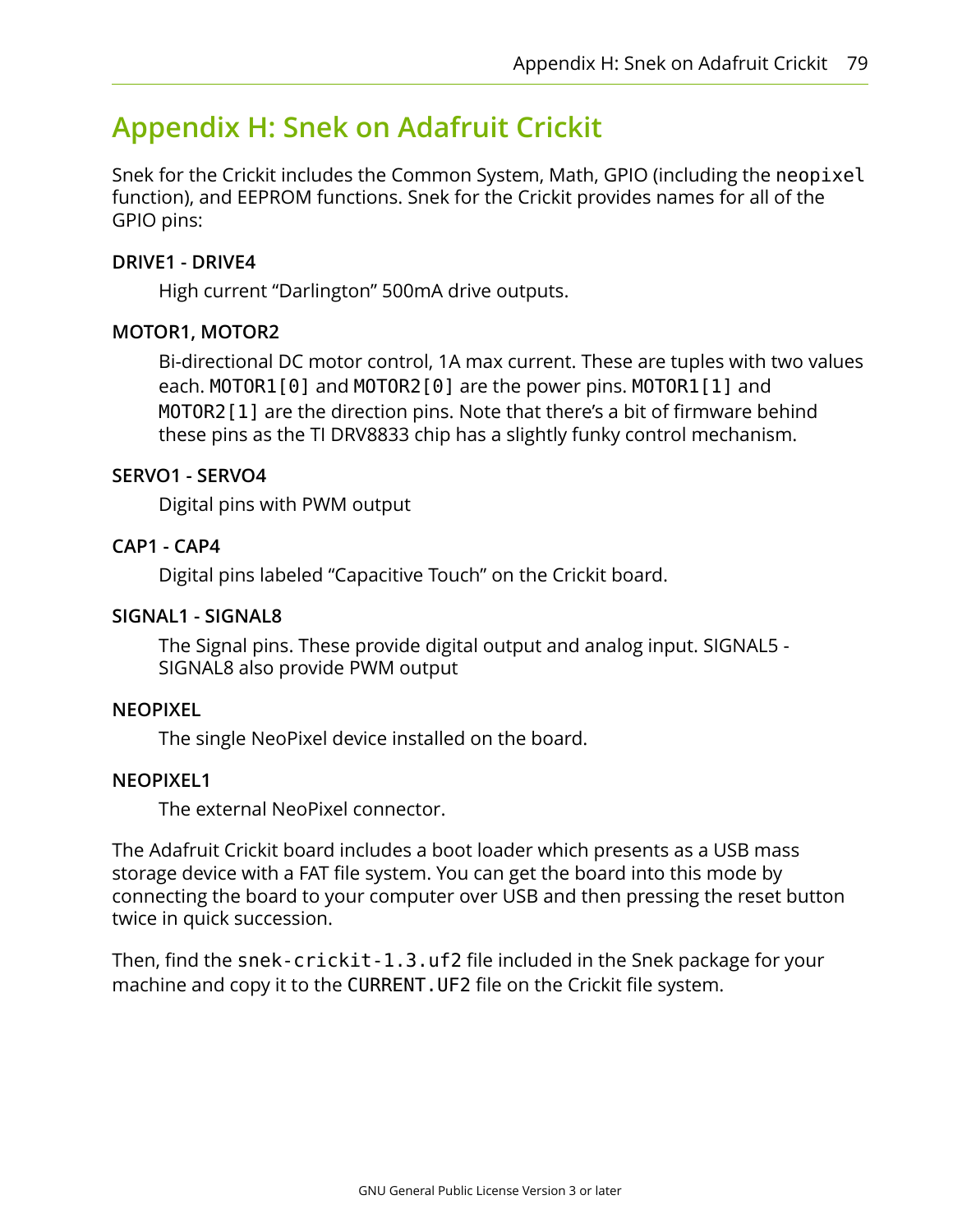# **Appendix I: Snek on Adafruit Circuit Playground Express**

Snek for the Circuit Playground Express includes the Common System, Math, GPIO (including the neopixel function), Temperature and EEPROM functions. Snek for the Playground provides names for all of the external connections as well as the built-in devices:

#### **A0 - A7**

External GPIO connections, labeled around the perimeter of the board.

#### **A8 or LIGHT**

Internal ambient light sensor. Returns a value indicating how much light is shining on the sensor.

#### **A9 or TEMP**

Internal temperature sensor. Use the builtin temperature function to convert values read from this pin to degrees Celsius.

#### **D4 or BUTTONA**

Connected to the momentary button labeled 'A'. 0 if not pressed, 1 if pressed.

#### **D5 or BUTTONB**

Connected to the momentary button labeled 'B'. 0 if not pressed, 1 if pressed.

#### **D7 or SWITCH**

Connected to the slide switch. 0 if slid right (towards the microphone), 1 if slid left (towards the speaker).

#### **D13 or LED**

The red LED near the USB connector.

#### **D8 or NEOPIXEL**

The string of 10 NeoPixel devices on the board.

The Adafruit Circuit Playground Express board includes a boot loader which presents as a USB mass storage device with a FAT file system. You can get the board into this mode by connecting the board to your computer over USB, sliding the switch to the right (towards the microphone) and then pressing the reset button twice in quick succession.

Then, find the snek-playground-1.3.uf2 file included in the Snek package for your machine and copy it to the CURRENT.UF2 file on the Circuit Playground Express file system.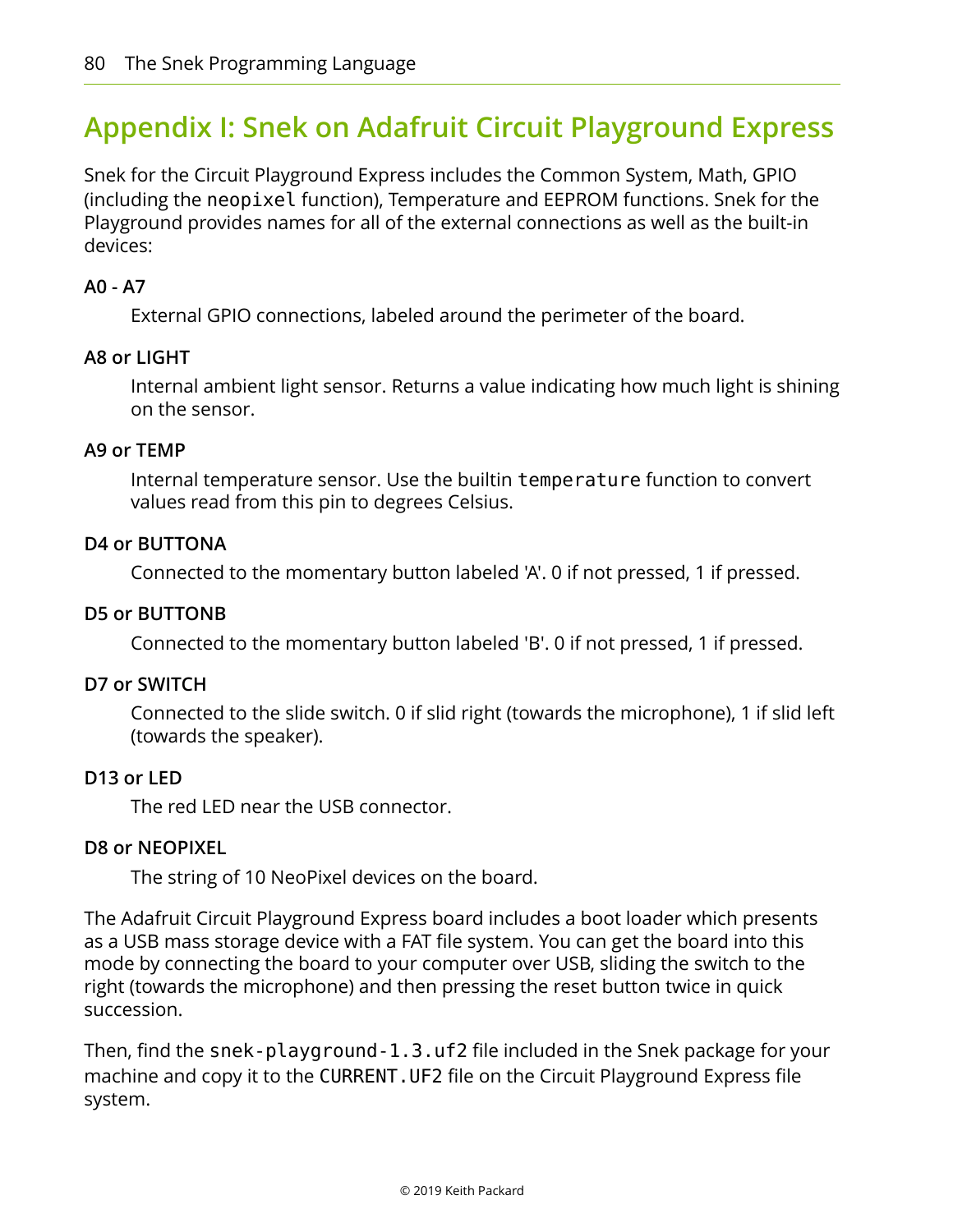# **Appendix J: Snek on Arduino SA Nano 33 IoT**

Snek for the Nano 33 IoT includes the Common System, Math, GPIO, and EEPROM functions. Snek for the Nano 33 IoT provides names for all of the GPIO pins:

#### **D0 - D12**

Digital outputs By default, when used as input pins, Snek does not apply either a pull-up or pull-down resistor to the pin so that a disconnected pin will read an indeterminate value. Change this using pullnone, pullup or pulldown functions.

#### **D13 or LED**

The yellow LED near the USB connector.

#### **A0-A5**

Analog input and Digital output pins. When used as input pins, Snek will return a value from 0-1 indicating the ratio of the pin voltage to 3.3V. By default, when used as input pins, Snek does not apply either a pull-up or pull-down resistor to the pin so that a disconnected pin will read an indeterminate value. Change this using pullnone, pullup or pulldown functions.

The Arduino SA Nano 33 IoT board includes a boot loader which works with the Arduino IDE. Snek includes a replacement boot loader which presents as a USB mass storage device with a FAT file system. To install this boot loader, start the Arduino IDE, find the update-bootloader-nano33iot.ino project included in thte Snek package for your machine and load it into the Arduino IDE. Then compile and download that to the Nano 33 IoT board. That will replace the boot loader and restart the board, at which point it should present a file system. For future updates, you can get the board back into this mode by connecting the board to your computer over USB and then pressing the reset button twice in quick succession.

Onec the board is showing a file system on your computer, find the snek-nano33iot-1.3.uf2 file included in the Snek package for your machine and copy it to the file system.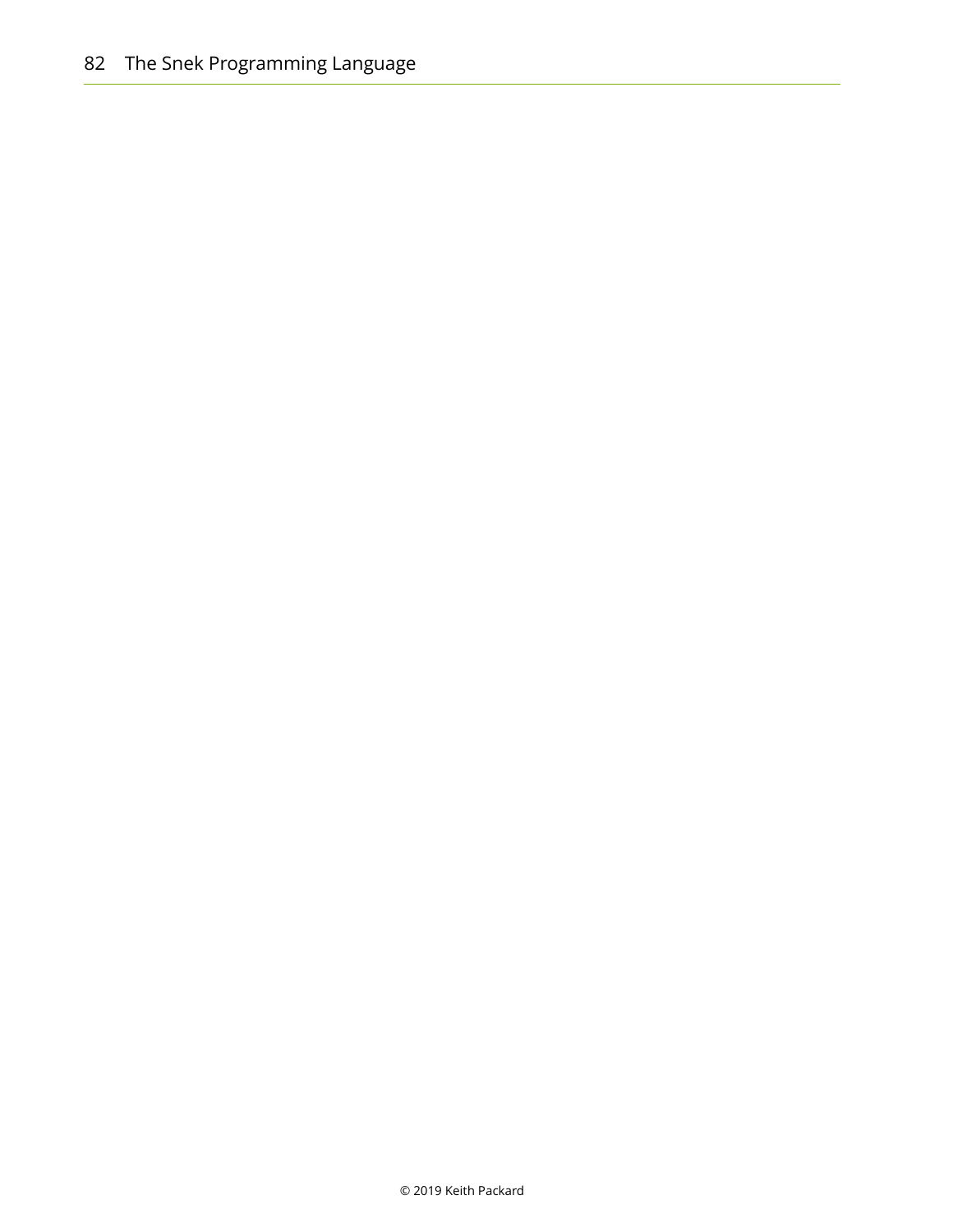# **Index**

#### **@**

!, 32 %, 31, 34  $% =$ , 37 &, 31 &=, 37 ( ), 32 (value, …), 33 \*, 31 \*\*, 31  $* =$ , 37 +, 31, 32 +=, 30, 37 -, 31 /, 31 //, 31  $//-$ , 37  $/ =$ , 37 <<, 32  $<<=$ , 37 =, 37 >>, 32  $\gg =$ , 37 [ ], 32 [value, …], 32  $^{\wedge}$ , 32  $^{\wedge}$   $=$  , 37 |, 32  $|=$ , 37  $\sim$ , 32 –, 32 –=, 37 ∞, 57

## **A**

Arduino, 72, 77, 78 Arduino Mega, 76 assignment, 37

### **B**

Boolean, 30

break, 40, 41, 42

## **C**

Crickit, 79 chr, 50 continue, 43 curses, 67 curses.cbreak, 67 curses.echo, 67 curses.endwin, 67 curses.initscr, 67 curses.nocbreak, 67 curses.noecho, 67

### **D**

Dictionary, 14, 26, 29 Duemilanove, 72 def, 9, 47 del, 45

## **E**

e, 56 eeprom, 63 eeprom.erase, 63 eeprom.load, 63 eeprom.show, 63 eeprom.write, 63 elif, 39 else, 39, 40 exit, 51

### **F**

Feather M0 Express, 78 Function, 29 for, 11, 13, 40

### **G**

GPIO, 17, 59 global, 45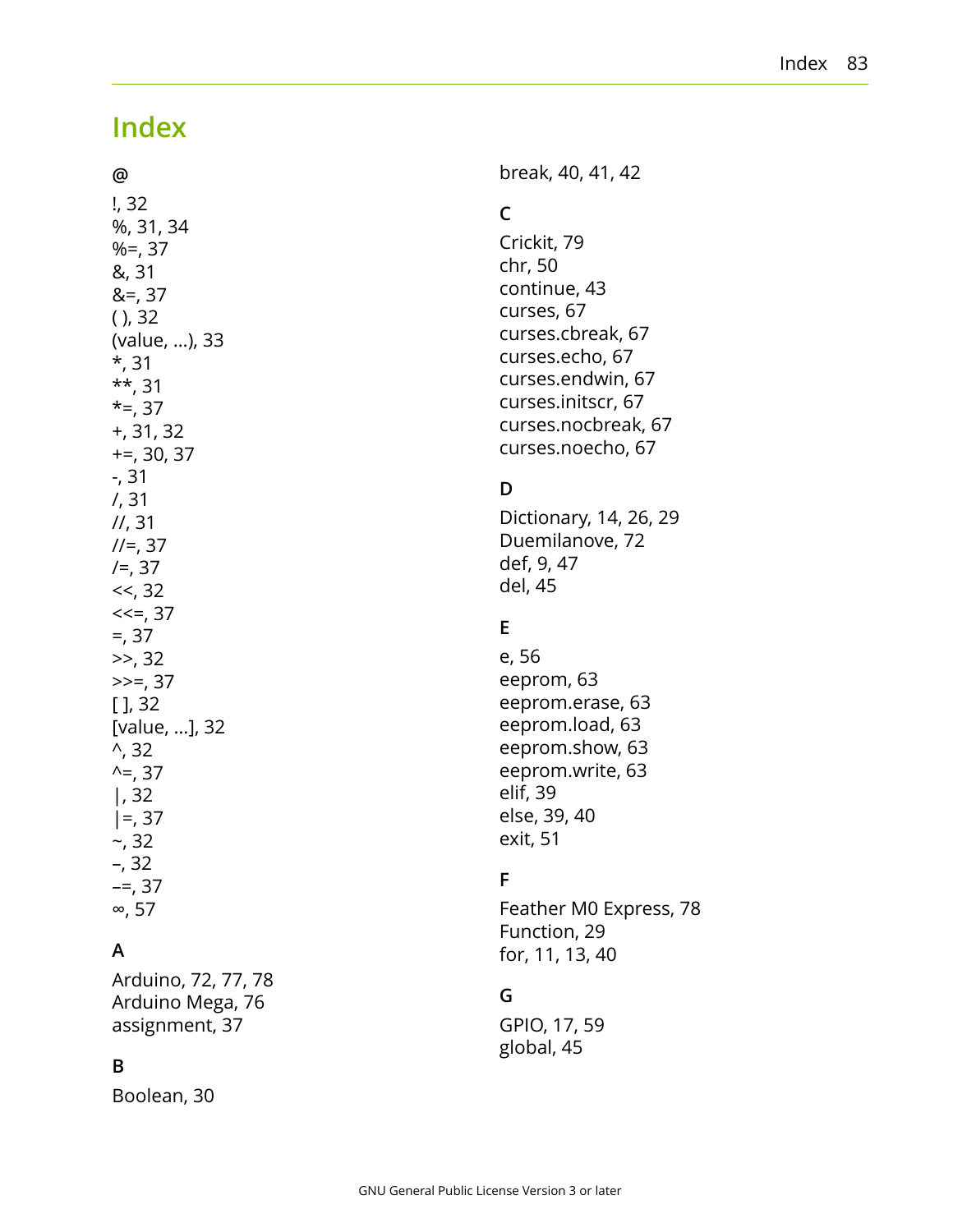#### **I**

ItsyBitsy, 73 ItsyBitsy M0, 75 if, 16, 39 import, 45 in, 11, 13

### **K**

Keyword, 24

#### **L**

List, 12, 29 len, 49

#### **M**

Metro M0 Express, 77 math.acos, 55 math.acosh, 56 math.asin, 55 math.asinh, 56 math.atan, 55 math.atan2, 55 math.atanh, 56 math.ceil, 53 math.copysign, 53 math.cos, 55 math.cosh, 56 math.degrees, 55 math.e, 56 math.erf, 56 math.erfc, 56 math.exp, 54 math.exp2, 54 math.expm1, 54 math.fabs, 53 math.factorial, 53 math.floor, 53 math.fmod, 53 math.frexp, 53 math.fsum, 53 math.gamma, 56

math.gcd, 53 math.hypot, 55 math.inf, 57 math.isclose, 53 math.isfinite, 53 math.isinf, 54 math.isnan, 54 math.ldexp, 54 math.lgamma, 56 math.log, 54 math.log10, 55 math.log1p, 54 math.log2, 54 math.modf, 54 math.nan, 57 math.pi, 56 math.pow, 55 math.radians, 55 math.remainder, 54 math.sin, 55 math.sinh, 56 math.sqrt, 50 math.tan, 55 math.tanh, 56 math.tau, 57 math.trunc, 54

#### **N**

NaN, 57 Name, 23 Nano 33 IoT, 81 Number, 23, 29 neopixel, 61

### **O**

off, 18, 60 on, 18, 59 onfor, 18, 60 ord, 49